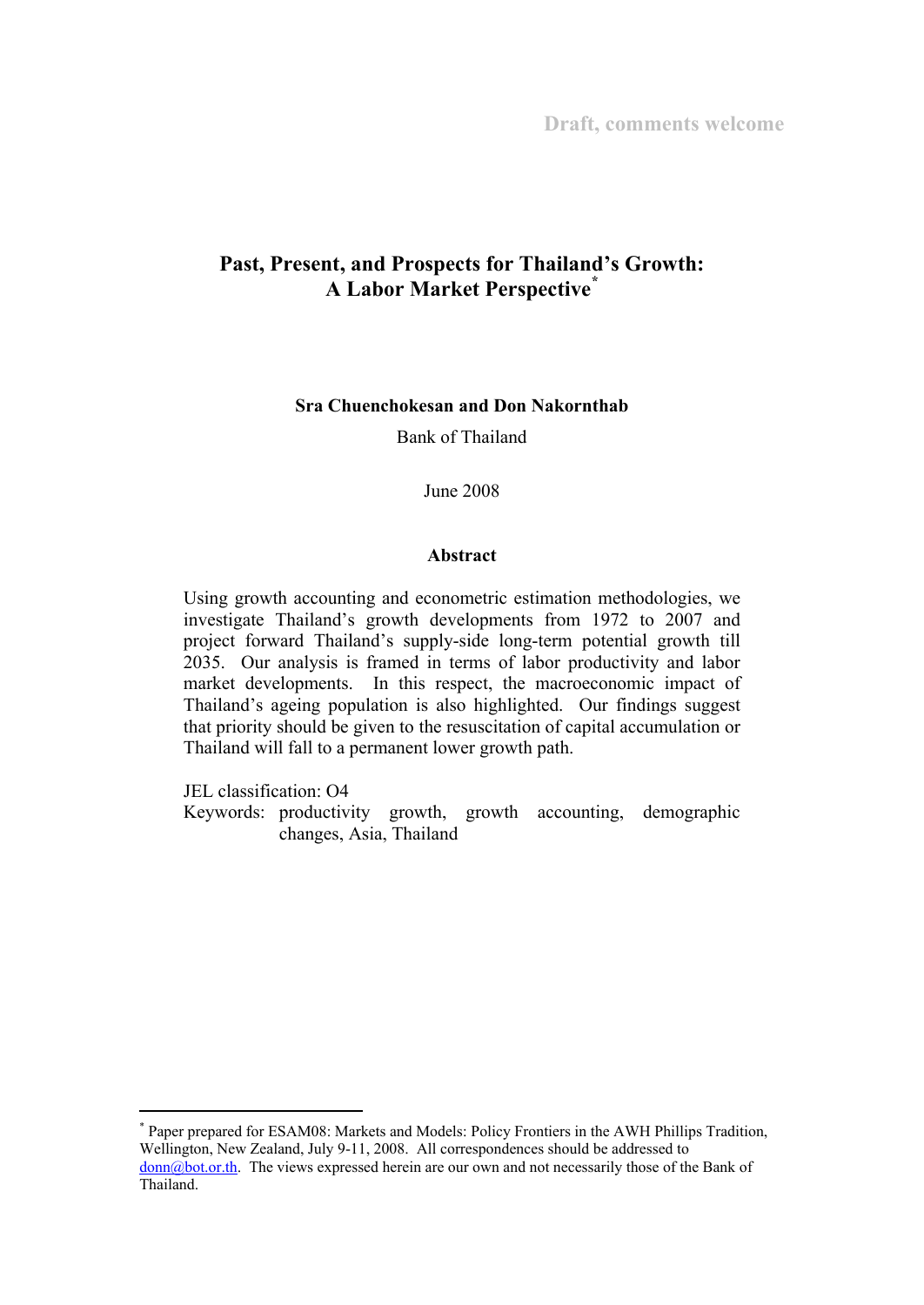## **1. Introduction**

 $\ddot{ }$ 

Twenty years ago, the story of Thailand's growth was a remarkable one. Between 1987 and 1995, the lowest GDP growth registered by the Thai economy was 8.1% in 1992 and that was during a global economic slump. The spectacular growth performance put Thailand under the global spotlight as the next East Asian Tigers after Hong Kong, Singapore, South Korea and Taiwan.

Thailand's remarkable growth journey came to an abrupt end in 1997 with the eruption of the Asian financial crisis. The aftermath of the devastating event was Thailand's deepest economic contraction since the Second World War. It took nearly five years for the economy to get back on a solid growth path. Real GDP growth averaged 5.5% between 2002 and 2007 with a prospect of reaching 6% growth in 2008 before world crude oil prices surpassed the USD120 mark.

Today, a 6% annual growth rate is generally considered highly robust for the Thai economy. This stands in sharp contrast to the pre-crisis years when a 5.9% growth rate in 1996 was considered dismal. Certainly, these assessments are based on the prevailing domestic and external environment. Still, they also reflect the perceived growth potentials of the economy which in turn are influenced by growth performance during the preceding years.

This paper aims to provide a systematic evaluation of past performance and future prospects of Thailand's economic growth from the perspective of labor productivity developments and demographic changes. While there have been numerous studies on Thailand's economic growth, few have looked at it from the angle of labor productivity and labor market developments and fewer have attempted to assess the economy's future long-term potential growth.<sup>1</sup>

Our study is divided into two major parts. In the first part, we look at Thailand's actual growth experience from 1972 to 2007 with particular attention to contributions of different components of aggregate employment and labor productivity. To arrive at the contributions of the immediate determinants of labor productivity growth (capital deepening, growth in labor quality, and aggregate total

<sup>&</sup>lt;sup>1</sup> For a comprehensive review of major studies on Thailand' growth, see Bosworth (2005). Warr (2007) represents one of the latest additions to this literature.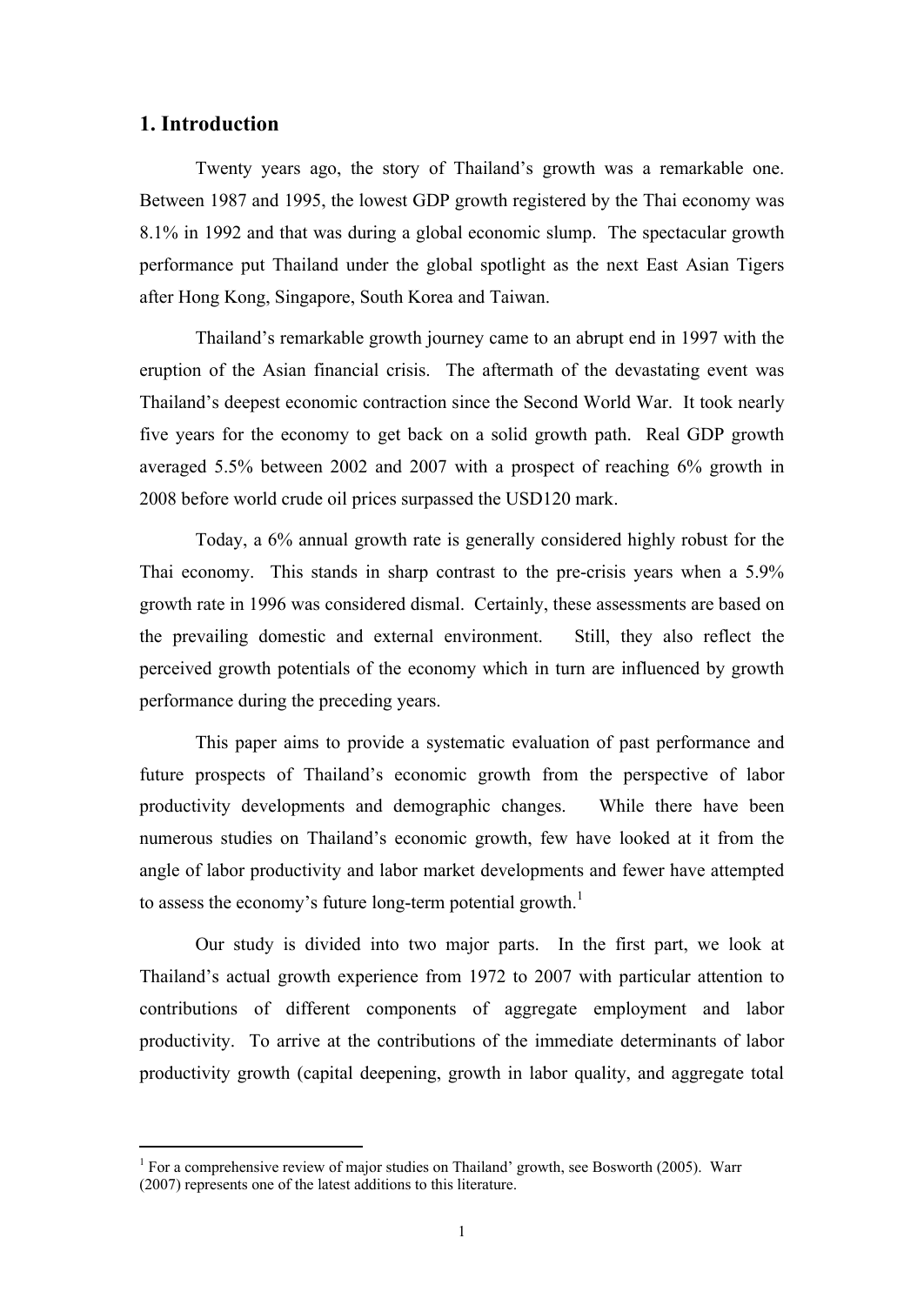factor productivity growth<sup>2</sup>), we employ both growth accounting and econometric (parametric) methodologies. A high-level sectoral analysis of Thailand's structural change is also provided.

In the second part, we combine these results with Thailand's demographic projection to project forward the economy's potential growth over the next three decades. In this respect, the paper also represents an assessment of the macroeconomic impact of Thailand's demographic changes. Like many countries in the world, Thailand is facing a problem of ageing population. With the demographic dividend of the baby boom generation expected to end by 2015, there is clearly a strong implication for the country's future potential growth prospect.

Admittedly, projecting economic growth for periods longer than a couple years is fraught with great uncertainty not to mention that in this case the variable of interest is unobservable. Nevertheless, a ballpark estimate of the economy's longterm potential growth rate is central to many policy areas. For fiscal authorities, it serves as a critical input for long-term budget planning as well as fiscal sustainability assessment. For central banks, it represents the "speed limit" of which the economy can grow for an extended period without upward inflationary pressure. Given a capital-output ratio and the rate of capital depreciation, one can also impute the necessary investment rate needed to match the sustained output growth

The framework we use to analyze sources of Thailand's past economic growth and its long-term potential in this paper is based on a textbook Solow growth model. Despite the proliferation of endogenous growth models in the literature, the neoclassical framework on which the Solow model is based remains the primary tool for long-term economic growth projection. There are empirical reasons for this. First, it is no less difficult, if not impossible, to forecast the driving factors in the endogenous growth models, be market power, technology diffusion or R&D activity, than to forecast the exogenous technological progress assumed in the neoclassical growth models. Furthermore, empirical works such as Mankiw, Romer, and Weil (1992) and Islam (1995), in the cross-country context, and Jorgenson (1990), in the U.S. context, have shown that appropriately-specified Solow growth models do

 $\ddot{ }$ 

<sup>&</sup>lt;sup>2</sup> Most of the earlier studies on Thailand's economic growth go directly to analyses of total factor productivity (TFP) growth developments. Unlike labor productivity, TFP is not observable and its estimation is subject to model uncertainty.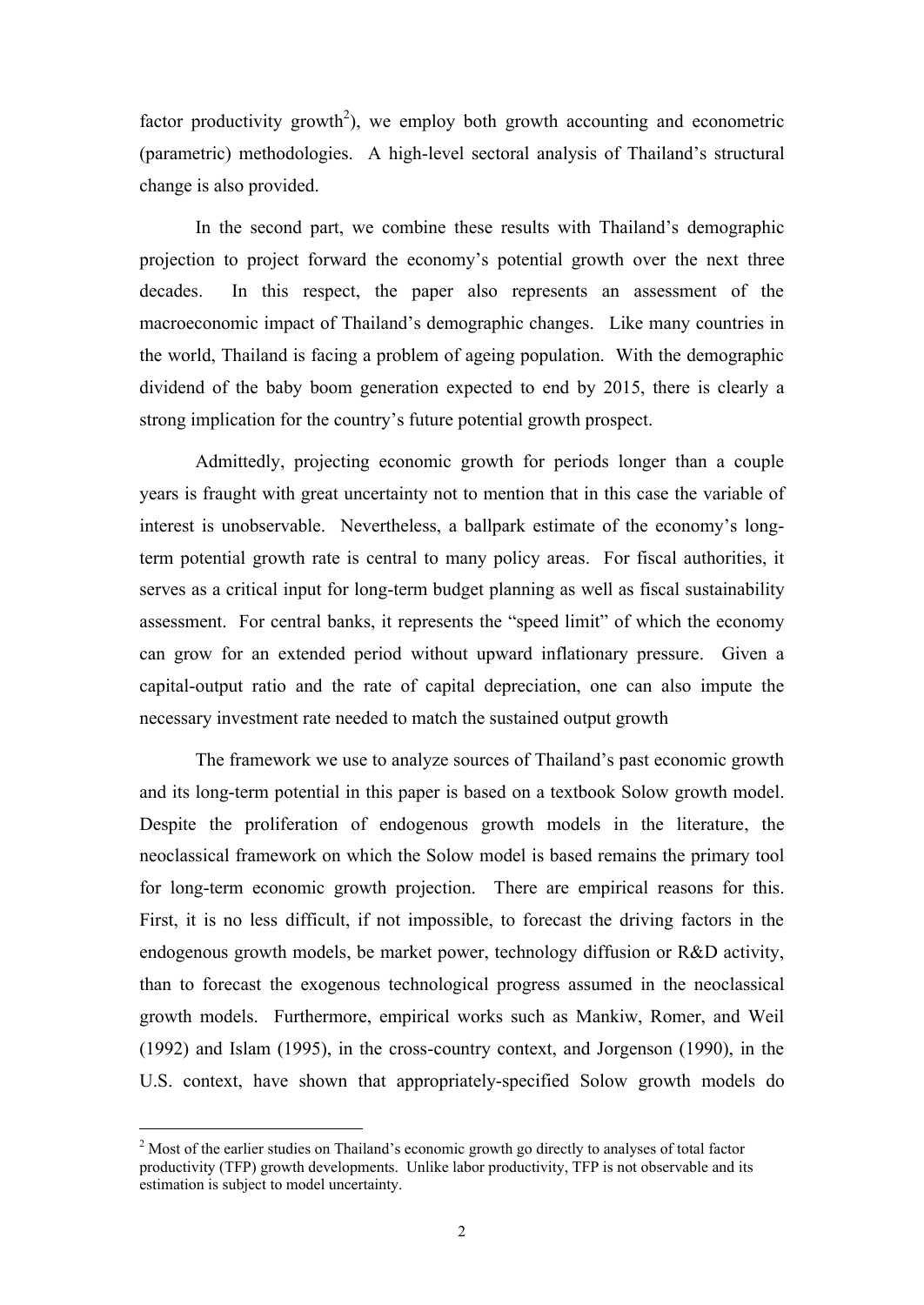perform reasonably well in explaining economic growth over an extended period. Given these reasons, it is no surprise that variations of the neoclassical approach have been adopted by several national authorities to forecast their countries' long-term potential GDP growth. See, for example, Treasury of the Australian Commonwealth (2007), the U.S. Congressional Budget Office (2008), and Musso and Wassermann (2005). At the extreme, Social Security Administration (2008) provides seventy-fiveyear "long-range" estimates of U.S. GDP growth through year 2082.

The rest of the paper is organized as follows. Section 2 describes the conceptual and theoretical framework used in the analysis of this paper. Section 3 analyzes the proximate sources of Thailand's economic growth from 1972 to 2007. Section 4 presents our projections of Thailand's long-term potential growth. Section 5 discusses some policy implications of our results. Section 6 concludes.

## **2. The framework**

We begin with a simple identity

$$
Y_t = \left(\frac{Y_t}{H_t}\right) \cdot H_t,\tag{1}
$$

where *Y* is aggregate output and *H* is total hours worked. The ratio *Y/H* defines average labor productivity (ALP) or simply labor productivity. In cases where data on hours worked are not available or are of low quality, an alternative definition of labor productivity with hours worked replaced by the number of person employed is used. Thus, at the highest level, output growth can be decomposed into growth in labor productivity and growth in hours worked when labor productivity is defined in terms of hours or into labor productivity and employment growth when labor productivity assumes the alternative definition. All of these calculations can be done easily with national accounts and employment data.

To gain a deeper insight, one can decompose further the two components of output growth. For hours worked, the decomposition is relatively simple. Hours worked can be expressed as the product of hours worked per employee (also known as average hours worked), the employment rate, the labor force participation rate, the share of working-age population to total population, and total population.

There are several ways to decompose labor productivity growth. The most common decomposition relies on the aggregate production function approach that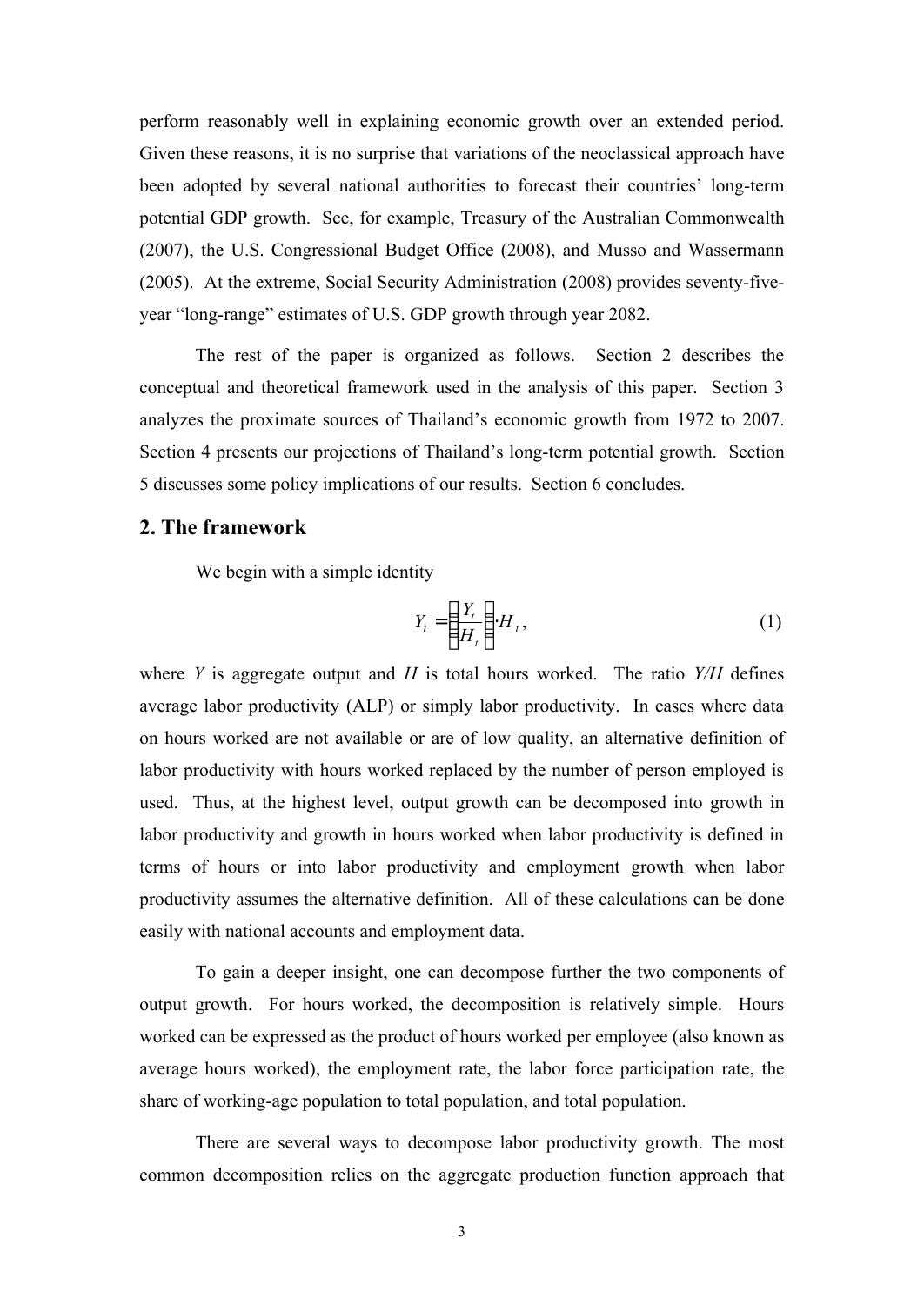relates aggregate output to the primary inputs, capital and labor, and the level of technology.<sup>3</sup> Most empirical applications further assume that the aggregate production takes the Cobb-Douglas form with constant returns to scale:

$$
Y_t = A_t K_t^a L_t^{1-a} \t\t(2)
$$

where *A* is Hicks-neutral (or output-augmenting) technology, *K* is flow of capital services, *L* is flow of labor services or (quality-adjusted) labor input, and  $\alpha$  and  $1-\alpha$ are output elasticities of capital and labor, respectively. Under the assumption of competitive factor markets where capital and labor inputs are paid the values of their marginal products, *a* and 1-*a* also equal capital's and labor's shares of income, respectively. In the literature, *A* is often referred to as total factor productivity (TFP). The other names for *A* are multi-factor productivity (MFP; used by the U.S. Bureau of Labor Statistics) and the Solow residual in honor of Robert Solow who popularized the concept.

Given the above production function, labor productivity (*Y/H*) can be expressed as

$$
\frac{Y_t}{H_t} = A_t \left(\frac{K_t}{H_t}\right)^a \left(\frac{L_t}{H_t}\right)^{1-a}.
$$
\n(3)

The ratio of capital services to hours worked (*K/H*) and its change are commonly referred to as capital intensity and capital deepening, respectively. The ratio of (quality-adjusted) labor input to hours worked (*L/H*) is referred to as labor composition or labor quality.

According to equation (3), labor productivity growth comes from three immediate sources – capital deepening, growth in labor quality, and TFP growth. The use of the word immediate here is to stress the difference with the fundamental determinants of labor productivity growth such as years of schooling, innovation, and R&D spending, which in turn depend on institutional factors and preferences. Figure 1 schematically summarizes the decomposition of output (real GDP) used in this paper.

The economic interpretation of equation (3) is intuitive. Workers are generally more productive when they have more physical capital to work with.

 $\ddot{ }$ 

<sup>&</sup>lt;sup>3</sup> As an example of alternative decompositions, Gordon (2000) separates U.S. labor productivity growth into trend and cyclical components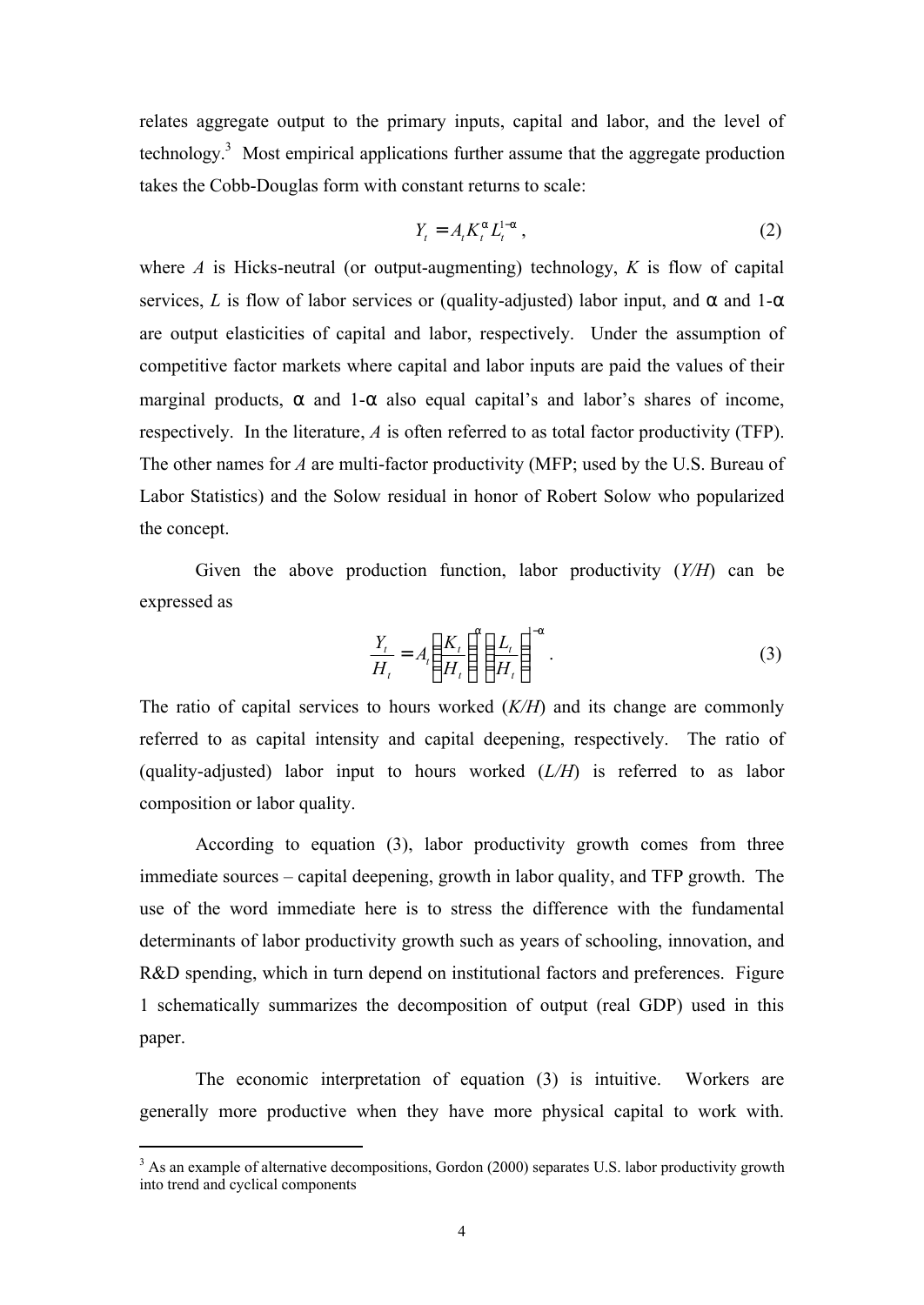Improvement in labor quality, a reflection of changes in the composition of the workforce such as education and experience, adds further to labor productivity growth. The remaining portion of labor productivity growth is accounted for by TFP growth. Presumably, TFP growth captures the impacts of things like reallocation of resources to more productive uses, de-bottlenecking, and organizational and management improvements in addition to pure technological progress. In practice, however, TFP also reflects measurement errors as well as anything not captured in the definitions of the inputs used. As an example of the latter, if labor input is measured in terms of total hours worked, then estimated TFP growth will pick up the effect of changes in labor quality, leading to overestimation of its impact on economic growth.



**Figure 1**. Schematic decomposition of real GDP

To assess the contribution of each immediate determinant of labor productivity growth, one needs to have estimates of the growth rates of *A*, *K*, *L* and the parameter α. We refer the estimation of *K* and *L* to Appendix A and focus here on the estimation of the growth rate of *A* or TFP growth and  $\alpha$ , given estimates of *K* and *L*.

There are essentially two approaches to this problem, both of which have their own pitfalls.<sup>4</sup> The first and perhaps the more popular approach is that of growth accounting. The advantage of this approach is that it is not restricted to any particular form of the aggregate production function as long as the neoclassical assumptions are

 $\ddot{ }$ 

<sup>&</sup>lt;sup>4</sup> See, for example, Hulten (2001).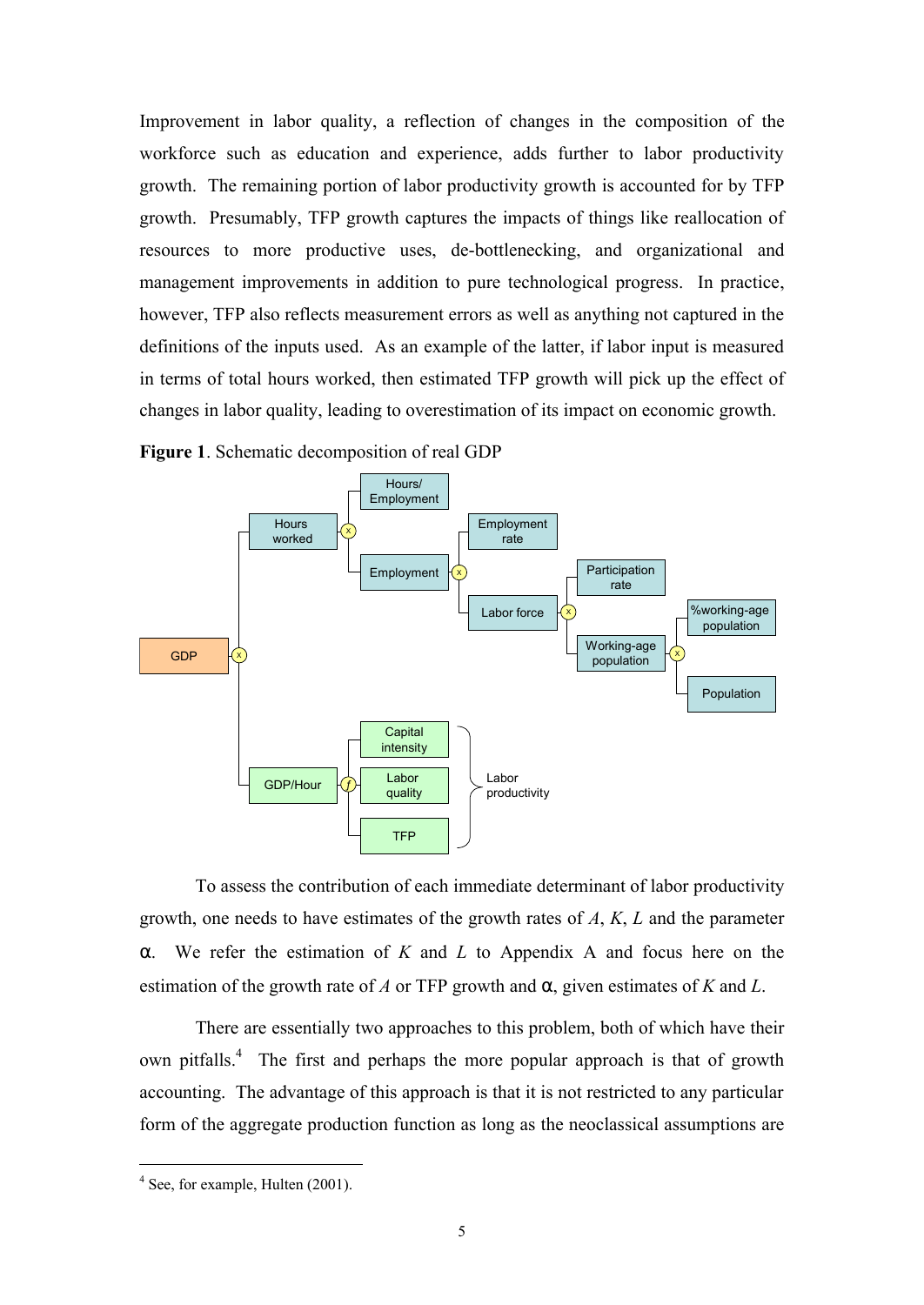satisfied. Specifically, growth accounting combines the neoclassical production function with the assumptions of constant returns to scale and competitive factor markets. As mentioned previously, this leads to output elasticity of each factor input being equal to its respective income share. Unlike the constant elasticity parameters embedded in the Cobb-Douglas production function, income shares do not have to be constant over time, for they can vary when businesses change their input proportions and when relative prices change. In most empirical work, income shares are calculated from national income accounts data. This leaves TFP as the only remaining unknown element.

Growth accounting thus provides a mechanical way to derive TFP growth. Following standard practice, we calculate estimated TFP growth as the residual from the following Tornqvist discrete time approximation of the growth rates of aggregate output and aggregate inputs:

$$
\Delta \ln Y_t = \Delta \ln A_t + \overline{a}_t \cdot \Delta \ln K_t + (1 - \overline{a}_t) \cdot \Delta \ln L_t, \tag{4}
$$

where  $\Delta x_t \equiv x_t - x_{t-1}$  and 2  $\frac{1}{t} \equiv \frac{a_t + a_{t-1}}{2}$  $\overline{a}_t \equiv \frac{a_t + a_{t-1}}{2}$ .

The second approach is direct econometric estimation of the aggregate production function. In this paper, the following regression equation is adopted,

$$
\Delta \ln Y_t = b_1 \cdot \Delta \ln K_t + b_2 \cdot \Delta \ln L_t + e_t. \tag{5}
$$

The use of the log-difference specification is to circumvent the unit root problem. By not imposing the restriction that the coefficients on changes in capital services and labor input add up to one, we allow for the possibility of nonconstant returns to scale. Under this specification, the first two terms of (5) represent, respectively, the contributions of capital and labor to output growth and the associated residuals correspond to TFP growth.

In addition to requiring a sizable data sample, the above econometric specification implicitly assumes that the output elasticity terms are constant over time. This assumption is less likely to be valid for the Thai economy which has gone quite a structural transformation during the past thirty years. For these reasons, we only apply direct econometric estimation to Thailand's quarterly data which started in 1993.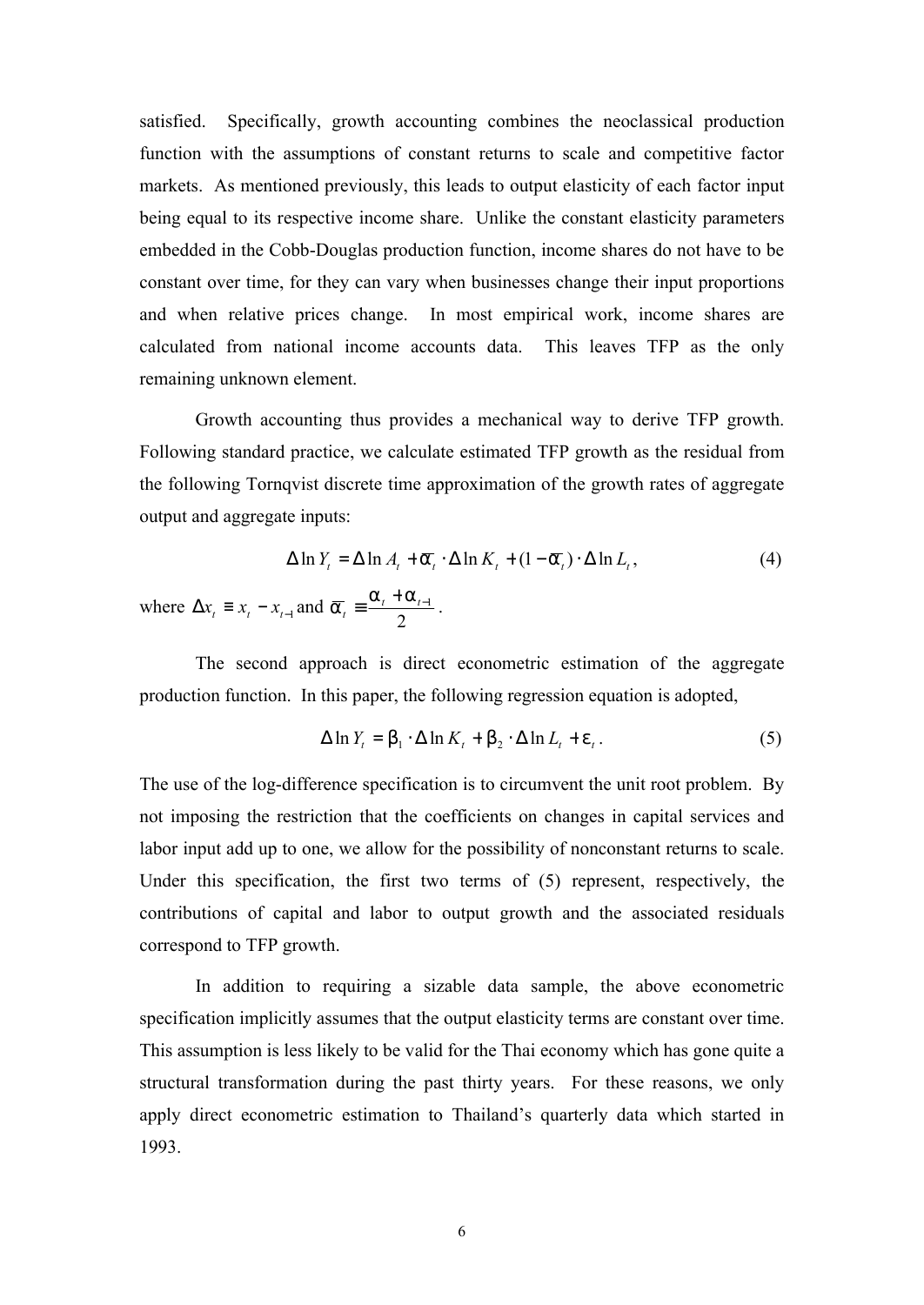### **3. The historical record, 1972-2007**

A historical evolution of past performance is important not only for understanding what had happened, but also for assessing the assumptions underlying the forward-looking projections. This section analyzes Thailand's real GDP growth developments from 1972 to 2007 based on the decomposition scheme shown in Figure 1. The choice of 1972 as the starting point of our analysis is constrained by the availability of Thailand's employment data. Unlike data on real GDP which goes back to 1951 (annual series; quarterly series is available from 1993), data on employment became available on a consistent annual basis in 1971 with the launch of the labor force survey (LFS). Appendix A provides description of the LFS data set which has undergone changes in both frequency and coverage over the years along with the adjustments we make to the data in our analysis.

#### **3.1 The big picture**

Figure 2 plots Thailand's annual real GDP growth rates during the period as well as their averages in the four sub-periods – 1972-1986 (pre-boom), 1987-1996 (boom),  $1997-1999$  (crisis) and  $2000-2007$  (present-day) – identified by most researchers as breaks in Thailand's modern growth developments. In what follow, we use these sub-periods as benchmarks for developments in each of the decomposed components of real GDP





Source: NESDB

Between 1972 and 1986, the period which includes two oil shocks and the developing world's debt crisis, the Thai economy grew on average 6.3% per annum.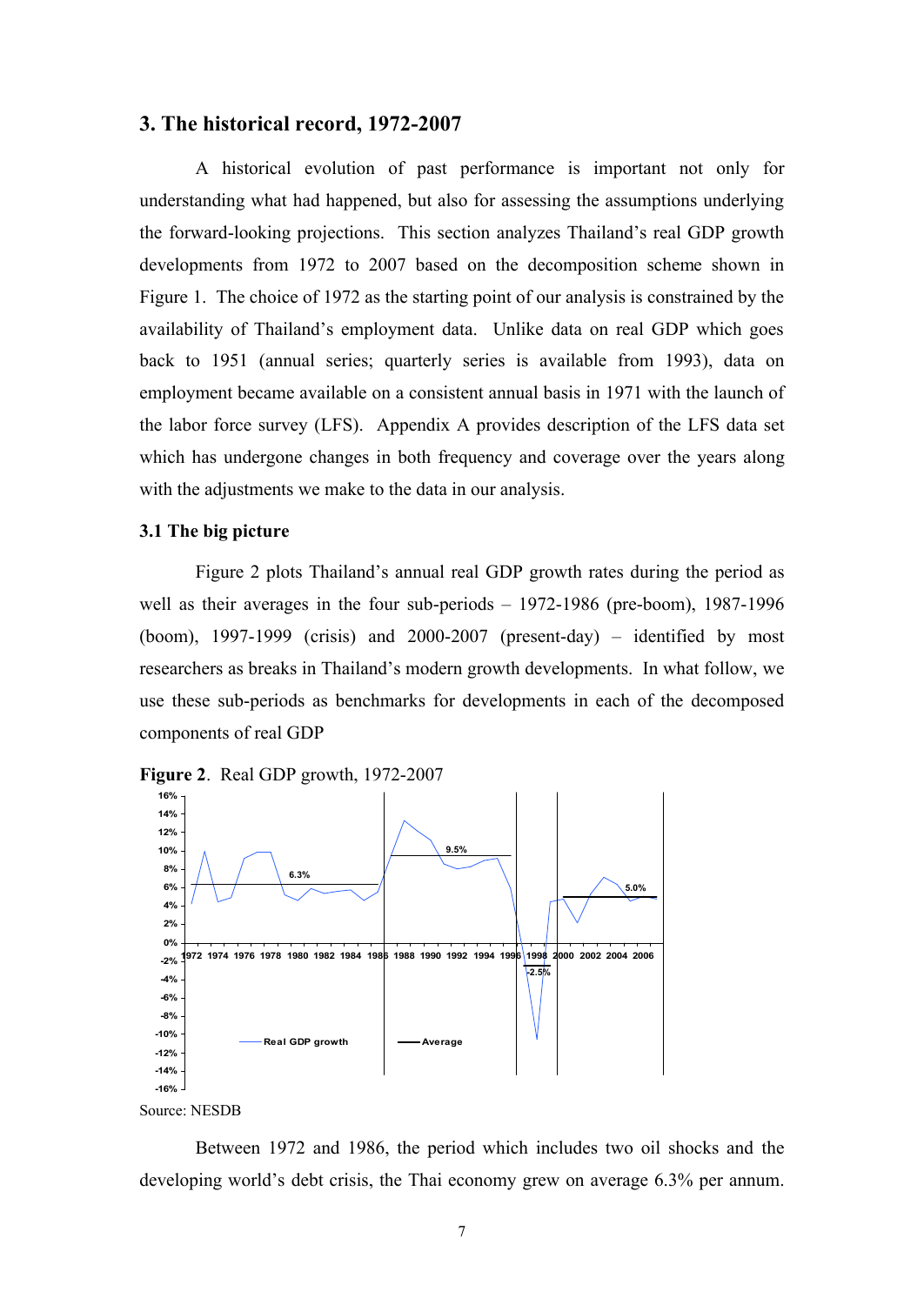In four out of fifteen years covered in this time span, the economy expanded between 9.2% and 10.0%. The respectable growth performance during these pre-boom years was however pale in comparison to what would follow.

From 1987 to 1996, the Thai economy took a different course. The average real GDP growth rate during this period was 9.5%. Before a "slowdown" in 1996, the lowest growth rate registered by the Thai economy was 8.1% in 1992 and that was during a global economic slump. The spectacular growth performance during these boom years put Thailand under the global spotlight as the next East Asian Tiger after Hong Kong, Singapore, South Korea, and Taiwan.

The Asian financial crisis that erupted in June 1997 brought an end to the remarkable growth story. The Bank of Thailand was forced to abandon an exchange rate peg it had maintained since the founding of the Bank in 1942. Within six months after its float, the Baht lost about a half of its value. The exchange rate shock caused the balance sheet of the unhedged corporate sector to deteriorate sharply and the inability of the sector to honor its ballooning debt obligation took a toll on the financial sector in the form of rising non-performing loans (NPLs). To prevent their asset portfolio from further deterioration, banks tightened lending, resulting in a severe credit crunch for otherwise viable firms. As a result, the economy underwent its first contraction in forty-some years and the deepest since the Second World War. A number of firms went bankrupt. Almost two millions of people were unemployed as the unemployment rate nearly doubled. At one point, the banking system was on a verge of a systemic collapse and much of the country was in a state of despair.

The Thai economy nonetheless managed to recover. A solid economic expansion between 2002 and 2004 put the economy back on a firm growth path. The average GDP growth rate from 2000 to 2007, which we term the present-day period, was 5.0%. While respectable, this average was below the 6.3% figure recorded during the pre-boom period, not to mention the 9.5% figure during the boom years. This "sub-par" performance leaves open question whether it is a reflection of "convergence", population slowdown, a permanent downward shift in trend productivity growth, or some combinations of them.

One way to partially answer this question is to decompose real GDP growth rates during the four sub-periods into growth in labor productivity and growth in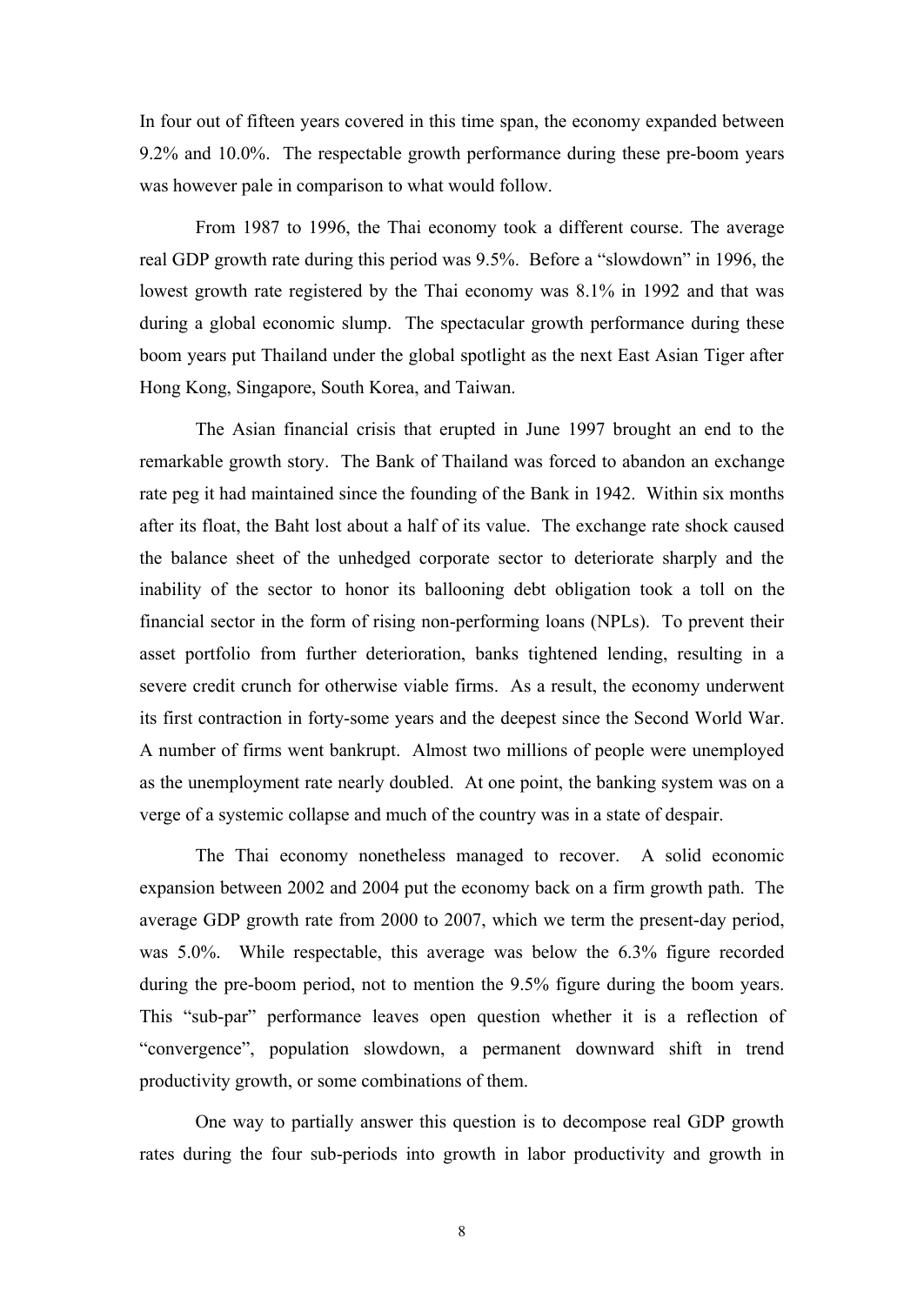employment/hours worked. Table 1 reports the results of this decomposition. Because quality hours worked data is available only from 1985 onward, we choose to perform the decomposition involving hours worked only for the last three sub-periods.

**Table 1**. Average annual percentage changes in real GDP, total employment, total hours worked, and labor productivity by sub-periods

| Sub-period | Real<br><b>GDP</b> | Total<br>employ-<br>ment | Real<br>GDP per<br>employed<br>person | Total<br>hours<br>worked | Real<br><b>GDP</b><br>per<br>hours |
|------------|--------------------|--------------------------|---------------------------------------|--------------------------|------------------------------------|
| 1972-1986  | 6.3%               | $3.7\%$                  | 2.7%                                  | N/A                      | N/A                                |
| 1987-1996  | 9.5%               | 2.4%                     | 7.0%                                  | 2.0%                     | 7.4%                               |
| 1997-1999  | $-2.5\%$           | $-0.1\%$                 | $-2.5\%$                              | $-1.0%$                  | $-1.6%$                            |
| 2000-2007  | 5.0%               | 2.0%                     | 3.0%                                  | 1.3%                     | 3.7%                               |

Note: Simple averages; data for 1972-1986 are for employment age 11+; the rest are for age 15+ Source: NESDB; LFS; authors' calculation

Three important conclusions emerge from this table. First, employment growth accounted for more than half of Thailand's growth during the pre-boom period. On average, total employment grew by 3.7% per annum during the span of fifteen years compared to 2.7% for growth in real GDP per employed person.<sup>5</sup> Absent strong employment growth, growth of the Thai economy during this period would probably be mediocre.

Second, Thailand's spectacular growth performance during the boom years was driven mainly by labor productivity growth regardless of how it is measured. It is this extraordinary surge in labor productivity growth that has made the story of Thailand's growth a subject of extensive studies over the past twenty years.

Third, the average productivity growth (per employment) in the present-day period, while less than half of the boom period's, was slightly higher than the corresponding figure during the pre-boom period. The reason the average real GDP growth this period was lower than the pre-boom period is due to the fact that the average employment growth was almost two percentage point lower.

Figure 3 plots the annual data behind the calculation of the averages in Table 1. The top panel (panel a) reveals that while employment growth and hour growth tended to move together, the latter exhibited higher volatility. Considering that firms in general prefer increasing overtime for existing workers to hiring new ones and

 $\ddot{ }$ 

<sup>&</sup>lt;sup>5</sup> These numbers are arithmetic averages. The geometric averages (compound growth rates) of total employment and real GDP per employed person this period were 3.6% and 2.6%, respectively.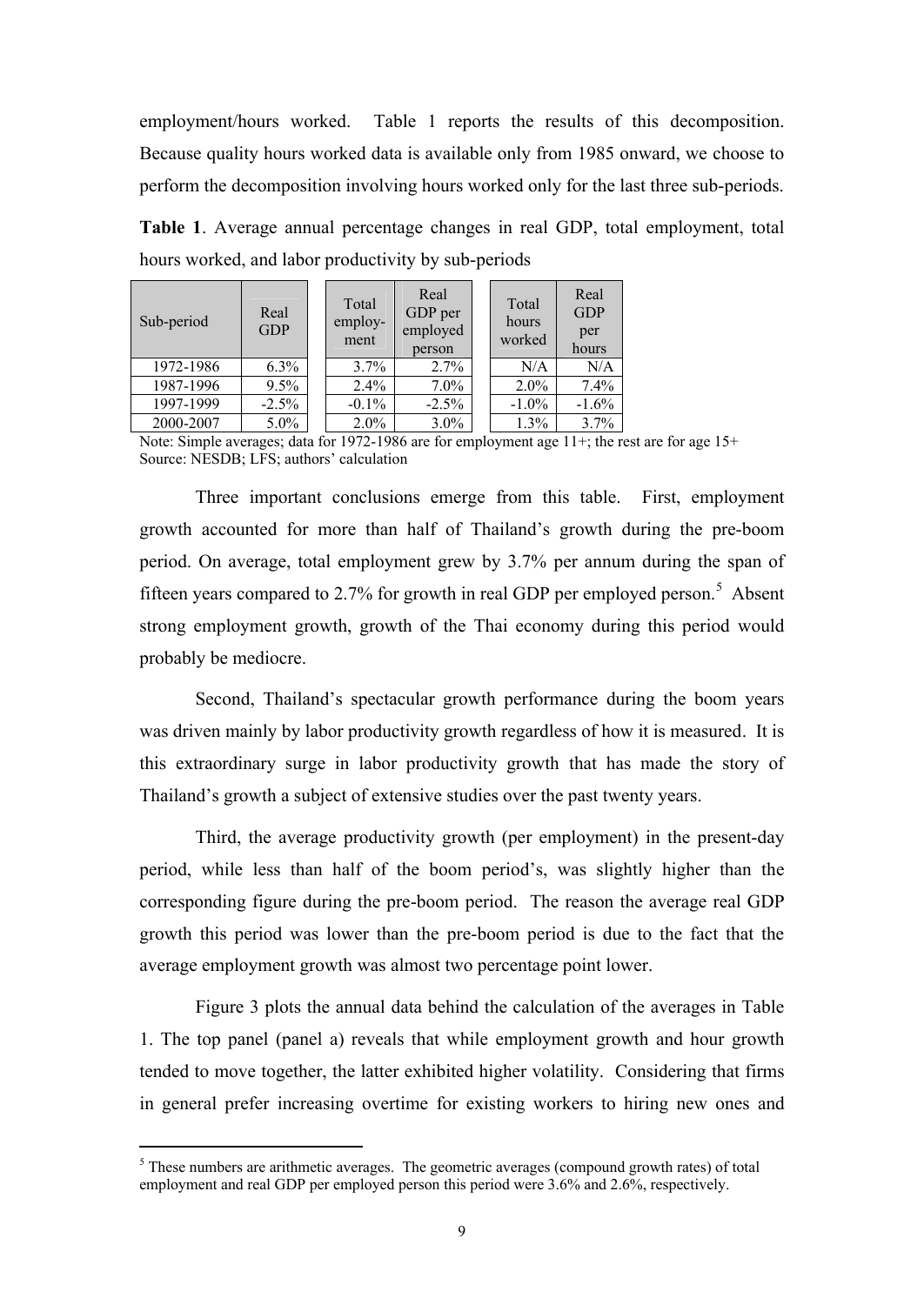keeping part-time workers on payroll to firing them, the higher volatility in total hours worked is expected. Consequently, labor productivity growth is more volatile when it is measured in terms of hours worked (panel b).

Another important observation from Figure 3 is that the average growth rates of total hours worked in the last three sub-periods were lower than growth in total employment. The difference became much more pronounced after the 1997 crisis. This means that any labor productivity analysis based on employment data especially during the present-day period will understate the contribution of labor productivity to economic growth.

**Figure 3**. Annual percentage change in total employment, hours worked, and labor productivity, 1972-2007



Source: NESDB; LFS; authors' calculation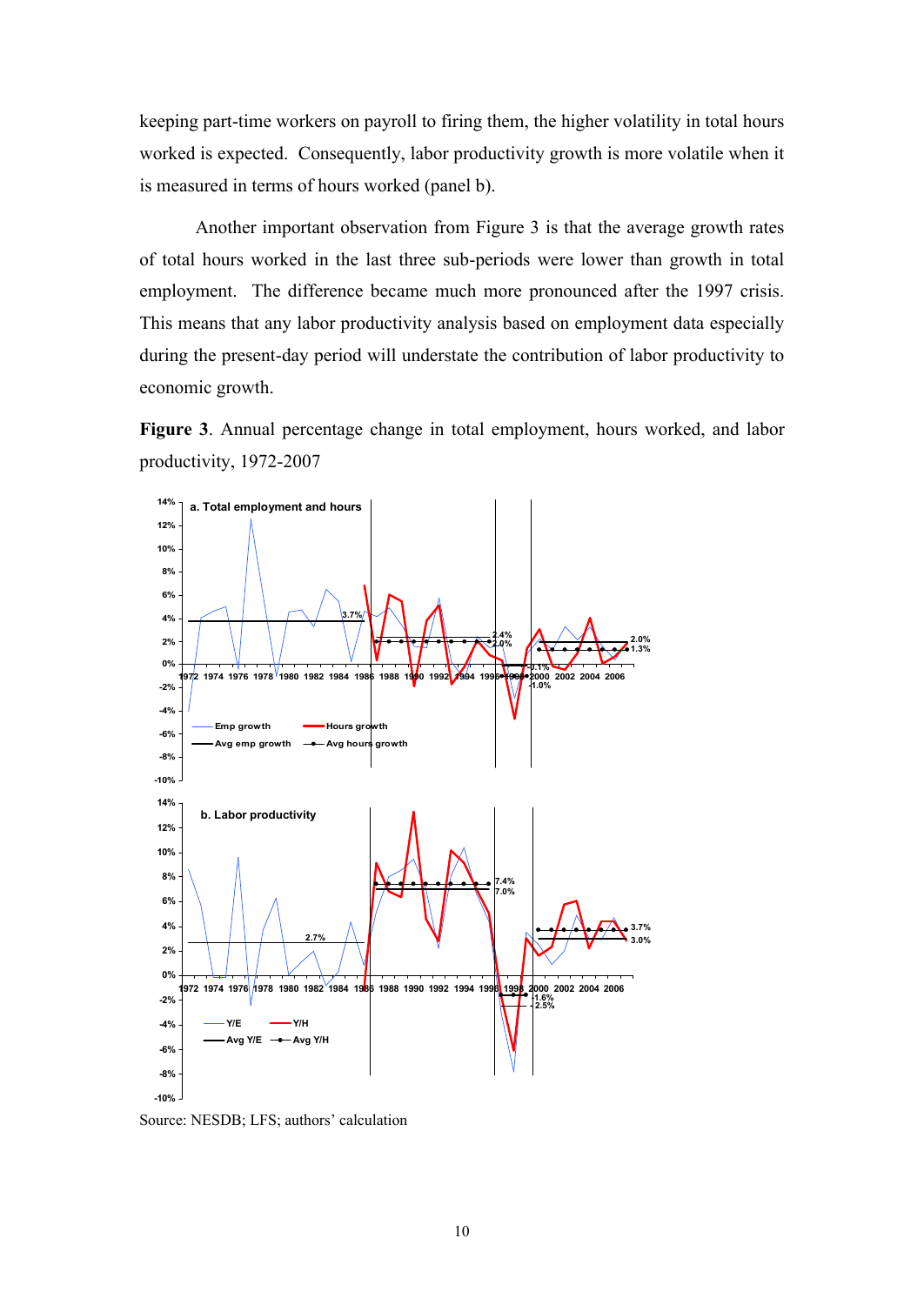#### **3.2 Employment developments**

The fact that total hours worked have grown more slowly than an aggregate employment indicates that average hours worked per person employed must have been falling. Figure 4 shows that average hours have indeed been on a declining trend since quality data on hours worked became available in 1985.

At the most fundamental level, the trend in average hours reflects the ageing of the workforce. Old-aged workers on average work fewer hours than young workers who are more likely to put in overtime. As a matter of fact, falling average hours have been observed in most countries largely for this reason. During the last three years, however, the tight labor market has resulted in a falling proportion of part-time workers which in turn offset the impact of the ageing workforce.



**Figure 4**. Average hours per employed person, 1985-2007

Source: LFS; authors' calculation

We turn next to trends in factors that make up aggregate employment, beginning with total population. From Table 2, Thailand's population growth became successively lower during the four sub-periods studied. The slowdown in population growth reflects largely the decline in fertility rate. In 2006, Thailand's total fertility rate was 1.6 children born per woman, down from 2.1 in 1996 and significantly from 4.9 in 1975, a result often credited to a highly successful nation-wide family planning program. On the other hand, better sanitary conditions and healthcare system enable people to live longer, leading to increases in the share of working-age (age 15+) population to total population. As a result, growth in working-age population, though also falling, has been consistently higher than that of the total population.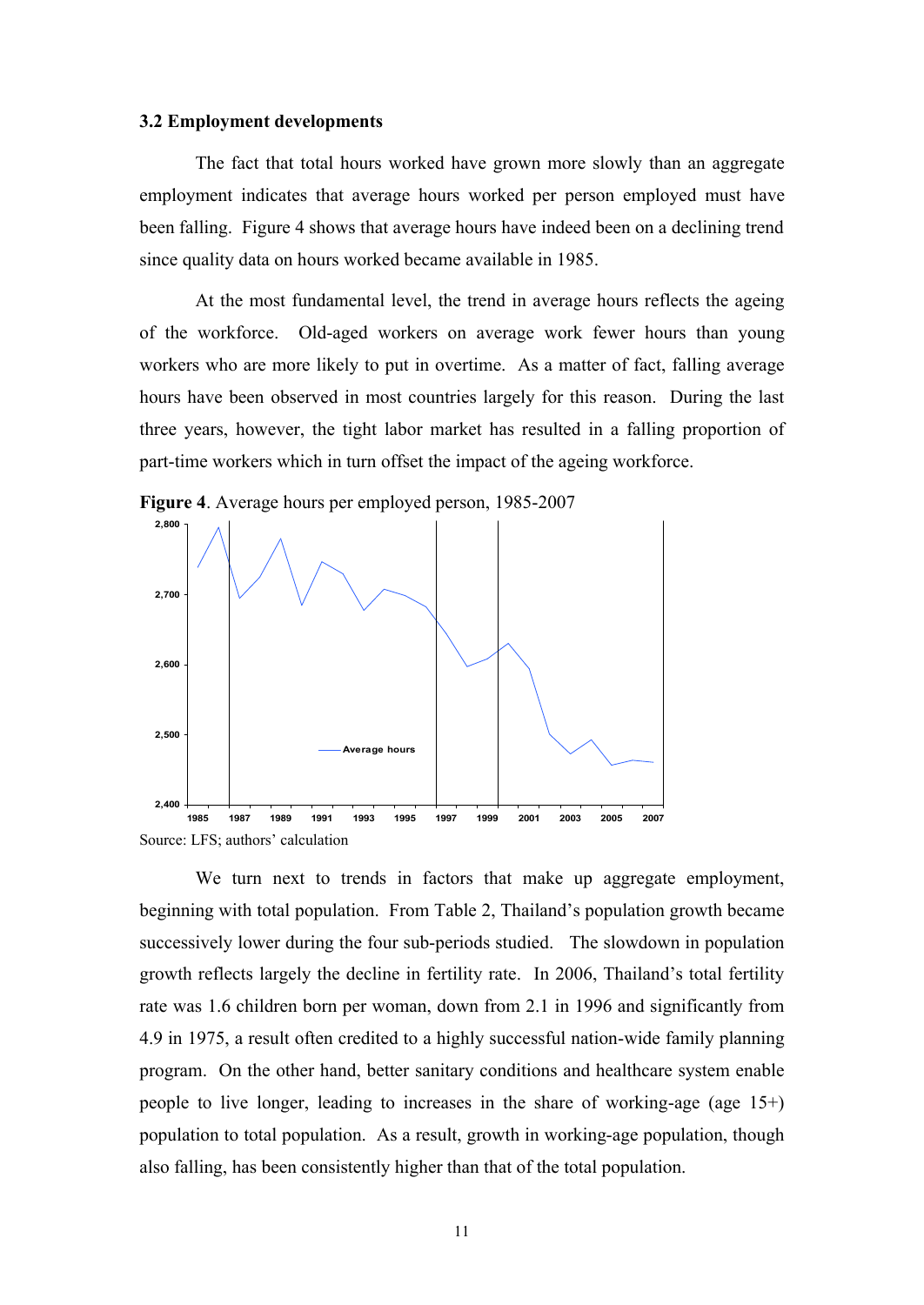**Table 2**. Average annual percentage changes in working-age population, share of working-age population, and population by sub-period

| Sub-period | Working-<br>age<br>population | $\frac{0}{0}$<br>working<br>age | Population |
|------------|-------------------------------|---------------------------------|------------|
| 1972-1986  | 3.5%                          | 0.8%                            | 2.7%       |
| 1987-1996  | 2.8%                          | 1.3%                            | 1.4%       |
| 1997-1999  | 1.6%                          | 0.6%                            | 1.0%       |
| 2000-2007  | 1.4%                          | 0.6%                            | 0.8%       |

Note: Averages for 1972-1986 are based on data for age 11+. Source: LFS; authors' calculation

Older people, however, tend to participate less in the labor force. At the end of 1986, Thailand's labor force participation rate was 81%. Ten years later, it was 74%, a decline of nearly one percent a year. The 1997 crisis contributed further to this decline by discouraging people to look for work. Since 2000, however, Thailand's labor force participation rate appeared to stabilize around 72%.<sup>6</sup> The stabilization of the labor force participation rate in the present-day period ended the stretch of period where labor force growth had lagged behind growth of the workingaged population (Table 3).

**Table 3**. Average annual percentage changes in labor force, labor force participation rate, and working-age population by sub-period

| Sub-period | Labor<br>force | Parti-<br>cipation<br>rate | Working-<br>age<br>population |
|------------|----------------|----------------------------|-------------------------------|
| 1972-1986  | 3.5%           | $0.0\%$                    | 3.5%                          |
| 1987-1996  | 1.9%           | $-0.9\%$                   | 2.8%                          |
| 1997-1999  | 0.7%           | $-0.9\%$                   | $1.6\%$                       |
| 2000-2007  | 1.5%           | $0.1\%$                    | 1.4%                          |

 $\ddot{ }$ 

Note: Averages for 1972-1986 are based on data for age 11+. Source: LFS; authors' calculation

Finally, total employment can be expressed as a product of the average employment rate and the labor force. In general, the employment rate along with average hours worked is the most sensitive to cyclical economic conditions. For much of Thailand's modern economic history, changes in the employment rate have been a boon to growth in total employment, the fact that is evident from Table 4

 $6$  The labor force participation rate for persons aged 15-64 is 77%. Although lower than the Scandinavian countries' which are above the 80-percent mark, this level is higher than the OECD average of 70% (OECD, 2007) despite the fact that the official retirement age in Thailand is 60. One of the main reasons for Thailand's high participation rate is the country's long history of women employment.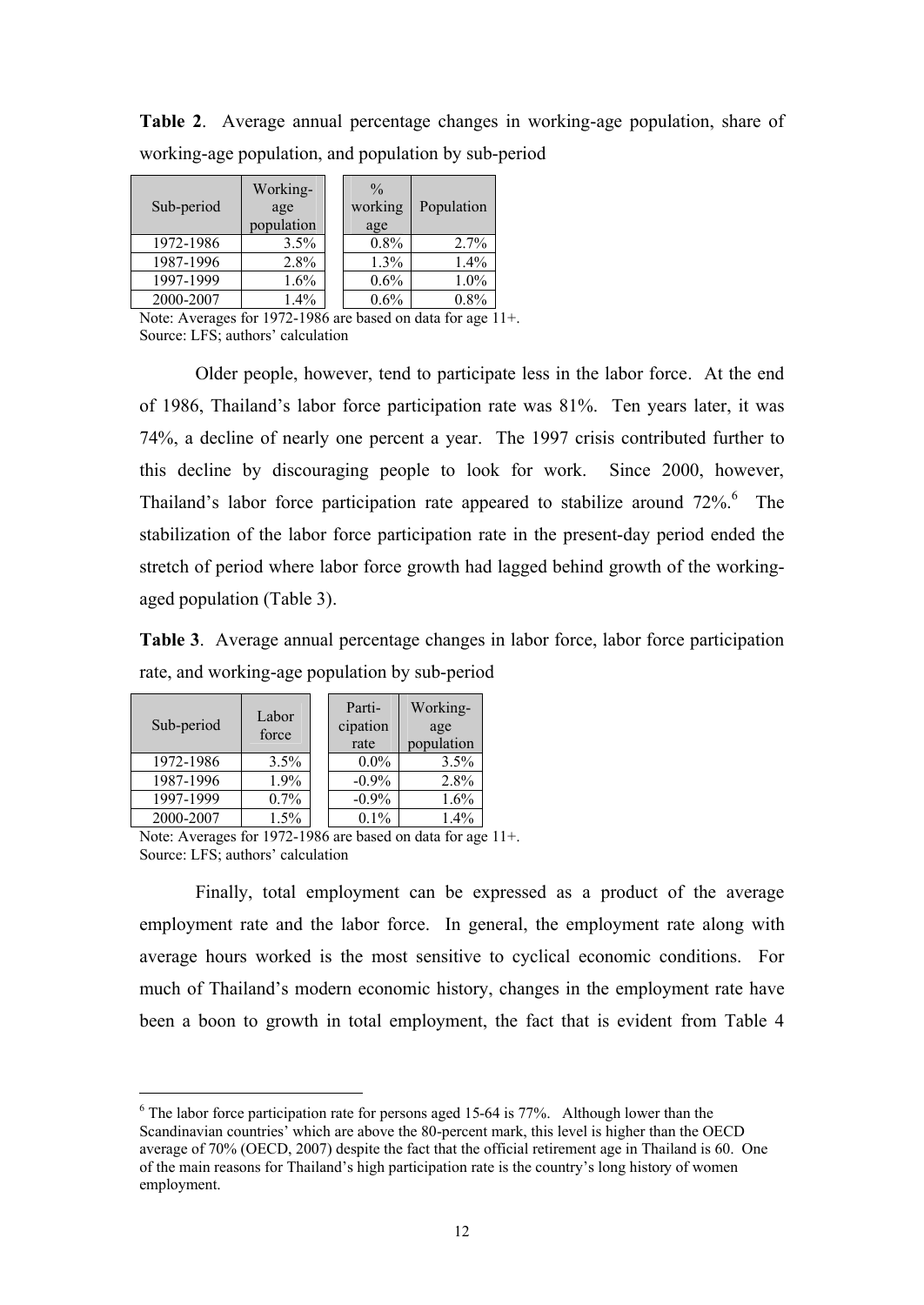which separates growth in total employment into growth in employment rate and the labor force

| Sub-period | Total<br>employ-<br>ment | Employ-<br>ment<br>rate | Labor<br>force |
|------------|--------------------------|-------------------------|----------------|
| 1972-1986  | 3.7%                     | $0.2\%$                 | 3.5%           |
| 1987-1996  | 2.4%                     | 0.5%                    | 1.9%           |
| 1997-1999  | $-0.1\%$                 | $-0.8%$                 | 0.7%           |
| 2000-2007  | 2.0%                     | 0.5%                    | 1.5%           |

**Table 4**. Average annual percentage changes in total employment, employment rate, and labor force by sub-period

Note: Averages for 1972-1986 are based on data for age 11+. Source: LFS; authors' calculation

It is worth to examine the developments of the employment rate in Thailand in more detail. This is often done by examining its counterpart, the unemployment rate. Figure 5 plots the evolution of Thailand's average annual unemployment rate (calculated as the sum of unemployed and seasonally-unemployed persons divided by the labor force) over the 1972-2007 period. A sharp break in the data occurred in 1983 when the unemployment rate suddenly fell from 14% in 1982 to 8.7%. As a result, total employment in 1983 jumped 6.5% at the time that the labor force expanded by only 0.1%. Although domestic demand accelerated that year (Bank of Thailand, 1992), it was not enough to explain the large decline in the unemployment rate. A closer inspection of the 1982 and 1983 LFS reveals major changes in survey questions particularly those related to seasonally employed status. For this reason, employment figures prior to 1983 are generally not comparable to the rest.<sup>7</sup> Nevertheless, assuming that real GDP growth in 1983 came entirely from labor productivity growth or using the labor force figure in place of total employment does not alter our conclusion that employment growth was the main driving force of the Thai economy during the pre-boom period.

 $\ddot{ }$ 

 $<sup>7</sup>$  Perhaps because of this data issue, our review of the existing literature on Thailand's growth finds</sup> that most studies use the labor force figures instead of employment figures as their raw labor inputs. These studies however misleadingly use the term employment for what actually should have been referred to as the labor force.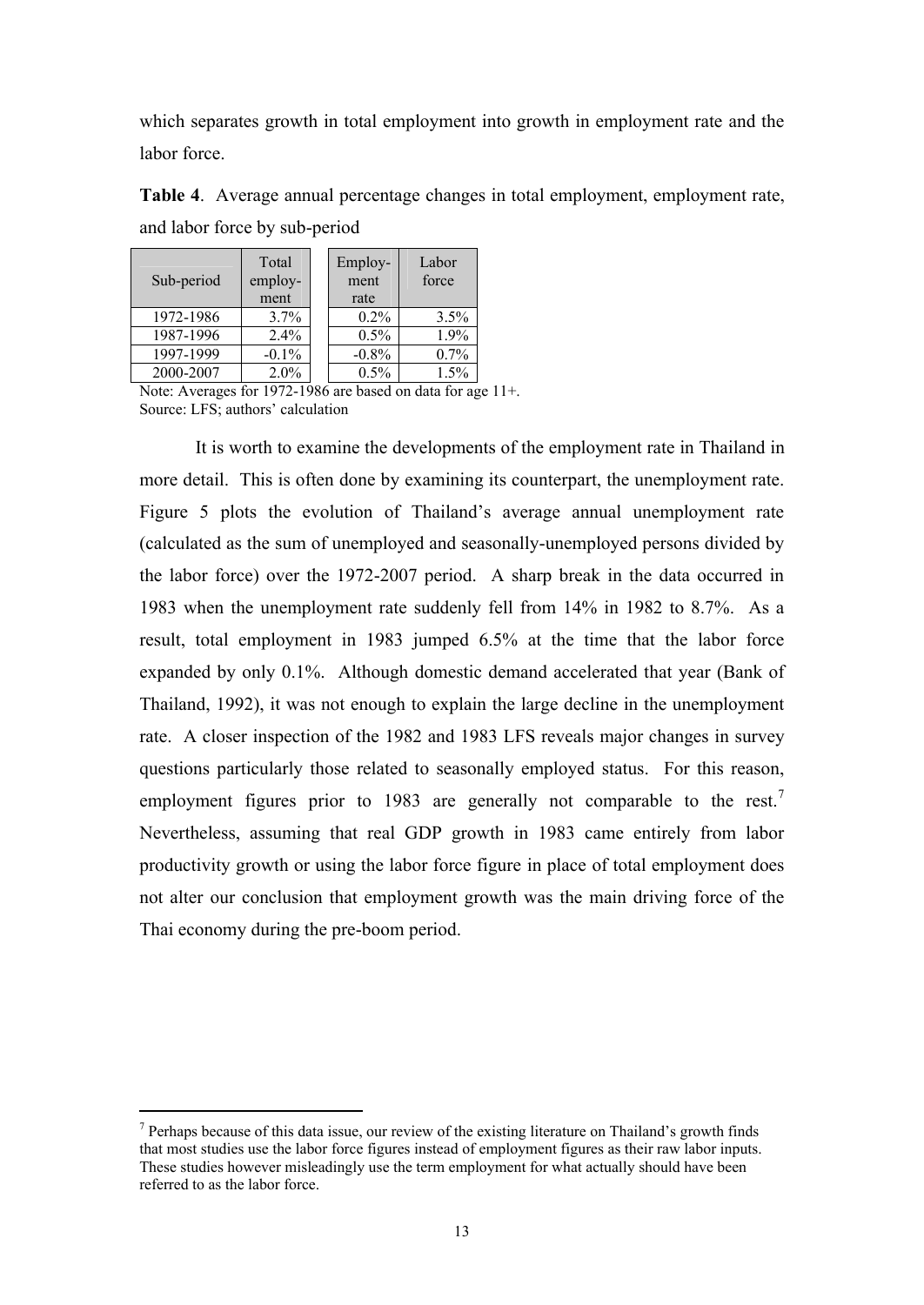

**Figure 5**. Unemployment rate (include seasonal unemployment), 1972-2007

From 1987 to 1996, the unemployment rate was for the most part on a decline, reflecting the robust economic expansion. The 1997 crisis reversed this downward trend. The unemployment rate nearly doubled from 3.2% in 1997 to 6.1% in 1998 as the crisis deepened. After hovering in the 5-6% range for four years, the unemployment rate dropped noticeably in 2002 as the economic recovery gained momentum. Thereafter it continued to drop, reaching a historical low of 1.8% at the end of 2007.<sup>8</sup> An important implication of this ultra low level of the unemployment rate is that, going forward in the medium term, employment growth will have to rely mainly on growth of the labor force. If anything, it is more likely that changes on the employment rate will exert a neutral, if not negative, impact on employment growth.

## **3.3 Labor productivity growth developments**

 $\ddot{ }$ 

The surge in labor productivity in Thailand during the boom period has been a subject of extensive studies over the past twenty years.<sup>9</sup> These studies differ by methodologies, factor inputs used, treatments of data, periods of study, as well as conclusions. Despite the variations, there appears to be a consensus that capital

**<sup>1972</sup> 1974 1976 1978 1980 1982 1984 1986 1988 1990 1992 1994 1996 1998 2000 2002 2004 2006**

Note: Data for 1972-1986 are for age 11+. Overlapped data for years 1985-1988 shows that the switch from age 11+ to age 15+ decreased the unemployment rate by less than 0.1%. Source: LFS; authors' calculation

<sup>&</sup>lt;sup>8</sup> The data suggest also a permanent downward shift in the level of the natural rate of unemployment. Section 5 attributes this shift to changes in relative prices accompanying the weaker Baht that have favored labor over capital inputs.

<sup>&</sup>lt;sup>9</sup> All the major studies we have reviewed do not talk about labor productivity growth explicitly, for they adopt a standard decomposition of GDP growth into contributions from TFP and factor inputs. Nevertheless, one can infer conclusions about labor productivity growth from their results.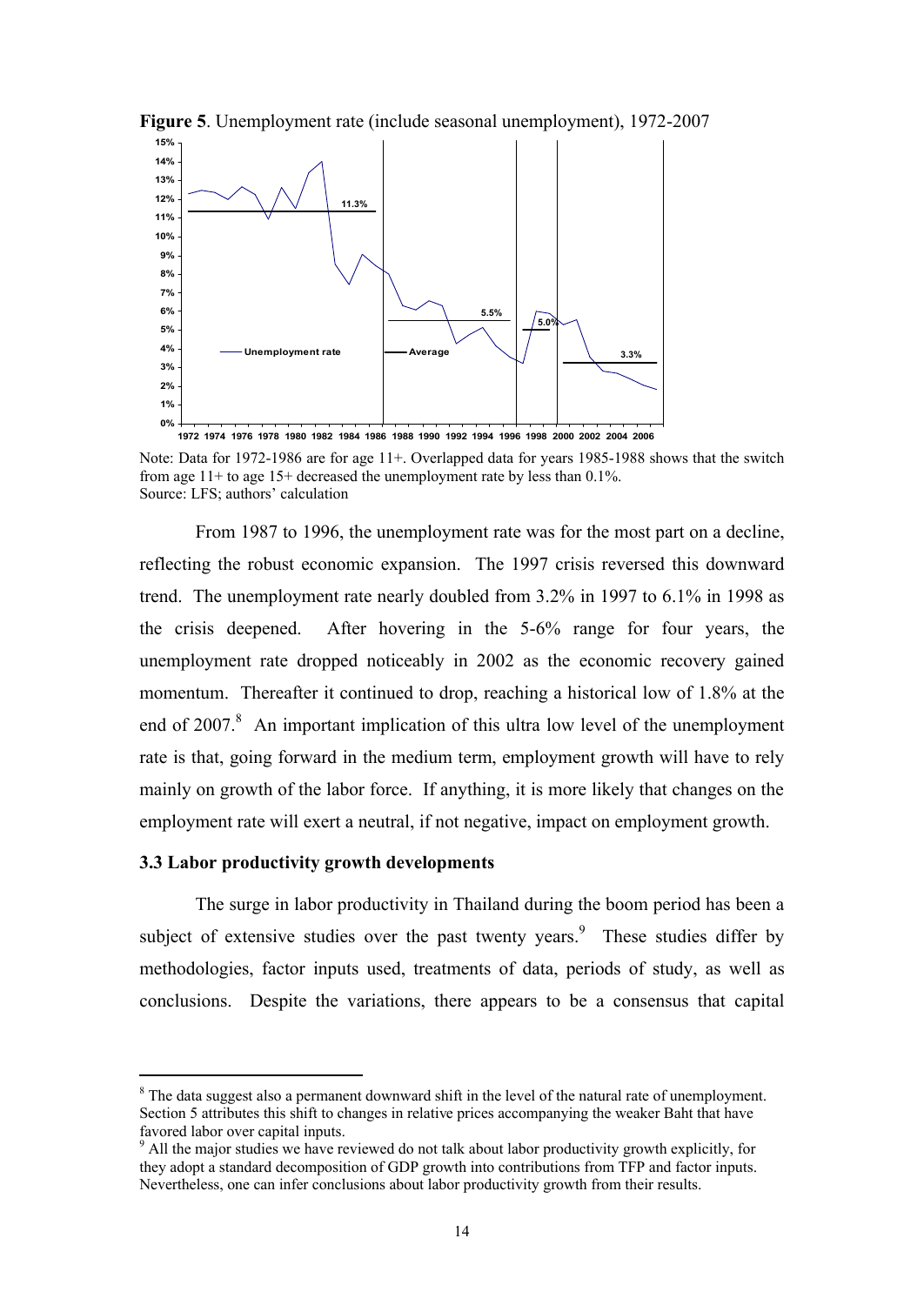deepening was the largest driver of labor productivity growth during this period. The disagreements lie in the relative contributions of labor quality and TFP.

The analysis in this subsection differs from previous studies in three major aspects. First, we use hours worked as raw labor input as opposed to employment in most studies. The use of hour data instead of employment data allows us to construct labor input appropriately. The downward trend in hours worked observed in Figure 4 suggests that the use of employment as a proxy for hours worked could be misleading particularly when analyses span a long period. The drawback of using hours worked however is that we can only go back to 1985 due to data constraint.

Second, we employ both growth accounting and econometric estimation methodologies in our analysis as opposed to relying on a single methodology. We have two motivations for doing this. One is to assess the sensitivity of our results to different methodologies. The other is that we would like to have a range of estimates for use in our projection of future growth.

Third, we do not attempt to probe deeper into the fundamental factors behind TFP growth. Previous studies on Thailand's growth revealed determinants of TFP growth such as growth of degree of openness of the economy, growth in the share of employment in the nonagricultural sectors, and the ratio of FDI to gross fixed capital formation among others. On the other hand, a priori important factors like public investment and R&D spending were found to play no role in driving Thailand's TFP growth. Aside from the small sample size issue associated with the Thai data, we are of a view that the existing empirical literature (internationally, not just for Thailand) does not offer a unified conclusion of what drive TFP growth and therefore do not make any attempts to explain where TFP growth in Thailand came from.

We begin with capital deepening or growth in capital intensity, defined as the ratio of capital services to hours worked. The standard practice in measuring capital services calls for the use of "constant-quality" price deflators for assets whose quality rapidly change over time (Herman, 2001) and rental prices for the aggregation of different types of capital (Jorgenson and Griliches, 1996). Unfortunately, the crossclassification of capital by type and industry needed for these procedures is not available for Thailand. With this constraint, most studies on Thailand's growth resort to the NESDB estimates of the gross capital stock, the net capital stock, a weighted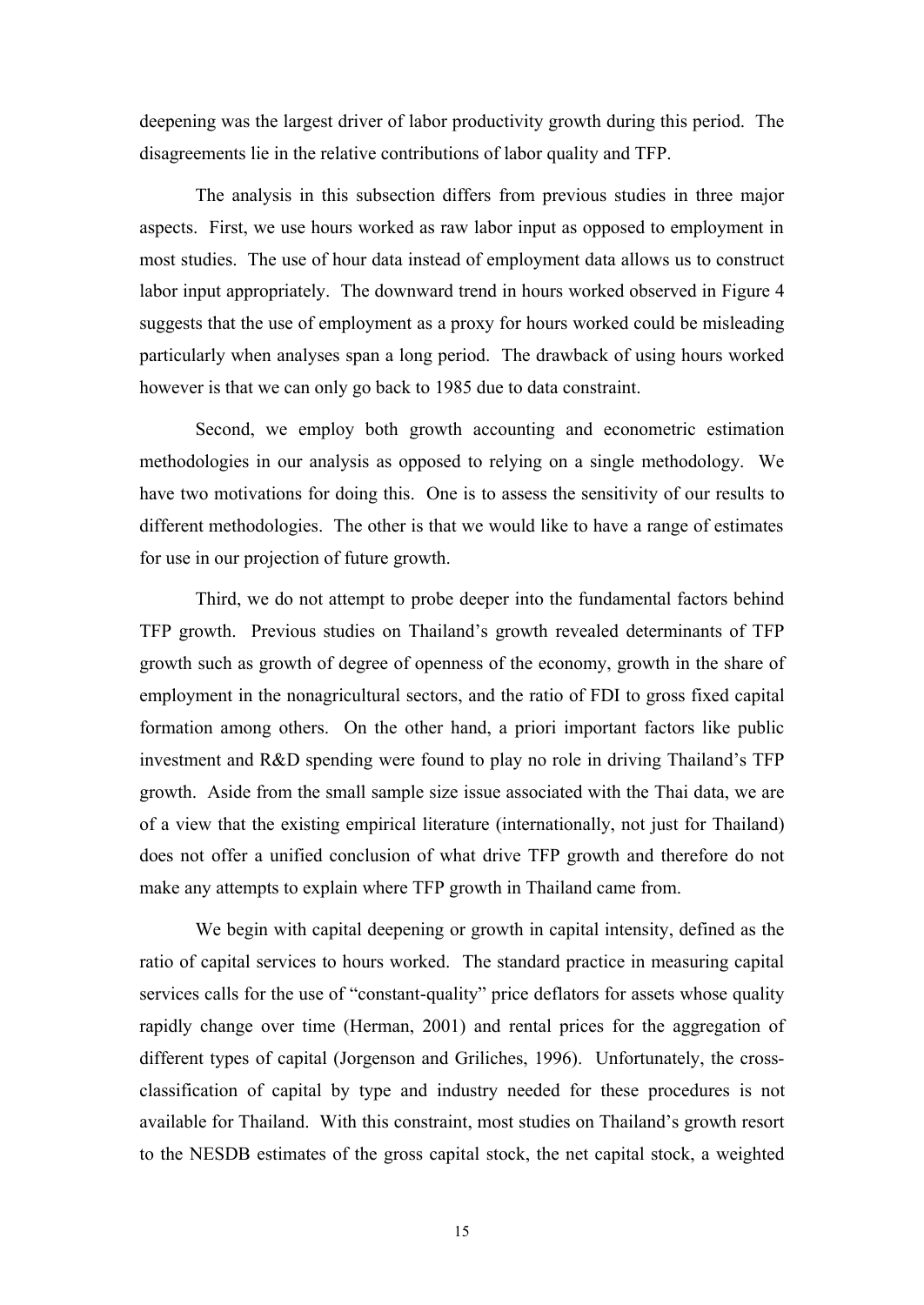composite index of the two, or depreciation as a proxy for an index of capital services in their analysis. In this paper, we follow Bosworth (2005) who argues that the use of the composite index seems most appropriate in the case of Thailand.

Figure 6 shows the rate of capital deepening in Thailand from 1986 to 2007. Although somewhat below the levels that Singapore, South Korea, and Taiwan had achieved between 1966 and 1980 (Young, 1995), the average capital deepening rate of 8.7% during the boom period was extraordinary. After the crisis, the rate of capital deepening came down precipitously.<sup>10</sup> The average capital deepening rate during the present-day period stood in sharp contrast with the pre-crisis figure. Without any calculation, the figure thus suggests a material role capital deepening played in bringing down Thailand's post-crisis productivity growth.

**Figure 6**. Capital deepening, 1986-2007



Source: NESDB; LFS; authors' calculation

 $\ddot{ }$ 

The next immediate determinant of labor productivity growth is growth in labor quality, commonly defined as the ratio of quality-adjusted measure of labor input to total hours worked. To be precise, what the literature means by growth in labor quality is the difference between growth of the weighted sum of hours worked that takes into account different marginal products of different types of workers (proxied in this paper by their wage rates) and growth of the un-weighted sum of hours worked. Growth in labor quality therefore captures the effect of the changing

 $10$  The main culprit of this decline has been the marked slowdown in investment activities. From 1998 to 2007, the composite index of the capital stock grew in the range of 1.6% to 3.3% per year. The observed pickup in capital deepening in 1998 was due mainly to a contraction in hours worked.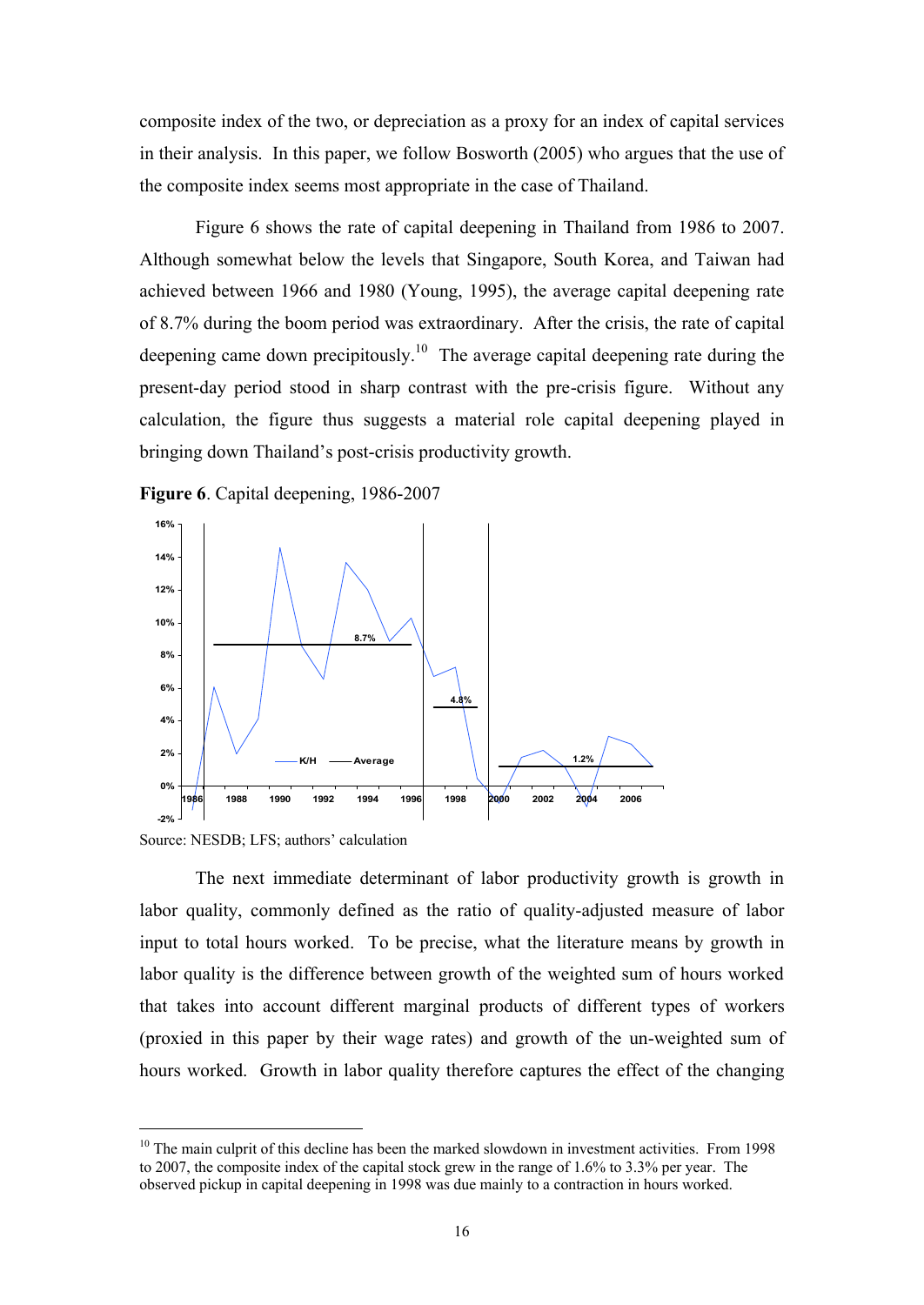composition of workers. By construction, labor quality increases when the shares of workers with higher marginal products (supposedly those with more education and experiences) increase. This means also however that labor quality tend to accelerate in recession as firms fire unskilled and low-experience workers first (the composition of the remaining workers improves). On the other hand, the influx of unskilled migrants will tend to lower labor quality. Appendix A provide specific details on how growth in labor quality is computed in this paper

Over the study period (1986-2007), our constructed index of labor quality grew at an average compound annual growth rate of 2.7% per annum. While our number fall in the high end of the estimates from earlier studies, for example, Bosworth (2005; 0.6% for 1977-2003), Sitthikul (2001; 2.8% for 1980-2000), Tinakorn and Sussangkarn (1996; 2.5% for 1977-1990), Tinakorn and Sussangkarn (1998; 2.1% for 1980-1995), and Warr (2007; 2.5% for 1980-2002), a closer inspection of the methodologies and the underlying data used by these studies finds that it is not out of line however. First, if we separate out the result of Bosworth (2005), who uses a constant exponential growth methodology as opposed to the others which employ similar weighting schemes to ours, all numbers are higher than 2.0%. Second, with the exception of Sitthikul  $(2001)^{11}$ , all the cited studies use employment figures instead of hours worked in the construction of their labor quality indices. That labor quality based on hours worked grew faster than labor quality based on employment figures follows directly from the fact that the shift in distribution of educational attainment has been more pronounced for hours worked than for employment during the period under study.

In adopting a different methodology for his labor quality index, Bosworth (2005) argues that estimates of labor quality growth in the range of two percent are too high relative to the estimated return to education in Thailand (Blunch, 2007). He thus assumes that each year of schooling raises the average worker's productivity by a constant 7 percent which gives rise to an annual rate of labor quality augmentation of 0.6% over the 1977-2003 period. Nevertheless, we note that improvement in labor quality includes not just pure return on education but also the changing distribution of workers. Aside from the rapid increase in their relative wage rates, the share of hours

 $\ddot{}$ 

<sup>&</sup>lt;sup>11</sup> Sitthikul (2001)'s data on hours worked from 1980 to 1984 was obtained from an undisclosed source from the National Statistical Office who claimed no accountability for the accuracy of the data.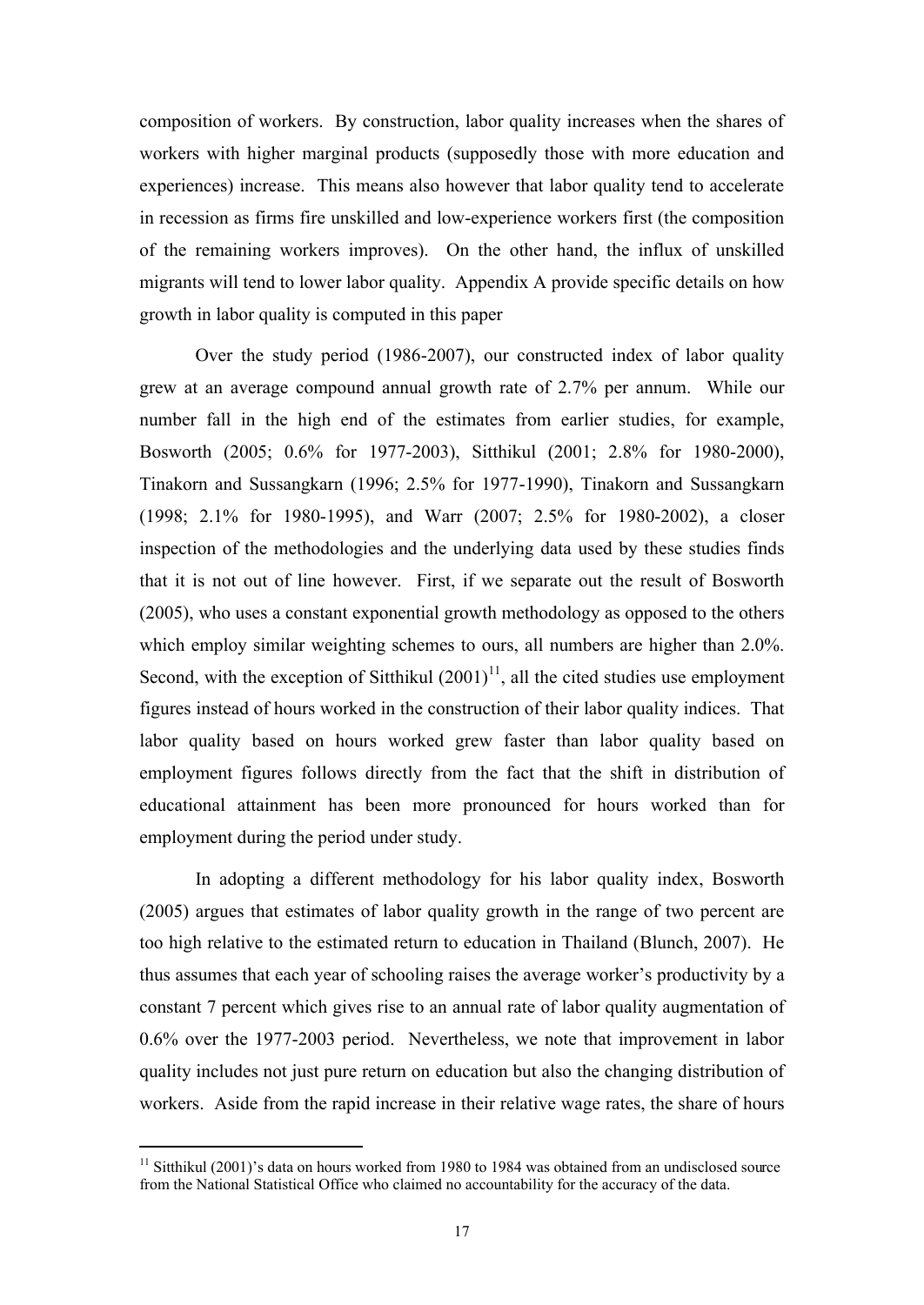worked by post-secondary school workers in Thailand more than doubled from 6.2% in 1986 to 15.8% in 2007. (The corresponding employment shares were 9.0% and 18.0%, respectively.) While impressive, these shares are still low by international standards. On the bright side, this means that the high rate of growth in labor quality (as defined by the above definition) can probably be sustained for quite some time.

The final immediate determinant of labor productivity growth is TFP growth, computed as the residual once the other determinants are known. The size of TFP growth in Thailand during the boom period is perhaps where the largest disagreement in the literature lies. This often has to do with the estimated labor's share, whether from the growth accounting or the econometric methodologies. When the labor's share used is low, high weight is placed on the fast-growing capital intensity and little is left for TFP growth. As a general observation, studies with an estimated labor's share smaller than 0.4 often find the average TFP growth during the boom period below 1% a year.

Under the growth accounting approach, there are several ways to measure the labor's share. The naïve estimate of the labor's share is the ratio of compensation of employees either to GDP at factor costs. Such an estimate however ignores labor income of the self-employed. Previous studies of Thailand's growth have tried to deal with this underestimation by adjusting the naïve estimate upward using either the ratio of total employment to employees or imputed wage payments from the Social Accounting Matrix. Even then, in the majority of studies, the adjusted labor's shares are still less than 0.5. The problem with such low labor income shares is that internationally it is rare to find a country with an adjusted labor's share of below one half (Golin, 2002).

This paper takes a different route and adopts the calibration of labor's share from a macroeconomic perspective along the line of Cooley and Prescott (1995).<sup>12</sup> This is also the approach the Bank of Thailand uses in the calibration of its dynamic stochastic general equilibrium (DSGE) model. Used by many macroeconomic modelers, the Cooley-Prescott approach allocates the "ambiguous" income in the

 $\ddot{ }$ 

 $12$  Gommes and Rupert (2004) provide further discussions of the approach. Despite its popularity among macroeconomists, the approach has a drawback that it applies only to the level of aggregate output.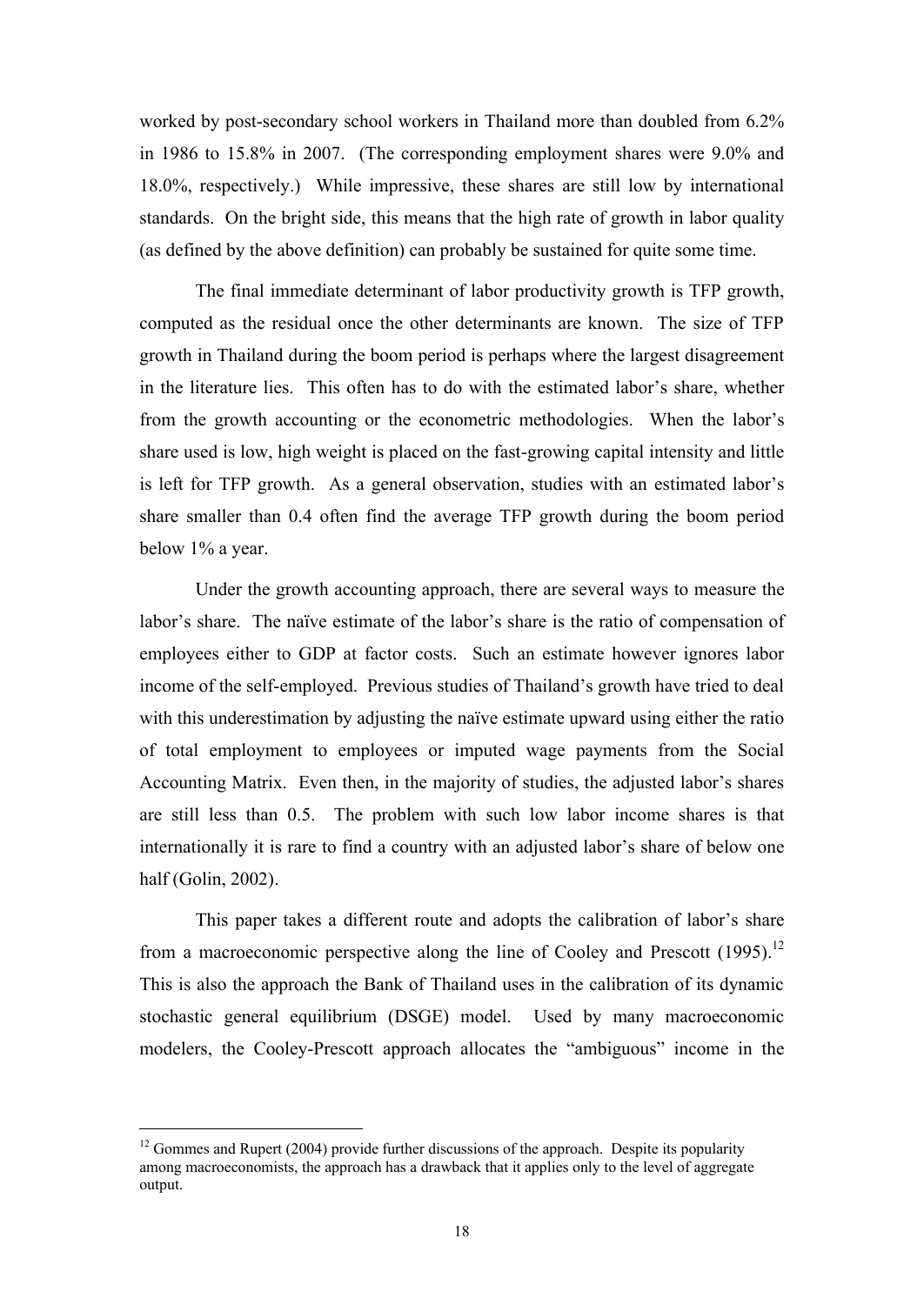national accounts to labor and capital in the same proportions they represent in the remainder of the economy.

Specifically, let *b* denote the share of labor in GDP at factor cost. Then,

Total labor income  $= b^*$ (GDP at factor cost)

 $=$  Unambiguous labor income  $+ b^*$ (Ambiguous income).

This equation can be solved for b:

$$
b = \frac{\text{Unambiguous labor income}}{\text{GDP at factor cost} - \text{Ambiguous income}}
$$

In Thailand's case, the ambiguous components of GDP at factor cost consist of income from unincorporated enterprises, direct taxes on corporations, interest on the public debt, interest on consumers' debt, and net factor income payments from the rest of the world. Figure 7 plots the ratio of the adjusted labor's share calculated using this method along with the unadjusted share from national income accounts from 1986-2006.<sup>13</sup> Over this period, the average adjusted labor share is 0.53 compared to 0.32 for the unadjusted share. It is noteworthy that while the adjusted share may be viewed as being roughly constant over the entire period and therefore consistent with one of Kaldor (1963)'s "long-run growth facts," it does exhibit some significant shortrun variations. In particular, the adjusted labor's share dropped continuously during the first four years of the boom period. The crisis period then saw the labor's share steadily went back up before settling down slightly below the beginning-period level.





 $\ddot{ }$ 

<sup>&</sup>lt;sup>13</sup> 2007 national income accounts data is not yet available.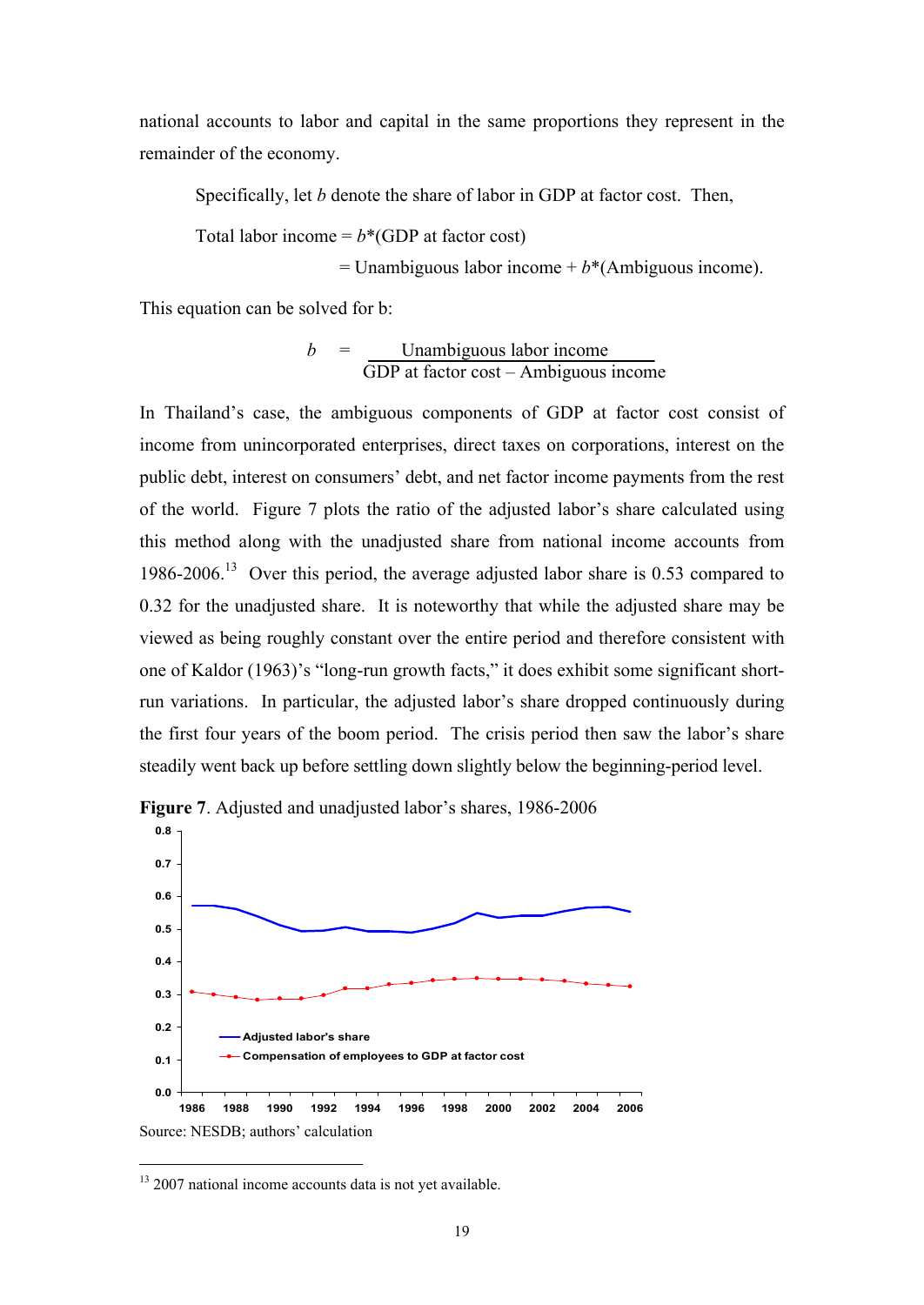Table 5 decomposes labor productivity growth during the last three subperiods into growth of its three immediate determinants. In the absence of national income data, we assume the 2006 value for the 2007 adjusted labor's share. Note that TFP growth adds to labor productivity growth point for point and hence the last column of Table 5 also represents period-averages of TFP growth.

**Table 5**. Average annual labor productivity growth and contributions from capital intensity, labor quality, and TFP by sub-period

TFP growth

1.8%  $(25%)$ 

2.0%  $(53%)$ 

| Period    | Real<br>GDP per<br>hours<br>growth | Capital<br>deepening | Labor<br>quality<br>growth | <b>TFP</b><br>growth |
|-----------|------------------------------------|----------------------|----------------------------|----------------------|
| 1987-1996 | 7.4%<br>$(100\%)$                  | 4.3%<br>(57%)        | 1.3%<br>(18%)              | 1.8%<br>(25%)        |
| 1997-1999 | $-1.6%$                            | 2.4%                 | 2.7%                       | $-6.7%$              |
| 2000-2007 | 3.7%<br>$(100\%)$                  | 0.5%<br>(15%)        | 1.2%<br>(32%)              | $2.0\%$<br>(53%)     |

Source: Authors' calculation

 $\ddot{ }$ 

Table 5 confirms what have been found in virtually all previous studies on Thailand's growth. That is, capital accumulation was the main driving force behind Thailand's pre-1997 growth miracle. We note that our estimated boom-year TFP growth of 1.8% puts us among a group of researchers who find a material role of TFP growth in Thailand's modern economic developments.

It is interesting to see how the assumed values of labor's share affect the results in Table 5. It turns out that estimated TFP growth during the boom period is sensitive to the size of the assumed labor income share. Using the naïve labor's share series instead of the adjusted one, we find our estimate of boom-period TFP growth plummets from 1.8% to 0.6%. At the other end of the spectrum, when we apply an alternative approach to labor's share estimation developed by Sarel  $(1997)^{14}$  which for Thailand yields labor's share estimate that is roughly constant at 0.65 over the past twenty years, the average boom-year TFP growth rate rises to 2.6%.

During the crisis years, both capital intensity and labor quality continued to register positive growth while TFP growth turned highly negative during this period. As mentioned in footnote 11, the decline in aggregate hours worked contributed to

<sup>&</sup>lt;sup>14</sup> Sarel (1997) uses a panel data of ASEAN countries to estimate capital's share of nine different economic activities/sectors and constructs a country's aggregate capital's share as their weighted average. His main assumption is that the same type of activity, such as agriculture and manufacturing, requires fundamentally the same capital intensity across countries and across time.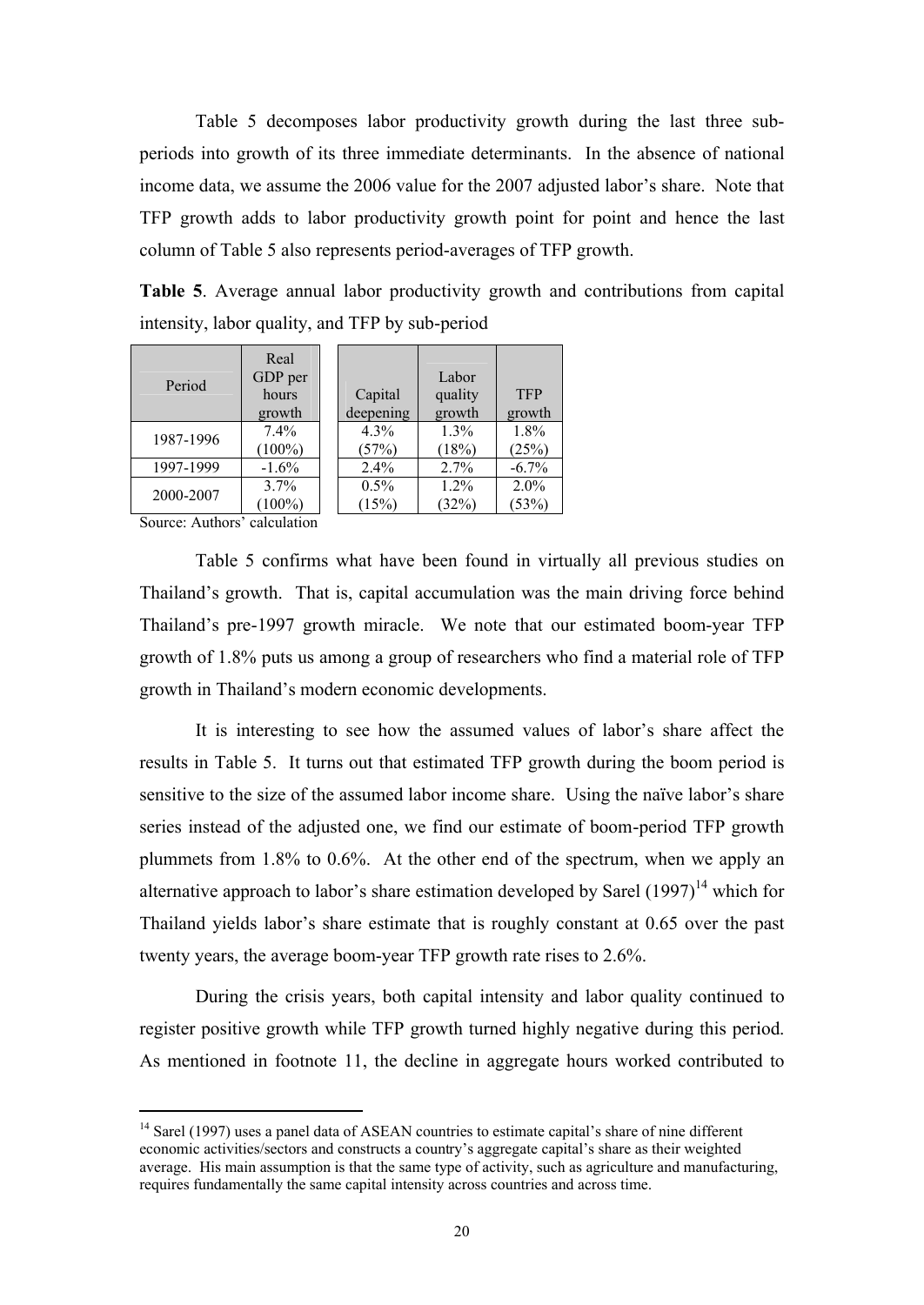positive capital deepening. The spike in labor quality growth was due mainly to the firing of low education and low experience workers. Among other things, the negative TFP growth picked up the effect of reduced capital utilization not taken care by our definition of capital input. Also, with output growth during this period being primarily demand determined, the residual TFP growth should be interpreted as a temporary shift in the production function rather than a decline in the rate of technological progress.

The present-day period saw the revival of Thailand's TFP growth. From 2000 to 2007, annual TFP growth averaged 2.0% per year, slightly higher than its pre-crisis average. But with capital intensity hardly growing and labor quality growth reverting back to its pre-crisis level, TFP growth has now become the largest determinant of labor productivity growth. It is noteworthy that the closeness of the average TFP growth rates during the boom and the present-day periods indicates the near-constancy of *trend* TFP growth in Thailand. It will be interesting in future research to investigate the extent to which the use of ICT investment has impacted the general efficiency of the economy.

In contrast to the boom-period TFP growth, the magnitude of TFP growth during the present-day period is rather insensitive to the assumed labor's share. With the naïve labor's share and with labor's share from the Sarel (1997) method, the estimated present-day TFP growth is also 2.0%. It is thus no surprise that more recent studies on Thailand's growth have converged to 2.0% +/- finding of present-day TFP growth despite the vast differences in the assumed labor's shares. For example, Bosworth (2005) reports Thailand's post-crisis TFP growth of  $2.1<sup>15</sup>$  Unlike our results, however, it is quite challenging for studies with low labor's shares to explain the post-crisis "jump" (a doubling or sometimes even tripling) in trend TFP growth.

We turn now to TFP growth and labor's share estimate from econometric estimation of regression equation (5). Our estimation sample runs from 1994 Q1 to 2007 Q4. Table 6 reports the estimated coefficients on labor input and capital input growth, both of which are statistically significant at the 0.5% level. It is noteworthy that although we do not constrain our regression specification for constant returns to

 $\ddot{ }$ 

<sup>&</sup>lt;sup>15</sup> It is important to distinguish studies that adjust for labor quality from ones that do not. For example, NESDB (2007) finds 2000-2006 average TFP growth of 2.9. If one assumes the same labor quality growth contribution in this paper and the NESDB income share, presumably the naïve income share, their TFP would come down to about 2.2.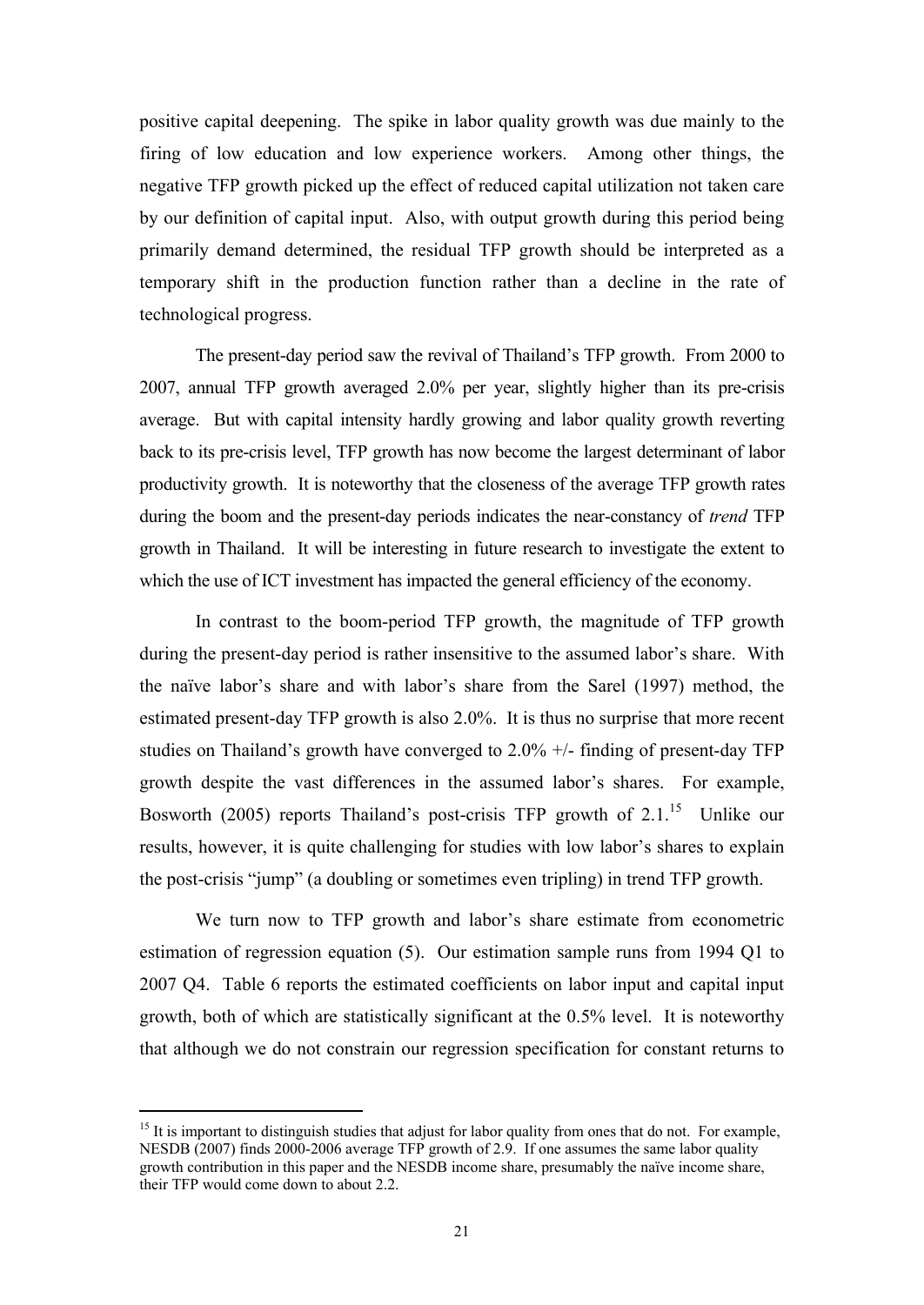scale, the results nicely satisfy that condition. With constant-returns-to-scale restriction, the estimated labor's share would be 0.57.

| Variable             | Coefficient | P-value |
|----------------------|-------------|---------|
| Labor input growth   | 0.620       | 0.004   |
| Capital input growth | 0 430       | በ በበ3   |

**Table 6.** Linear regression of GDP growth on labor input and capital input growth<sup>16</sup>

Source: Authors' calculation

Table 7 reports the decomposition of labor productivity growth during the present-day period. The use of quarterly data lowers average productivity growth from 3.7% to 3.5%. This discrepancy owes mainly to the fact that we use averages of the first and third quarters for the annual figures for hours worked (see Appendix A). Hence, the quarterly figure is more accurate and it is this figure that we will use in our analysis of projected potential GDP growth. In any case, the contributions from capital deepening, labor quality growth and TFP growth are on a similar scale to those reported for annual data in Table 5.

**Table 7**. Average annual percentage changes in labor productivity and contribution from capital intensity, labor quality, and TFP, 2000 Q1 to 2007 Q4

| Period        | Real<br>GDP per |           | Labor   |            |
|---------------|-----------------|-----------|---------|------------|
|               | hours           | Capital   | quality | <b>TFP</b> |
|               | growth          | deepening | growth  | growth     |
| $00Q1 - 07Q4$ | $3.5\%$         | $0.4\%$   | $1.1\%$ | $2.0\%$    |
|               | $(100\%)$       | (11%)     | (32%)   | (57%)      |

Source: Authors' calculation

 $\ddot{}$ 

Figure 8 plots the estimated annual TFP growth from econometric estimation along with those obtained from growth accounting. Although their magnitudes vary, all series moved more or less in tandem. Since both econometric estimation and the Sarel method give high values of labor's shares, they result in high estimates of TFP growth in the boom period. The figure also shows that estimated TFP growth was higher during the first three years of the boom period than the rest, a result qualitatively consistent with what have been reported in many previous studies. We note here that the timing of the surge in Thailand's TFP growth coincided with the initial wave of Japanese investment into Thailand following the post-1985 Plaza Agreement appreciation of the Japanese yen although we have no formal evidence to

 $16$  We ran a regression as in equation (5) with a crisis dummy variable covering the period between 1997Q3 -1999Q2 to obtain TFP growth and labor income share.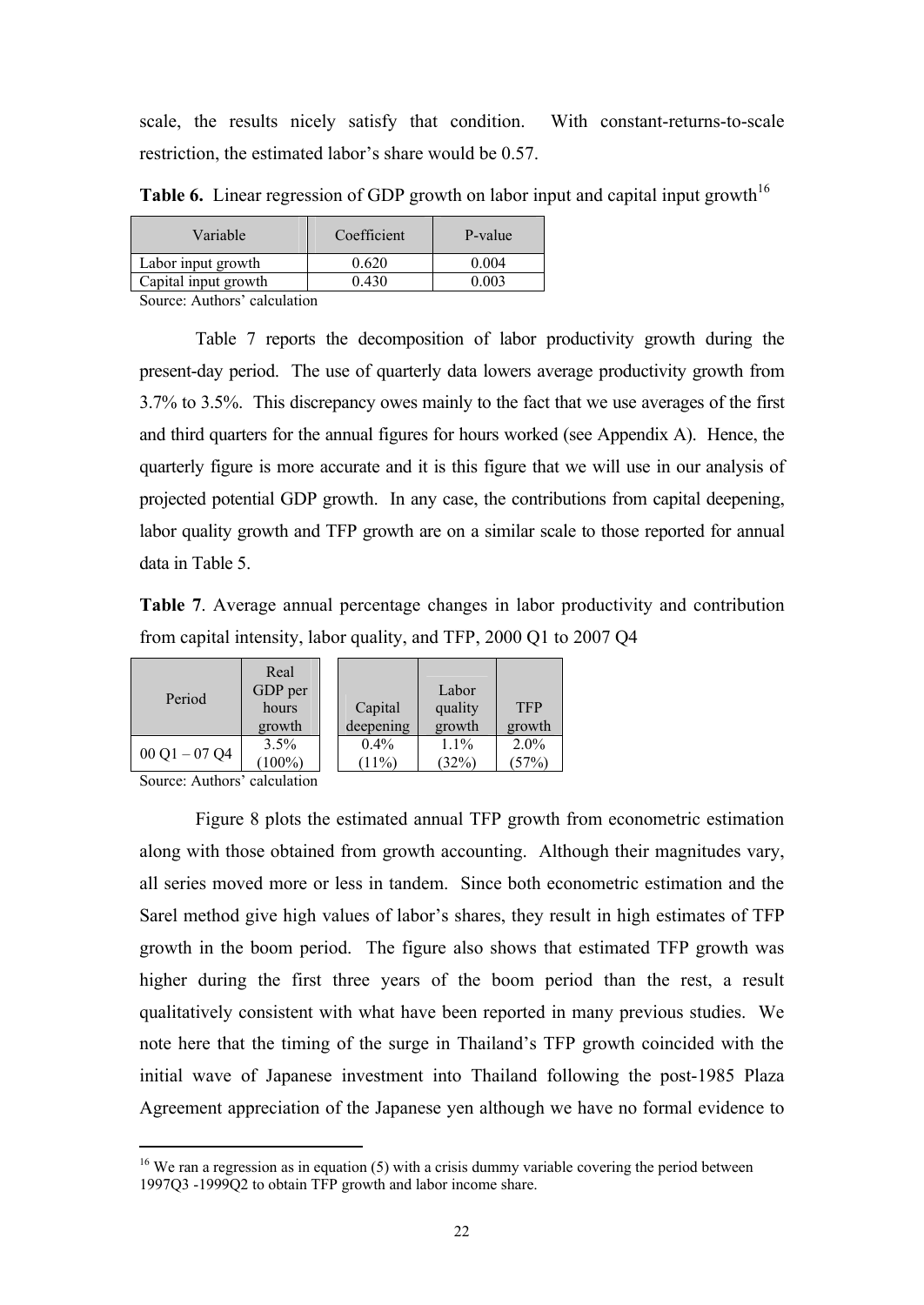support the causality. Finally, the insensitivity of present-day-period TFP growth to the estimated labor's share is apparent. All four series appeared to track one another very closely compared the boom period.



**Figure 8**. TFP growth rates from econometric estimation and growth accounting

Before we leave this subsection, we would like to touch briefly on the issue of foreign or migrant workers in Thailand. These workers are not included in the Labor Force Survey. Many people believe that their presence lead to overestimation of labor productivity growth based on the LFS figure. This is certainly true for the *level* of productivity. According to the registration statistics from the Office of Foreign Worker Administration Department of the Ministry of Labor, there were 800,000 of such workers in Thailand as of April 2008. However, it is widely believed that the actual number of migrant workers ranges between 2-2.5 millions or about 7% of the labor force. Aside from their large number, the fact that the majority of these workers are from unskilled and uneducated means our calculated labor quality is also overestimated. Nevertheless, it is unclear how the inclusion of foreign workers would affect labor productivity *growth*. Only when the number of migrant workers increased at a greater rate than that of the native workers did, would our calculated rates of labor productivity growth overestimate their true values. There is virtually no time series data on migrant worker trend to objectively assess the impact of foreign workers on labor productivity growth. Nevertheless, it should be kept in mind that the 2.5-million migrant workers did not show up overnight, but was the result of a long process that went back to the beginning of the boom period. Finally, a simple calculation shows that even if there was an acceleration of migrant workers in recent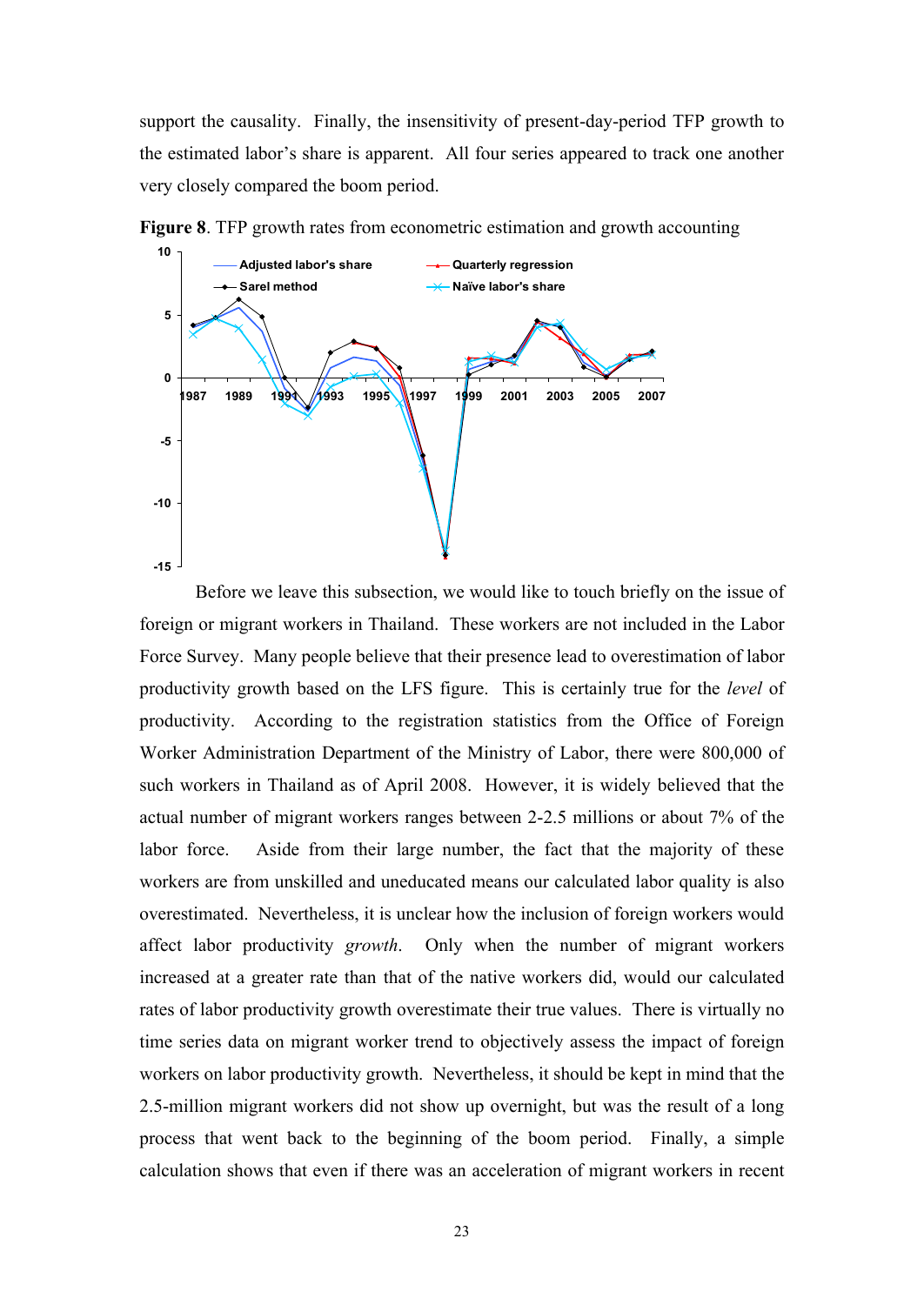years, true labor productivity growth is expected not to differ significantly from our reported figures.

Specifically, growth of true labor productivity between period *t-1* and *t* is simply  $\frac{1}{\sqrt{1}}$  –  $\frac{L_{t-1}}{L}$  – 1  $\frac{1}{1} \left[ \frac{L_{t-1} + L_{t-1}}{E_t + E'_t} \right]$  $\overline{\phantom{a}}$  $\lambda$ I l ſ  $+ E'$  $+ E_{t}^{\prime}$  $\overline{1}$  $\lambda$ I l  $\left( Y_{t} \right) E_{t-1} + E'_{t-1}$  $-1$  *t*  $\boldsymbol{L}_t$  **i**  $\boldsymbol{L}_t$  $_{t-1}$   $\cdot$   $\boldsymbol{\mu}_t$ *t t*  $E$ <sub>r</sub> +  $E$  $E_{t-1} + E$ *Y*  $\frac{Y_t}{Y_t}$   $\left( \frac{E_{t-1} + E_{t-1}'}{E_{t-1} + E_{t-1}'} \right) - 1$ , where *Y* is real GDP, *E* is native employment, and *E'* is migrant employment. Here, productivity is defined in terms of employment for ease of exposition. Let  $E_t = E_{t-1} \cdot (1 + \Delta E_t)$  and  $E'_t = E'_{t-1} (1 + \Delta E_t)$ . Then, one can rewrite growth in labor productivity as

$$
\left(\frac{Y_{t}}{Y_{t-1}}\right) \frac{1}{(1 + \Delta E_{t}) + \frac{E'_{t-1}}{E_{t-1} + E'_{t-1}} (\Delta E'_{t} - \Delta E_{t})}.
$$

Suppose native employment in 2008 grows by 2% (its present-day period average) and migrant employment by 8% (equivalent to 200,000 additional workers in one year!), then the 2008 productivity growth rate including migrant employment will be approximately  $0.07*(8\% - 2\%) = 0.4\%$  less than the native-only productivity growth figure.

#### **3.4 Sectoral perspective**

This subsection analyzes Thailand's past growth developments at the sectoral level. Over the past thirty years, the Thai economy has undergone quite a structural transformation. Figure 9 vividly illustrates the evolution of sector shares of aggregate economy and employment for agriculture, manufacturing, and services and others (construction, mining, public administration, wholesale and retail trade, etc.) from 1972 to 2007.





Source: NESDB; LFS; authors' calculation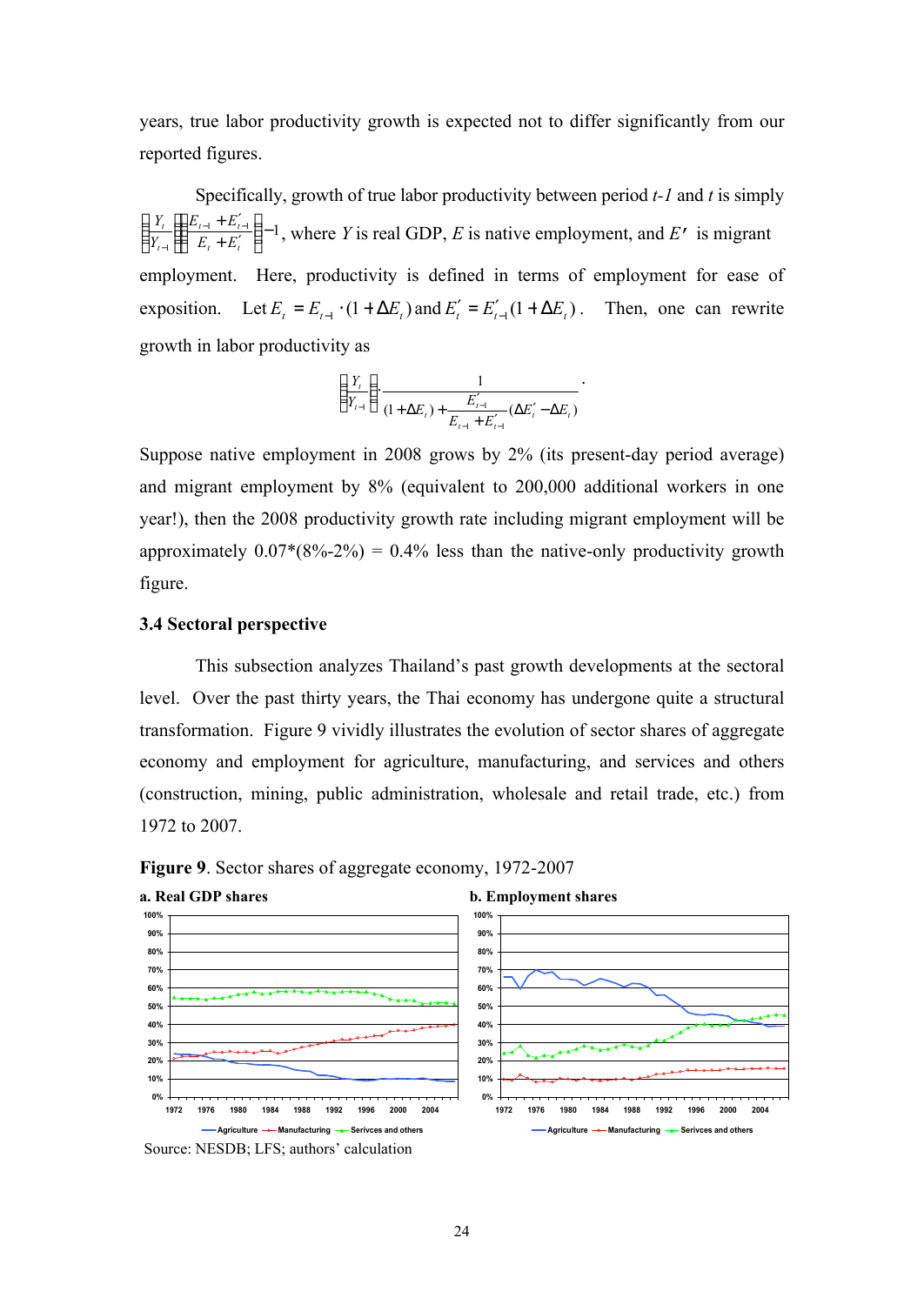In 1972, agriculture accounted for approximately one-fourth of Thailand's real GDP. A marginally smaller share was occupied by manufacturing while services and others took up the rest. Over the next twenty years, agriculture's share of GDP steadily dropped to slightly below 10% in 1993 where it has hovered around since. Filling in the gap was the manufacturing sector whose share of real GDP has risen to 40% in 2007. On the employment side, Thailand is no longer an agricultural society where more than two-thirds of workers used to be in the sector. The majority of workers are now in the service sector. The rise in service employment was actually faster than manufacturing employment despite its larger base. It is noteworthy that compared to the changes in GDP shares, the shifts in employment shares have been a relatively recent phenomenon, starting only in 1990.

Figure 10 traces labor productivity (per employment) of agriculture, manufacturing, and services and others from 1972 and 2007. Also reported in Figure 10 is the average annual labor productivity growth of the three sectors in the four subperiods. Of the three sectors, manufacturing consistently displayed the highest labor productivity growth while services and others displayed the lowest. Consequently, the productivity gap between the two sectors has widened markedly. Meanwhile, because of its small base, agricultural productivity remained the lowest of the three despite its respectable growth.



**Figure 10**. Sectoral productivity (real GDP at 1988 prices per employed persons), 1972-2007

Source: NESDB; LFS; authors' calculation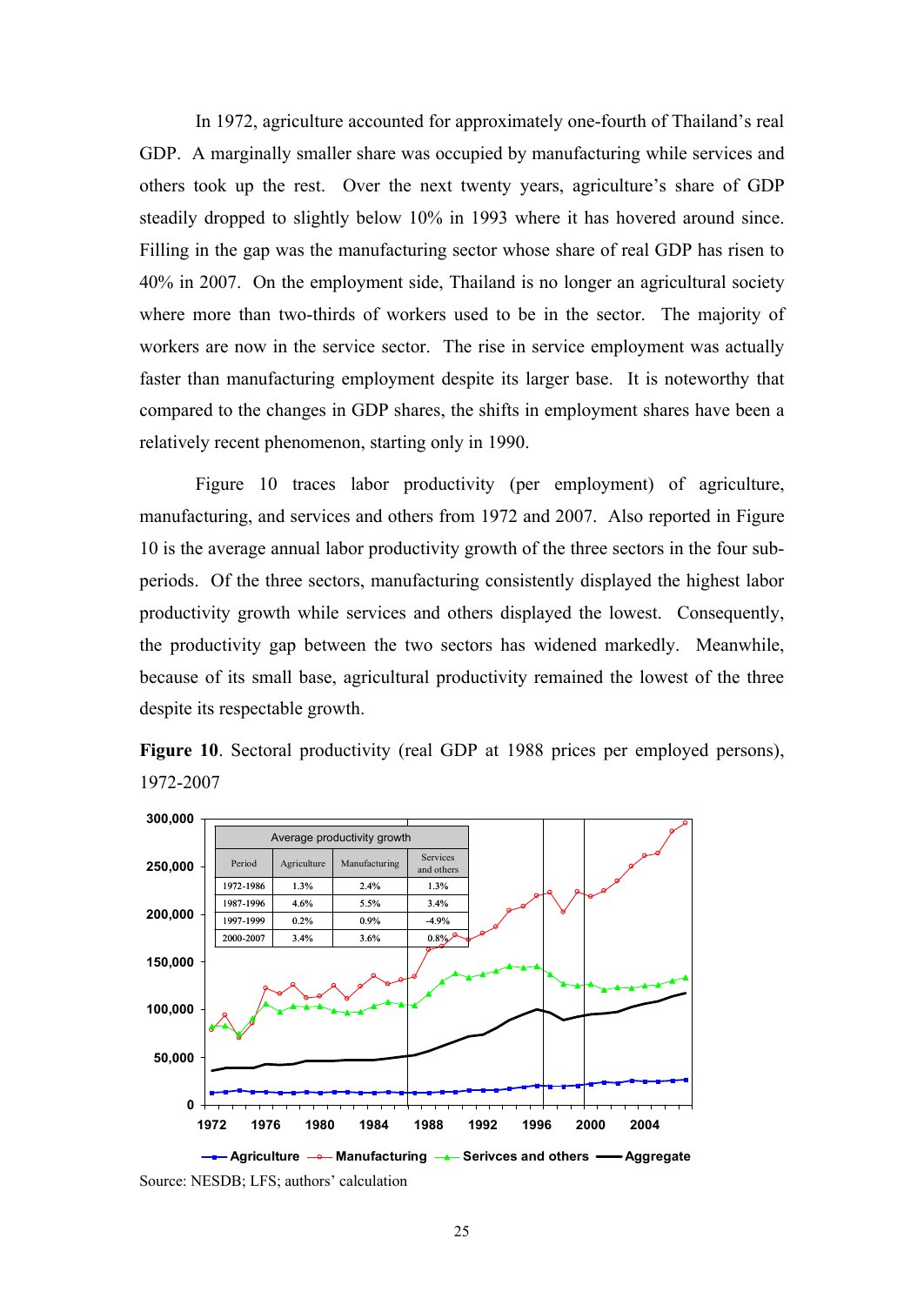The surge in labor productivity growth during the 1987-1996 period was evident in all three sectors although there are some underlying differences. All sectors benefited from increases in the capital input with manufacturing being the largest beneficiary. On the other hand, a significant portion of productivity gain in agriculture during this period was due to the fact that employment had been growing at a much smaller rate than output, however. Finally, services and others experienced the largest improvement in educational attainment of its workforce.

The 1997 economic crisis hit the Thai economy extremely hard. None of the three sectors was spared from real output losses, not even agriculture which was supposedly the most immune.<sup>17</sup> All three sectors saw a sharp slowdown in their labor productivity growth, but the largest toll was on services and others whose productivity growth turned negative.

It took a couple years for agriculture and manufacturing to rebound. Both agriculture and manufacturing posted solid numbers for average labor productivity growth in the present-day period. While lower than their boom-year averages, these numbers compared favorably to their pre-boom figures. In contrast, productivity in services and others registered the lowest average growth rate in the three non-crisis periods. As a matter of fact, productivity level of services and others hardly recovered from their 1998 level. Although real GDP growth of services and others averaged 4.4% per annum between 2000 and 2007, it was a disappointment in light of the continued increase in its workforce.

The sub-par performance of services and others during the present-day period reflects the export-led nature of Thailand's economic recovery. The sector is largely oriented towards the domestic economy as opposed to the manufacturing sector whose large portion of output is destined to export markets. While manufacturing saw their productivity level skyrocketed, services and others suffered a prolonged productivity slump. It was not until 2004 that services and others began to see a pickup in their labor productivity. To put some numbers in perspective, the average labor productivity growth of services and others during the last four years (2004-2007) of

 $\ddot{ }$ 

<sup>&</sup>lt;sup>17</sup> At a more detailed industry level, only three sectors– public administration, education, health and social work (altogether about 7% of total GDP) – experienced increases in real output throughout the crisis period.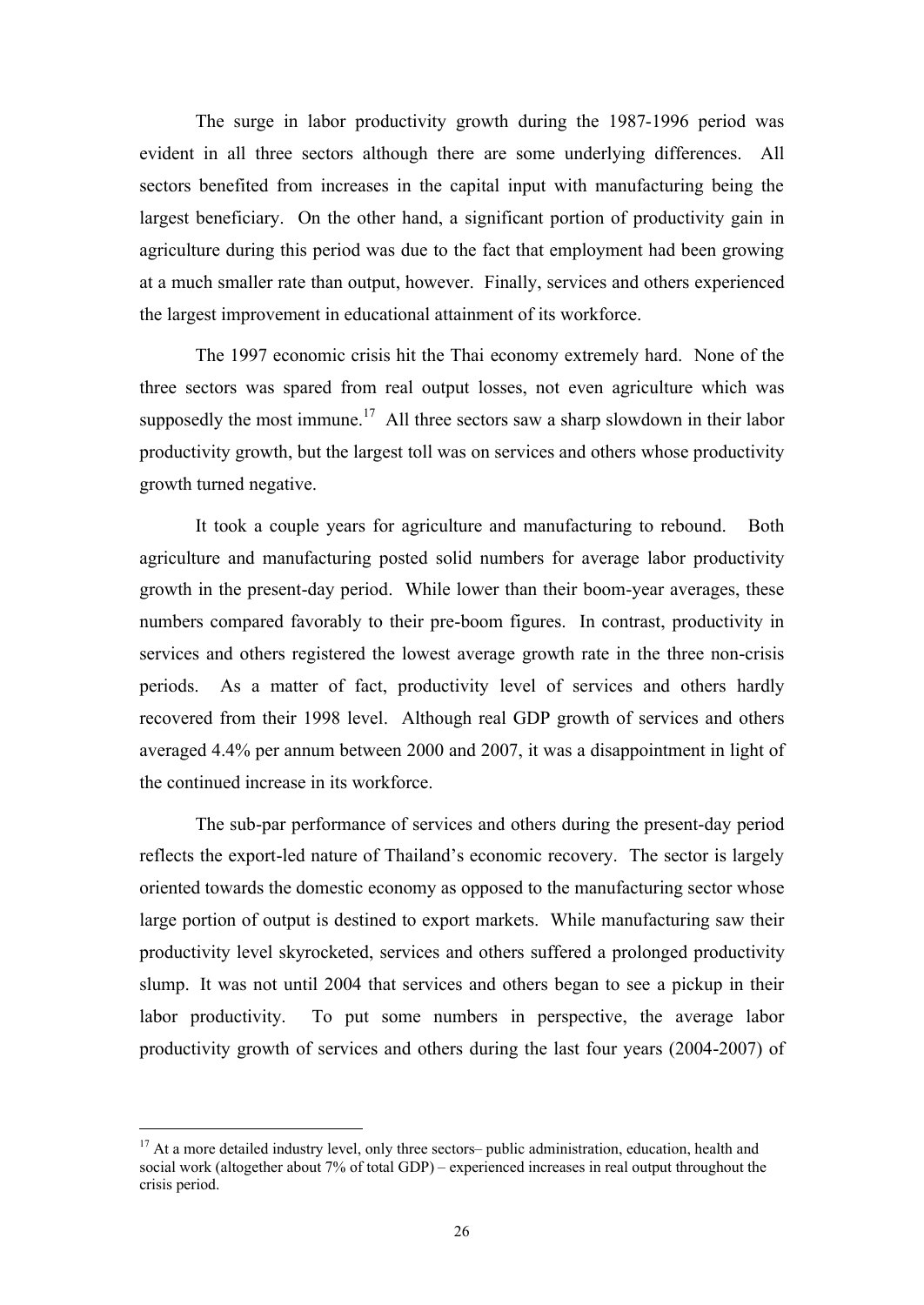the present-day period was 2.1% compared to -0.4% during the first four years (2000- 2003).

To assess the effect of structural change on the economy's overall productivity growth, we decompose aggregate labor productivity growth into growth coming from productivity growth in individual sectors and growth coming from the reallocation of resources among sectors with differing labor productivity. In particular, it can be shown that

$$
\oint_{\gamma} Q = \sum_{i} s_i \cdot (\oint_{i}^{R} / Q) + \sum_{i} r_i \cdot \left( \frac{p_i Q_i}{pQ} - 1 \right) \cdot (\oint_{i}^{R} / L_i - \oint_{\gamma}^{R} L), \tag{6}
$$

where a dot over a variable denotes differentiation with respect to time, the subscript *i* denotes sector *i*, *Q* is labor productivity, *L* is the number of employed persons, *p* is GDP deflator,  $s_i$  is the share of sector *i* in *nominal* GDP, and  $r_i$  is the employment share of sector *i*. The first term on the right-hand side is the "within effect" or the contribution of productivity growth within sectors. The second term is the "reallocation effect." It is positive if employment is shifting towards sectors with a high *level* of labor productivity. Oulton and Srinivasan (2005) provide details.

Equation (6) holds exactly in continuous time. For discrete time approximation, we simply take the reallocation effect as the difference between aggregate labor productivity growth and the nominal-GDP-weighted sum of sector labor productivity growth rates. Table 9 reports the results of this decomposition.

|                                 | <u>.</u> |  |  |
|---------------------------------|----------|--|--|
| different sectors by sub-period |          |  |  |
|                                 |          |  |  |

**Table 9**. Average contributions to labor productivity growth (per employed person) of

| Period                                    | Agriculture | Manufacturing | Services<br>and others | Reallocation | Total    |
|-------------------------------------------|-------------|---------------|------------------------|--------------|----------|
| 1972-1986                                 | $0.3\%$     | $0.5\%$       | $0.7\%$                | 1.2%         | 2.7%     |
| 1987-1996                                 | $0.5\%$     | $1.5\%$       | $2.0\%$                | $3.0\%$      | $7.0\%$  |
| 1997-1999                                 | $0.0\%$     | $0.3\%$       | $-3.0\%$               | $0.2\%$      | $-2.5\%$ |
| 2000-2007                                 | $0.3\%$     | $1.2\%$       | $0.5\%$                | $1.0\%$      | $3.0\%$  |
| <b>Service Contract Contract Contract</b> |             |               |                        |              |          |

Source: Authors' calculation

Prior to the present-day period, services and others contributed the most to aggregate labor productivity growth in both good and bad ways due to their large share of value added. Over the last eight years, manufacturing has taken the leading role away from services and others. This owes to the fact that manufacturing share of GDP is now only a distant behind services and others while its labor productivity growth has been much higher.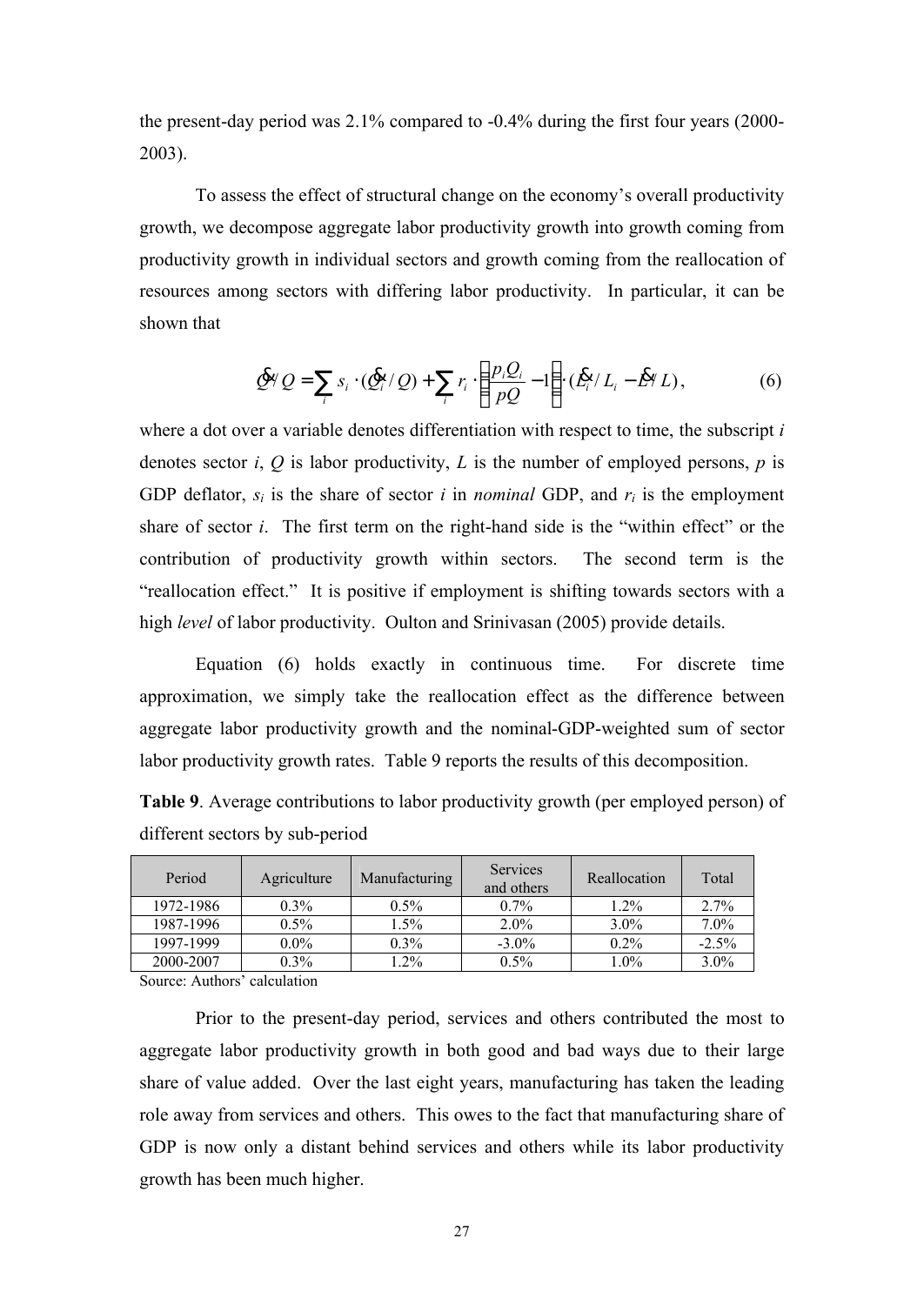As would be expected from Figure 9b, the reallocation effect was very strong during the boom period, accounting for nearly a half of aggregate labor productivity growth. That is, the largest portion of labor productivity improvement this period was due to migration of workers from low-productivity agriculture to higher-productivity manufacturing and services and others. The positive reallocation effect continued into the present-day period at the rate comparable to the pre-boom period. Given the large proportion of aggregate employment still remains in agriculture, we expect the reallocation effect to continue to provide support to Thailand's overall labor productivity growth in a foreseeable future.

## **4. Long-term potential growth projections, 2008-2035**

This section presents our projections of Thailand's potential growth of real GDP over the next three decades based on underlying projections of growth in hours worked and trend labor productivity growth. We split our projection timeframe into three sub-periods: 2008-2015, 2016-2025, and 2026 -2035 to highlight the impact of demographic changes. The use of eight to ten years for the length of sub-periods is to abstract from business cycle fluctuations. Thus, the resulting projected growth rates should be thought as average levels around which actual output growth will fluctuate in each sub-period if the economy is to grow at its potential.

### **4.1 Total hours worked projection**

The growth rate of total hours worked captures the impact of changes in demographic structure as Thailand moves towards aging population. Recall from Section 2 that hours worked can be decomposed into four parts: hours worked per employment, the employment rate, the labor force participation rate and the workingage population. Projections of these four variables are required to forecast total hours worked. For the rest of this section, we focus on how these variables are forecasted and combine them to project the growth rate of total hours worked going forward.

We split working-age population into 4 subgroups: 15-59, 60- 64, 65-79 and 80+ age groups. Unlike most countries, Thailand's official retirement age is 60 rather than 65. As will be discussed in Section 5, an increase of the official retirement age is one possible and concrete measure to raise Thailand's future potential growth. To obtain a projection of total hours worked, we use the formula: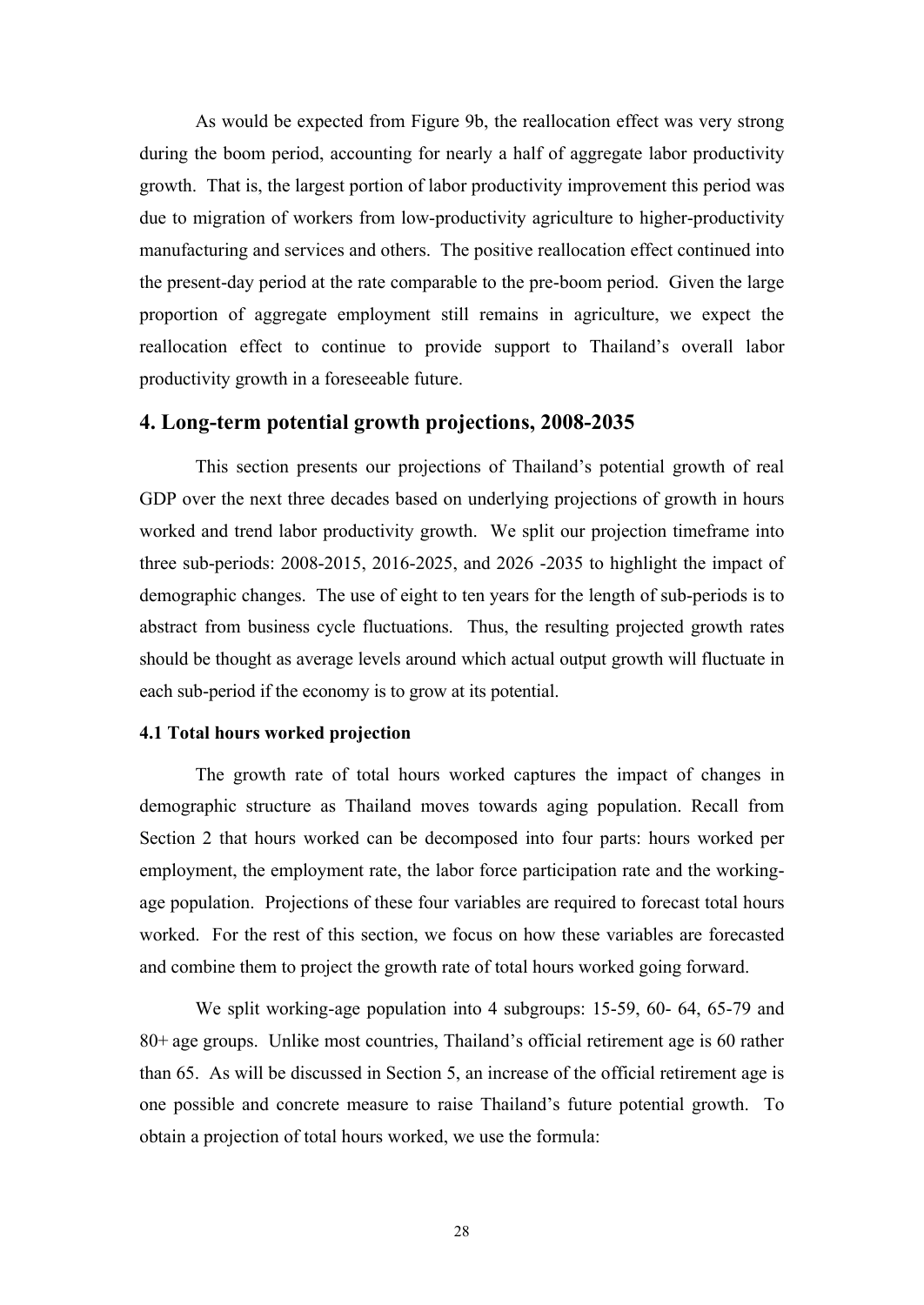$$
H_t = \sum_j \left(\frac{H}{E}\right)_{j,t} \left(\frac{E}{LF}\right)_{j,t} \left(\frac{LF}{WA}\right)_{j,t} WA_{j,t},\tag{7}
$$

where the subscript *j* denotes the  $j^{\text{th}}$  age group. *H/E* is average hours worked per employed person, *E/LF* is the employment rate, *LF/WA* is the labor force participation rate, and *WA* is the number of people in each age group.



**Figure 11**. Proportion of Thailand's population in different age groups

Figure 11 shows both the historical and the projected distributions of Thailand's total population from 1985 to 2035. The projected population is taken from the United Nations' World Population Prospects database. The end of the demographic dividend of the baby boom generation is evident when one compares the proportion of age 15-59 in total population between 2005 (its peak year) and 2015. The figure also highlights the continuing growth in the proportion of older people. In particular, the proportion of those aged 65 and over is projected to reach 19% in 2035, up from 7% in 2005. A direct implication of this ageing demographic trend is a downward pressure on future growth in hours worked. Intuitively, total hours worked decline as the population composes of more and more older people for two reasons: older people work fewer hours per week and older people participate less in the labor force.

Using historical *quarterly* data from the labor force survey, we assume the following:

Source: NSO (1985-2005); United Nations' World Population Prospects: The 2006 Revision Population Database (2015E-2035E)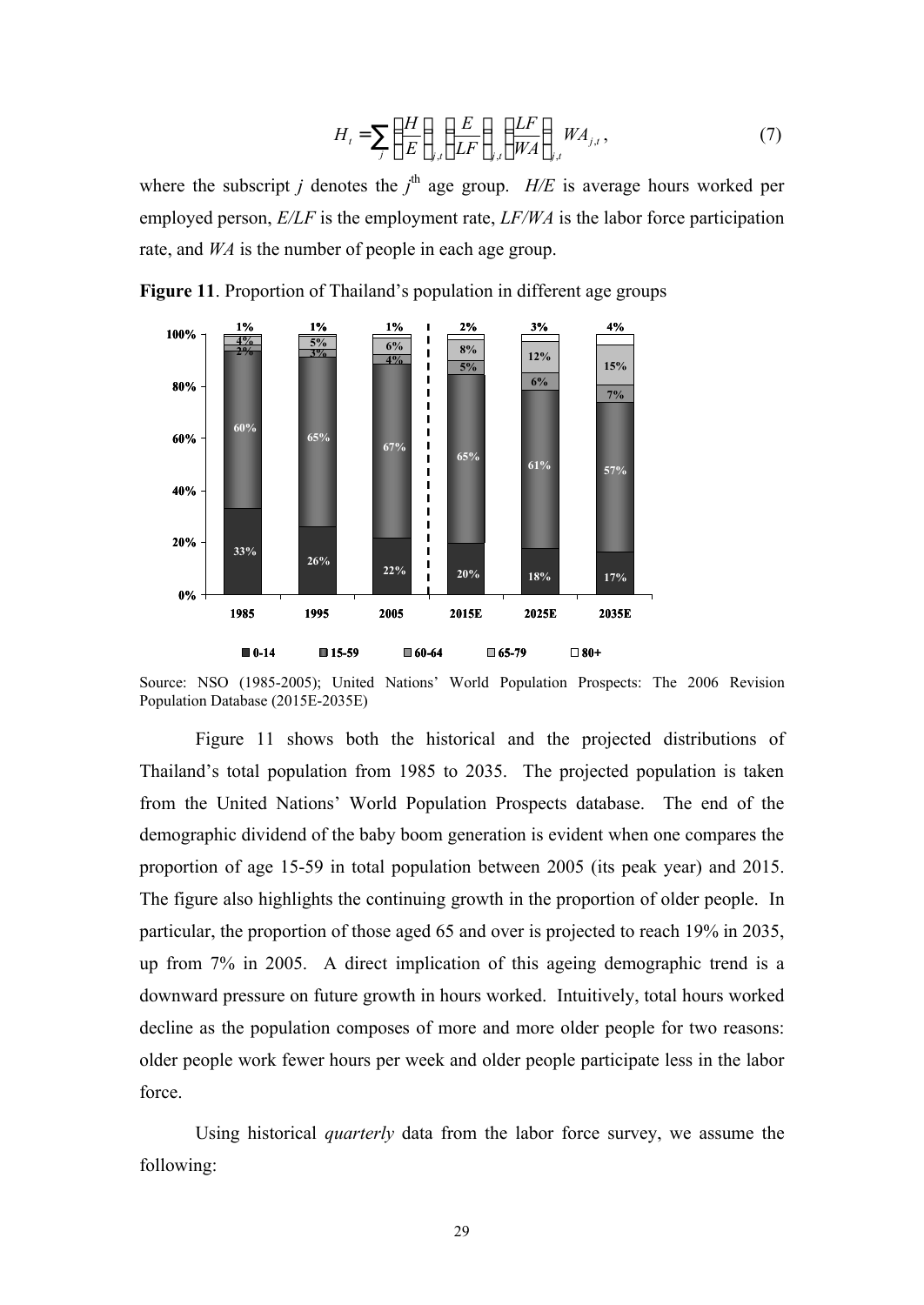- 1. Average hours worked per employed person (*H/E*) for each subgroup equals the 2001-2007 average. This gives 48.1 hours per week, 44.3 hours per week, 41.6 hours per week and 39.2 hours per week for 15-59, 60- 64, 65-79 and 80+ age groups, respectively.
- 2. The employment rate (*E/LF*) for each subgroup equals the 2001-2007 average. This implies ratios of 0.969, 0.984, 0.989 and 0.991 for 15-59, 60-64, 65-79 and 80+ age groups, respectively. In principle, one would need here estimates of the non-accelerating-inflation rate of unemployment (NAIRU) for each age group. This is a rather formidable task given past data behavior particularly for the first two age groups. While the unemployment rates of the 65-79 and the 80+ age groups have been relatively stable over the past fifteen years, the unemployment rates of the 15-59 and the 60-64 age groups very much paralleled the patterns observed in Figure 5, i.e., there appeared to be a significant shift in the natural unemployment rates for these two subgroups. With this consideration, we decide to use the average unemployment rates during the past seven years as our best guess of their NAIRUs.
- 3. The labor force participation rates (*LF/WA*) for the 15-59 and the 60-64 age group are 0.78 and 0.58, respectively (both used 2001-2007 average). For age group 65-79, we used the 2003- 2007 average ratio of 0.32 as there seemed to be a new trend of labor force participation established since 2003. For age group above 80 however, the labor force participation ratio rose from 0.02 in 1999 to 0.05 and 0.08 in 2003 and 2007, respectively. This rise most likely reflects better health conditions of older people. Using a linear trend on yearly data during 2000-2007 suggests an increasing trend of 0.0072 per year. With this finding, we assume the labor force participation ratio for this age group to continue rising linearly to 0.10, 0.14, 0.17, 0.21 and 0.25 for the year 2010, 2015, 2020, 2025, and 2030, respectively, and cap it at 0.25 thereafter. This cap is meant to be consistent with the observation that older people participate less in the labor force, hence the projected participation ratio for the 80+ age group must be lower than that of the 65-79 age group.

Combining these assumptions with the U.N. population forecasts, we arrive at the average annual growth rates in total hours worked of 0.5%, 0.1%, and -0.2% for 2008-2015, 2016-2025, and 2026-2035, respectively. Among other things, these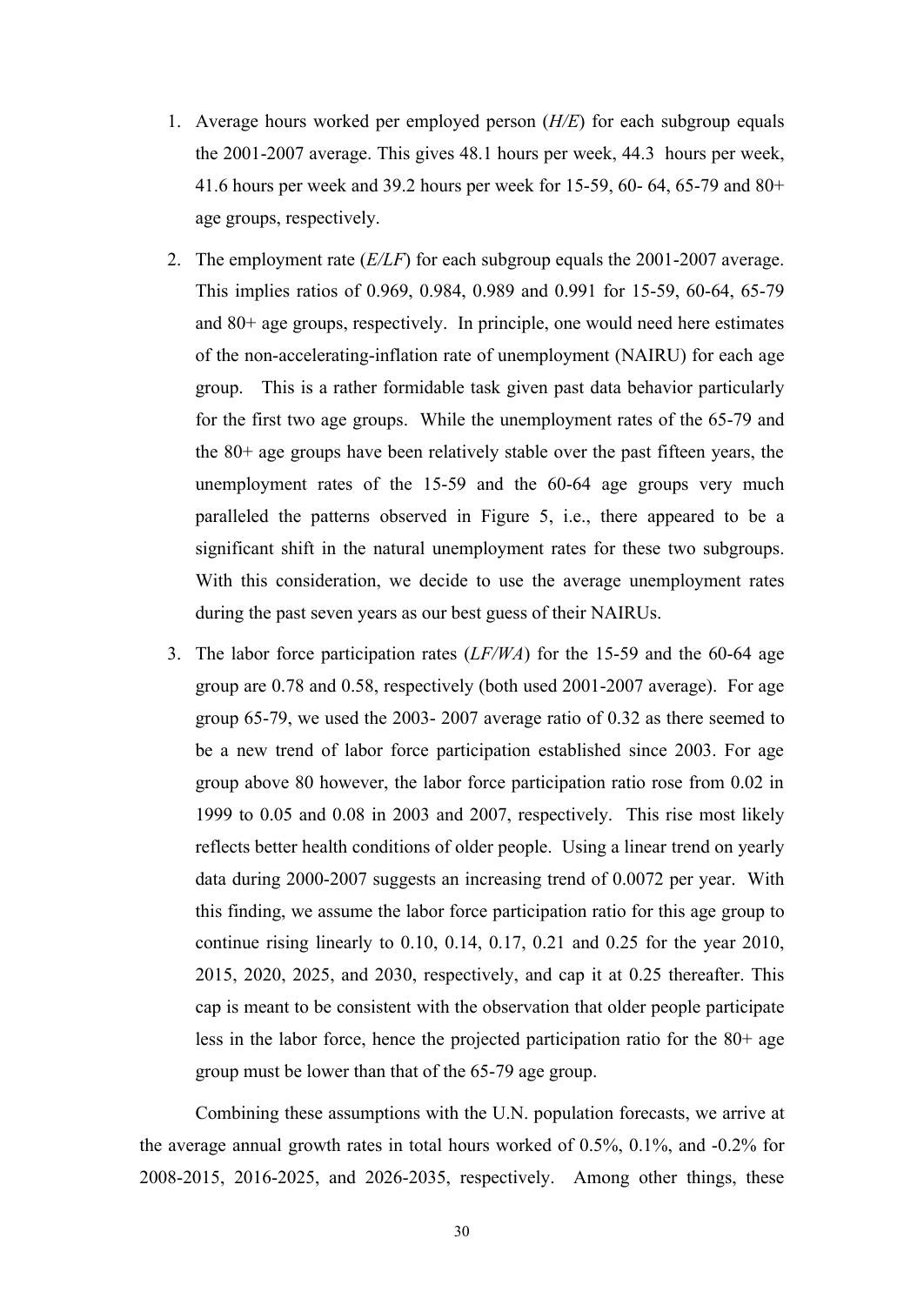numbers imply that Thailand's future growth will have to increasingly rely on labor productivity growth, to which we now turn.

#### **4.2 Labor productivity projections**

Our projections of Thailand's future labor productivity growth are based on three different scenarios. The first scenario – "present-day-period trend" – uses the average labor productivity growth rate during 2000-2007 as trend productivity growth going forward. The second scenario – "augmented-present-day-period trend" – adds on top of the first an extra productivity growth contribution from services and others. The third scenario – "balanced growth path" – imposes the condition that output and the capital stock will grow on average at the same rate. All scenarios assume a constant rate of trend labor productivity growth over the projection timeframe, a very strong assumption that may be challenged particularly for the last two sub-periods. Nevertheless, we feel that the best way to highlight the macroeconomic impact of demographic changes is to hold constant projected labor productivity growth. Moreover, we believe that our use of different scenarios yields a projection range that is wide enough for actual future productivity growth to remain within it.

In the first scenario, we simply assume that productivity growth equals to its present-day average. We use quarterly data which gives a more accurate number for productivity growth than the annual data. This gives us projected trend productivity growth of 3.5%. As it turns out, this will be the lower bound of our projection for Thailand's trend productivity growth.

The second scenario takes into account our observation in Section 3.3 that labor productivity growth of services and others differed noticeably in the first and the second half of the present-day period. Hence, using the average labor productivity number which includes below-average performance of services and others is likely to understate future trend productivity growth. To correct for the late recovery of services, we add 0.6% on top of the present-day average productivity growth rate for an augmented trend productivity growth rate of 4.1%. The number 0.6% comes from our observation that average productivity growth of services and others in the second half of the present-day period was about 1.2% higher than its average during the entire period. Multiply this number by services and others' nominal GDP share of 51% yields the sector's extra contribution to aggregate labor productivity growth.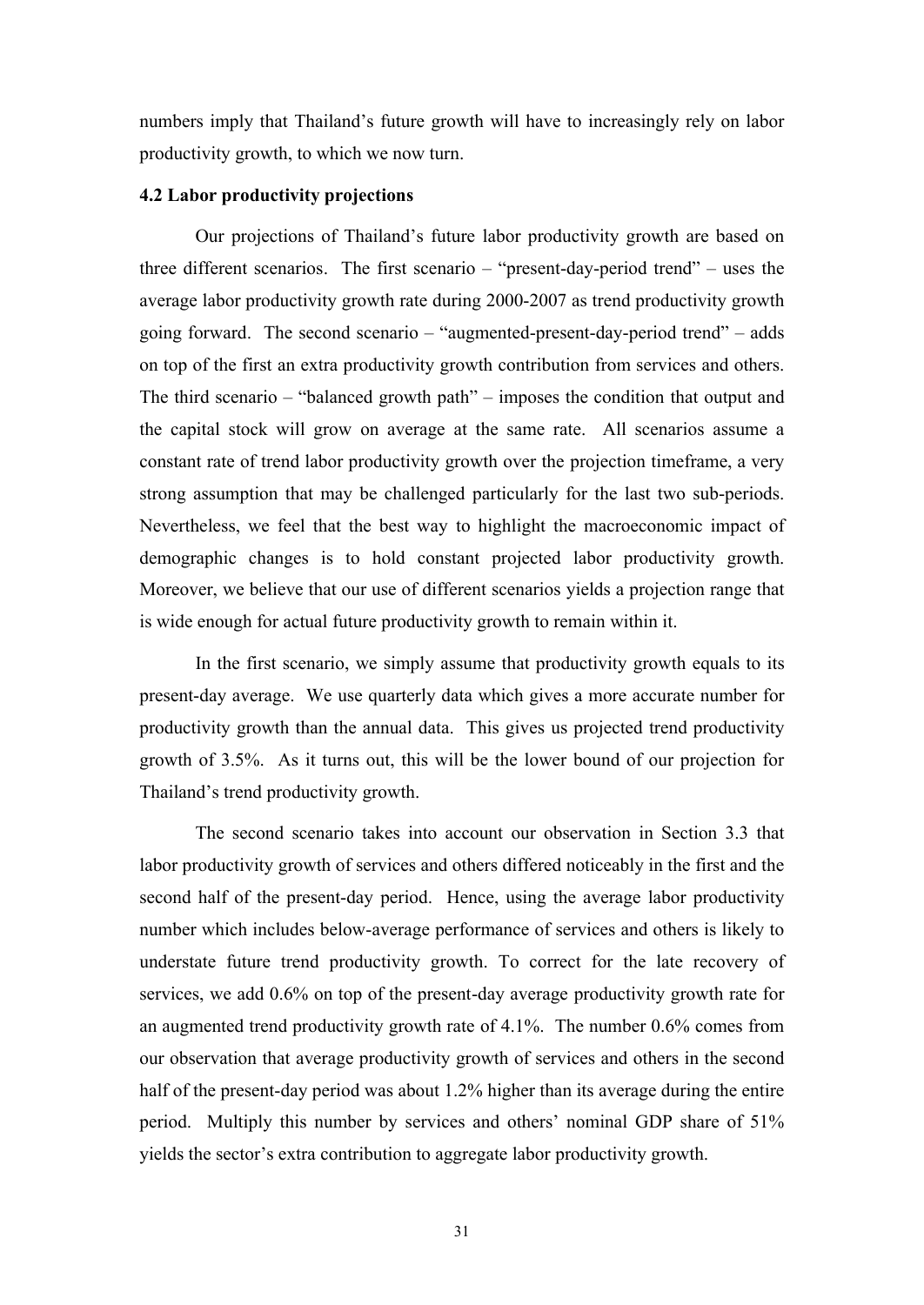If one also takes labor quality growth and TFP growth to be constant at their present-day (quarterly data) averages of 1.9% and 2.0% per annum throughout the entire projection period, then both the first and the second scenarios imply a falling capital-to-output ratio. To see this, note that we can rewrite equation (4) as

$$
\Delta \ln(Y_t / H_t) = \Delta \ln A_t + \overline{a}_t \cdot \Delta \ln(K_t / H_t) + (1 - \overline{a}_t) \cdot \Delta \ln LQ_t.
$$
 (7)

Assuming further a constant labor's share of 0.6, then the implied rate of capital deepening equals 0.9% in the first scenario and 2.4% in the second scenario. These capital deepening rates correspond respectively to output-capital growth differentials of 2.6% and 1.7% per year. With the rate of growth of the capital stock below the rate of output growth, the capital-to-output ratio must fall. This is exactly what has happened in Thailand since 1999 (Figure 12). Given the above output-capital growth differentials and the ratio of net capital stock to GDP of 2.6 at the end of 2007, the net capital stock-to-GDP ratio will fall to 1.2 and 1.6 at the end of 2035, respectively.<sup>18</sup> Hence, we view the first two scenarios as less likely than our next scenario.



 $\ddot{}$ 



Our third scenario imposes a condition that output and the capital stock will hereafter grow on average at the same rate. This scenario thus corresponds to what the academic literature refers to as a balanced growth path. The use of the balancedgrowth-path assumption for potential GDP growth projection goes back to Jorgenson,

 $18$  We note that this conclusion rests on the assumption that TFP growth remains at 2.0% indefinitely. As will be discussed, the assumption of sustained high TFP growth in the face of low capital investment is unrealistic. At some point, TFP growth must fall. With falling TFP growth, constant labor productivity growth of 3.5% and 4.1% may *still* be consistent with balanced growth paths albeit the undesirable ones. See Section 5 for more details.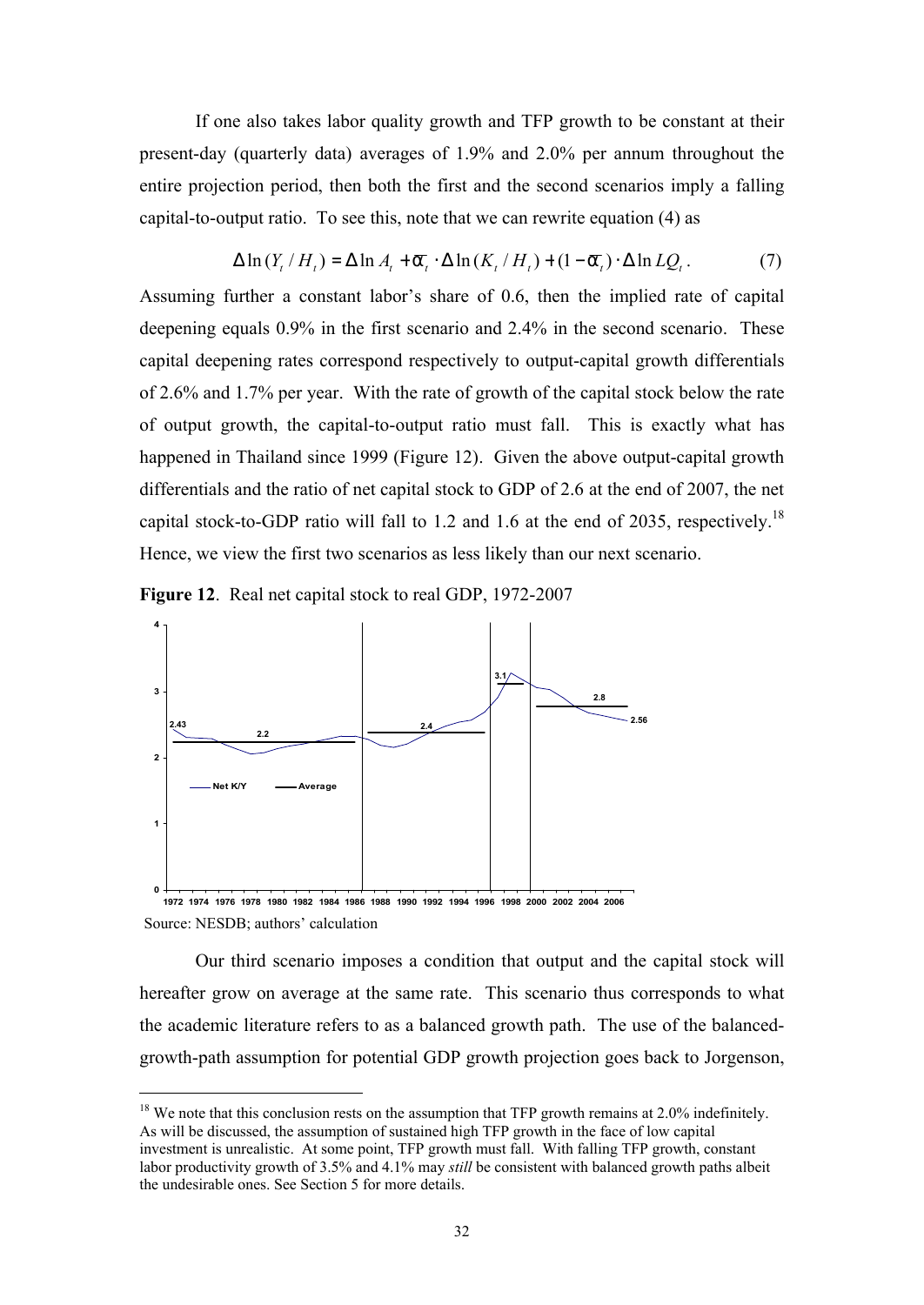Ho, and Stiroh (2002) in their projections of trend output and labor productivity growth of the U.S. For an update of their projections, see Jorgenson, Ho, and Stiroh (2007). A look at Figure 12 reveals that this assumption is not unreasonable. For a period of twenty years from 1972 to 1992, the Thai economy could be characterized as evolving along a balanced growth path with the mean capital-to-output ratio of 2.3. What happened thereafter could then be thought of as the buildup of excess and reversion to the mean. Furthermore, the flattening slope towards the end of the graph suggests that the new steady state may soon be reached, if not already. Taking into account the past behavior of the capital-to-output ratio and the structural change the economy has undergone, we think it is very unlikely that the new steady state will be below 2.5.

Plugging  $\Delta \ln Y_t = \Delta \ln K_t$  into equation (7) and rearranging yields

$$
\Delta \ln \left( Y_t / H_t \right) = \frac{\Delta \ln A_t}{\left( 1 - \overline{\sigma}_t \right)} + \Delta \ln L Q_t \,. \tag{8}
$$

In plain language, balanced-growth-path labor productivity growth equals the sum of TFP growth divided by the labor's share and labor quality growth.

As with the first two scenarios, we assume constant labor quality growth of 1.9% and TFP growth of 2.0% (both 2000-2007 averages from quarterly data). While it may be argued that the rate of education attainment will slow down as the concentration of people with post-secondary school education increases, the accelerating ageing trend of the population works in the opposite way.<sup>19</sup> While we cannot pinpoint exactly which force will predominate (for that we need forecasts of future wages), assuming that the two forces completely offset each others is not an unreasonable assumption

In contrast, the assumption of constant 2.0% trend TFP growth going forward is more difficult to defend.<sup>20</sup> Nevertheless, we note that the result of our growth accounting exercise with the adjusted labor's share shows that, at least for the past twenty years excluding the crisis period, assuming unchanged *trend* TFP growth of this magnitude would not be too far from the truth.

 $\ddot{}$ 

<sup>&</sup>lt;sup>19</sup> By construction, labor quality depends on age and education.

<sup>&</sup>lt;sup>20</sup> Forecasting TFP growth is beyond the scope of this paper.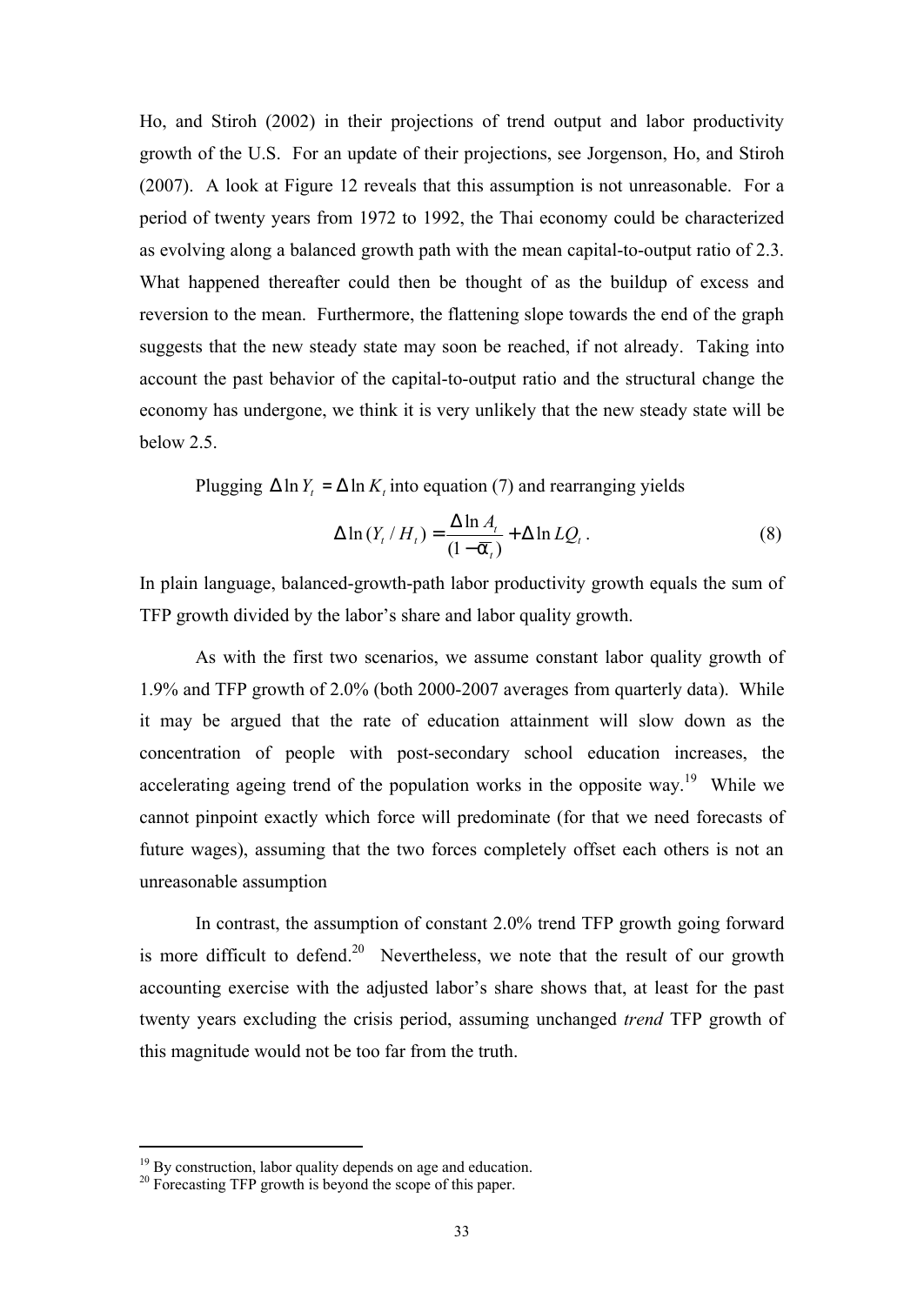From equation (8), the other key assumption for the calculation of labor productivity growth is the labor's share. To allow for uncertainty in labor's share estimation, we compute balanced-growth-path labor productivity growth under three different cases: adjusted labor's share (Cooley-Prescott method), Sarel method, and direct econometric estimation, all of which incidentally yield the same 2000-2007 average TFP growth of 2.0%. For the first two methods, we use their estimated 2000- 2007 average labor's shares. For the case of direct econometric estimation, we use a modified version of equation (8) to allow for the difference between elasticity estimates and the factor income shares. Table 10 reports the results of these calculations along with trend productivity growth under the first two scenarios. Note that we disregard the case of naïve labor's share totally, for it yields highly improbable labor productivity growth of 8.1%.

| Scenario                                               | Projected labor<br>productivity growth<br>(per hours worked) |
|--------------------------------------------------------|--------------------------------------------------------------|
| Present-day-period trend                               | 3.5%                                                         |
| Augmented-present-day-period trend                     | $4.0\%$                                                      |
| Balanced growth paths (all with TFP growth $= 2.0\%$ ) |                                                              |
| Growth accounting: Cooley and Prescott method          | $5.5\%$                                                      |
| (labor's share $= 0.55$ )                              | $(=3.6\% + 1.9\%)$                                           |
| Growth accounting: Sarel method                        | $5.0\%$                                                      |
| (labor's share $= 0.65$ )                              | $(=3.1\% + 1.9\%)$                                           |
| Econometric estimation                                 | $5.6\%$                                                      |
| $(\alpha = 0.43, \beta = 0.62)$                        | $(=3.5\% + 2.1\%)$                                           |

**Table 10**. Projected labor productivity growth rates under different scenarios

Source: Authors' calculation

 $\ddot{ }$ 

## **4.3 Real GDP growth projections**

From equation (1), real GDP growth can be computed as the sum of productivity growth and the growth rate of total hours worked.<sup>21</sup> Putting all this together, our forecasts of various growth rates can be summarized in Table 11.

<sup>21</sup> To be precise, GDP growth = 
$$
\left[ \left\{ \left( 1 + \frac{\text{productivity growth}}{100} \right) \left( 1 + \frac{\text{total working hours growth}}{100} \right) \right\} - 1 \right] * 100
$$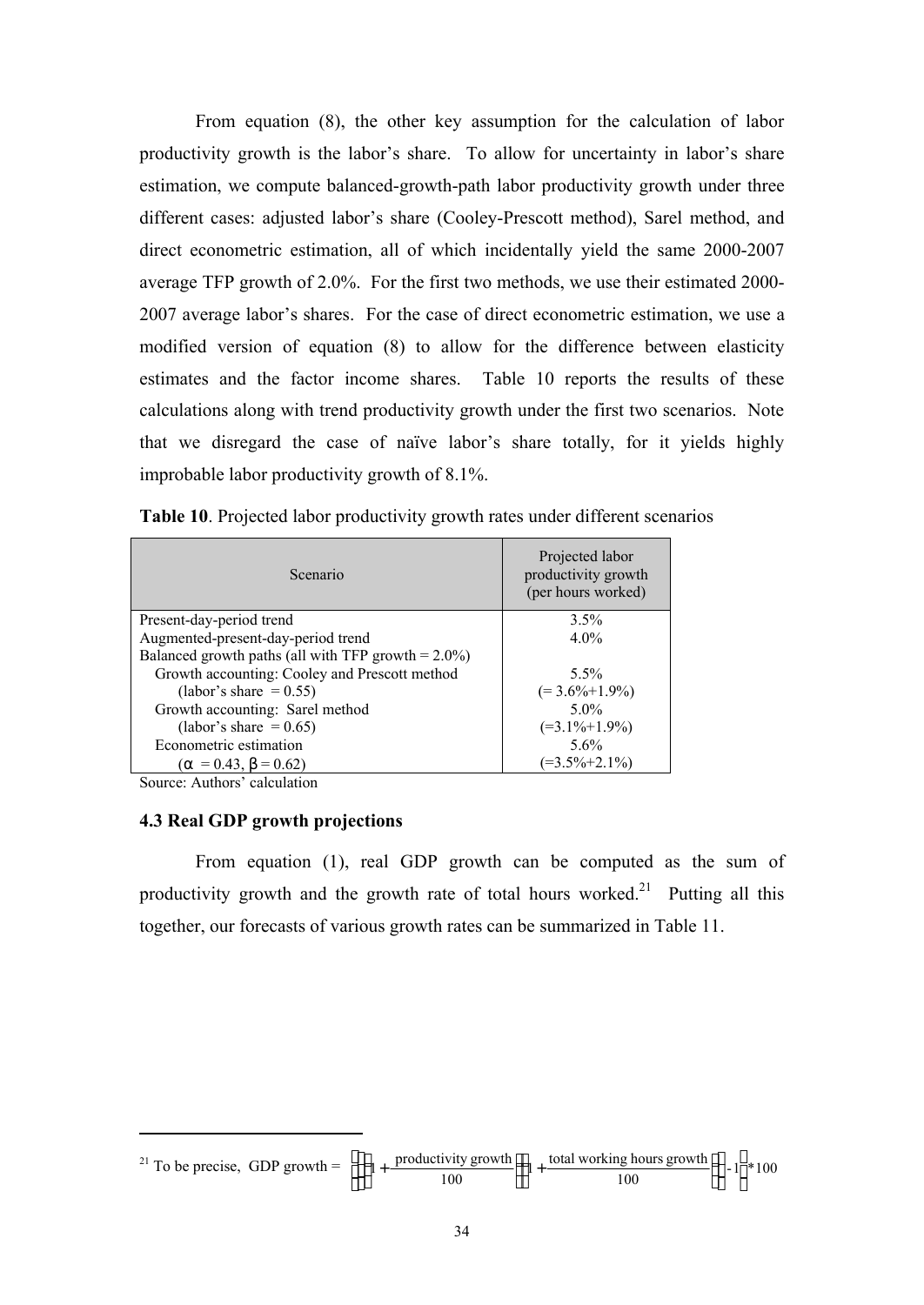| Average annual growth rate   | 00Q1-07Q4 | 2008-2015E        | 2016-2025E        | 2026-2035E        |
|------------------------------|-----------|-------------------|-------------------|-------------------|
| Total hours worked           | $1.4\%$   | $0.5\%$           | $0.1\%$           | $-0.2\%$          |
| Labor productivity           | $3.5\%$   | $3.5\% - 5.6\%$   | $3.5\% - 5.6\%$   | $3.5 - 5.6\%$     |
| Real GDP                     | $5.0\%$   | $4.0\% - 6.1\%$   | $3.6\% - 5.7\%$   | $3.3 - 5.4\%$     |
| (balanced growth paths only) |           | $(5.5\% - 6.1\%)$ | $(5.1\% - 5.7\%)$ | $(4.8\% - 5.4\%)$ |
| Population                   | $0.8\%$   | $0.6\%$           | $0.3\%$           | $0.1\%$           |
| Real GDP per capita          | $4.2\%$   | $3.4\% - 5.5\%$   | $3.3\% - 5.4\%$   | $3.2\% - 5.2\%$   |

**Table 11**. Projections summary

Source: Authors' calculation

The key result here is that going forward the growth rate of total hours worked will be much lower than the present-day period and eventually dampen real GDP growth as it turns negative from the year 2026. The impact of the reduction in growth of hours worked will be felt most hardly during the first sub-period where the contribution to growth from hours worked will be reduced by nearly a percentage point. Furthermore, the lower the projected productivity trend, the worse will be the relative impact of reduced growth in hours worked.

Incidentally, the lower bound of the balance growth path scenario (which we view as more likely than the two simple trend scenarios) of 5.5% is the same as the average growth rate for the Thai economy between 2002 and 2007. The key difference is that to achieve the same growth rate for 2008-2015, an additional contribution of one-and-a-half percentage points from labor productivity growth is needed.

### **5. Policy implications**

 $\ddot{}$ 

The previous section shows that, though unlikely, Thailand's potential growth rate could drop to as low as 3.3% in the next 20 years. GDP per capita growth depicts the same story, implying deterioration in the growth rate of standard of living.<sup>22</sup> In this section, we examine some possible measures to increase Thailand's long-term potential GDP growth, thereby raising the economy's speed limit. Both aspects of promoting total hours and labor productivity are considered.

While it is difficult to encourage workers to work more hours per week without giving them a higher compensation (e.g. increase over-time rate) and the idea

 $^{22}$  The growth rate of GDP per capita would however pick up after the year 2035 as the population growth turn negative.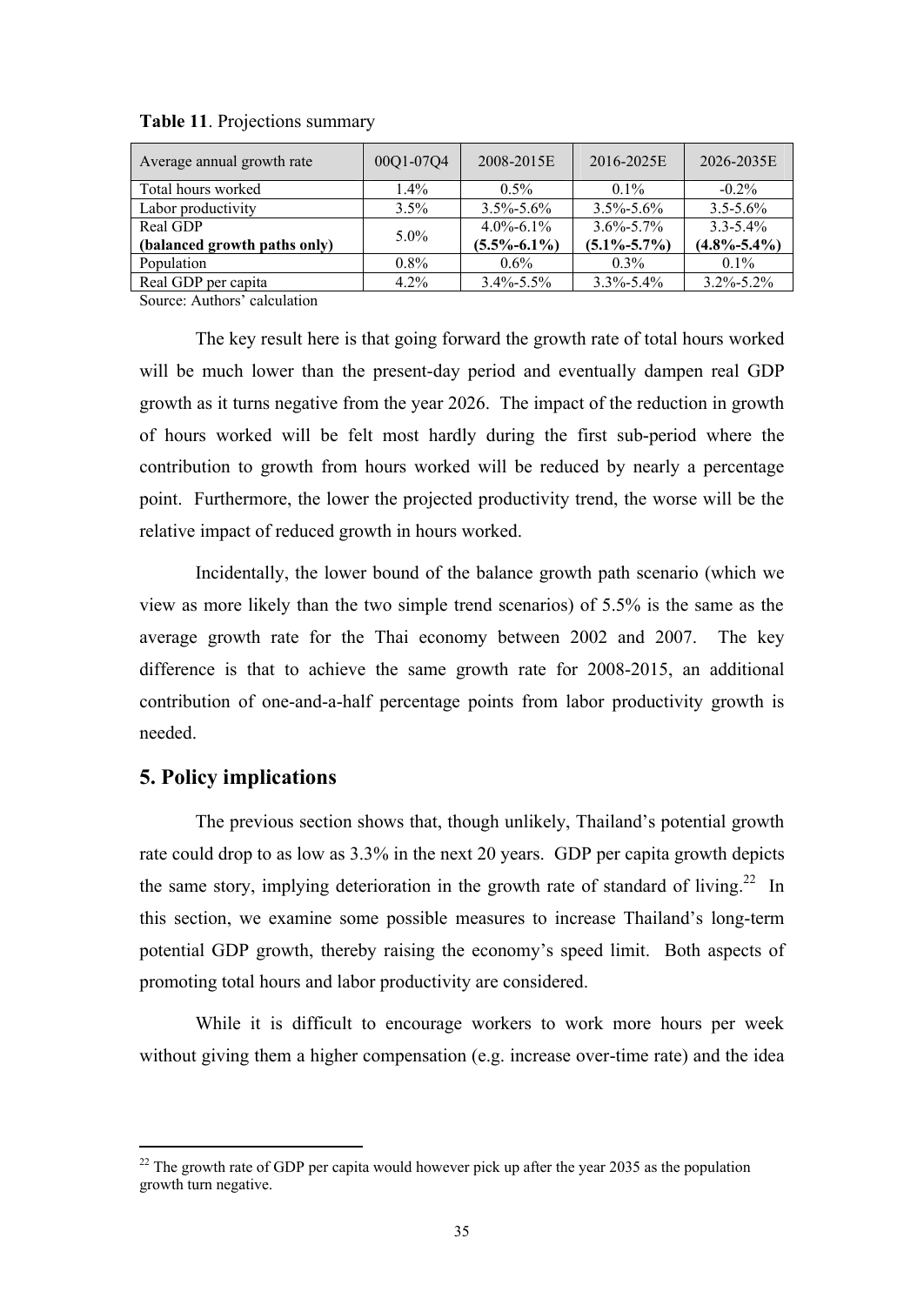of encouraging old people to participate more in the labor force seems illogical, there are a few measures which can mitigate the problem of declining total hours worked.

**1. Attract talented foreign workers** The effect of attracting talented foreign workers is twofold: it increases total hours worked and improve labor productivity through labor quality channel. Moreover, these foreign workers are likely to create spillover effects by improving the skills of domestic workers. Unskilled foreign workers would also help in terms of man hours but could worsen the inequality problem by suppressing wage rate of the unskilled group in addition to exerting negative impacts on labor quality. Given the AEC Blueprint's objective of free flow of skilled labor among ASEAN countries by 2015, creating appropriate incentive schemes to attract talented foreign workers while retaining domestic ones is therefore something Thailand needs to think about.

**2. Lower the natural rate of unemployment** Another way to increase total hours worked is to raise the employment rate or equivalently by lowering the natural rate of unemployment which can be done by having a more flexible labor market. In the past, Thai labor was very mobile across agricultural and non-agricultural sector. Indeed during the 1997 crisis, many went back to work in the agricultural sector and the unemployment rate (including seasonal unemployed) only peaked at 6.1% in 1998. Preserving this characteristic of labor mobility is vital while the government should try hard to compromise the strength of labor union, the level of minimum wage and unemployment benefits appropriately.

**3. Increase the retirement age from 60 to 65** By extending the retirement age, we immediately raise the overall labor force participation and hence total hours worked of the economy. However, this only creates a one time increase in the growth rate of hours worked. Indeed, if we assume a participation ratio for the 60-64 age group of 0.76 (equals the 2001-2007 averages for the 55-59 age group) rather than 0.58 and the same average working hours from 2008 onwards, we get an immediate boost of 0.2% to real GDP growth.

Nevertheless, these solutions have their own limitations. Let alone the difficulty of devising an incentive system that would attract talented foreign workers, talented workers are in general few in number and costly. Lowering the natural rate of unemployment and enforcing a higher retirement age are also limited and only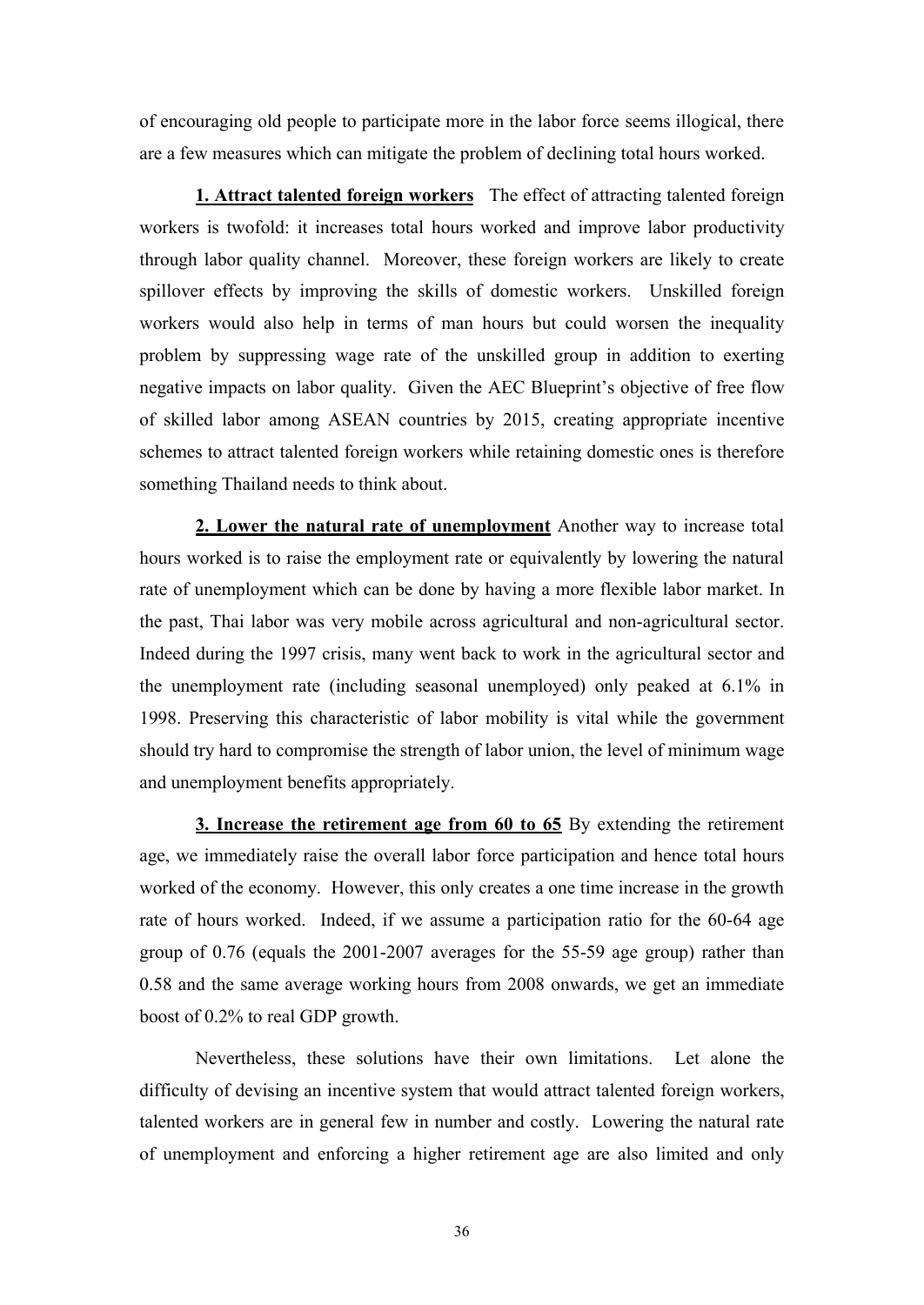create a one-time effect. Moreover, our projection of hours worked implies a natural rate of unemployment of around 3% which is already low compares to other countries. Clearly, the solution to increase total hours worked is difficult and unsustainable. We therefore turn for an alternative solution: enhancing labor productivity growth.

**4. Increase labor productivity** Recall from equation (3) that labor productivity comprises three immediate components. These are TFP, labor quality and capital intensity. Using the data behind the calculation in Table 7, Figure 13 traces the (four-quarter-moving-average) contribution to productivity growth from the three components from 1995 Q1 to 2007 Q4.



**Figure 13**. Four-quarter-moving-average contributions to productivity growth

Source: Authors' calculation

One remarkable difference in the pre- and post-crisis contributions to productivity growth which we have already mentioned but made even more visible in Figure 13 lies in the capital deepening component and requires a particular attention. On average, the pre-crisis contribution of capital deepening was as high as 4.1% but dropped sharply afterward to a mere 0.4% in the present-day period. Although the pre-crisis level capital deepening is universally considered to be too high (overinvestment) and eventually burst into an economic bubble, one cannot deny that its present-day contribution of 0.4% is far too low.

There are numerous reasons for the dry up of Thailand's post-crisis investment spending including most notably a correction of the past excess. Here,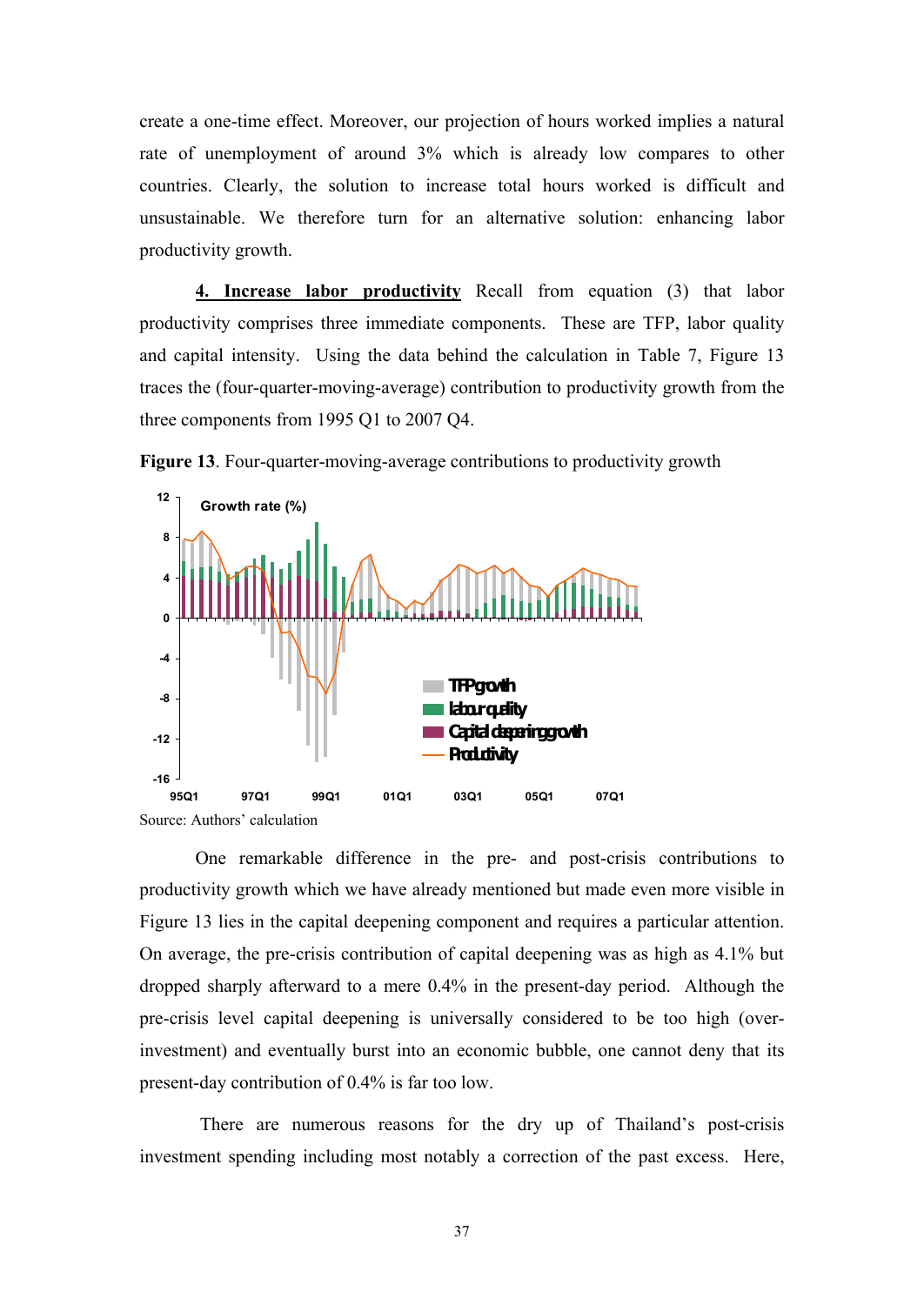however, we would like to speculate on one structural cause that not many people have talked about. That is firms' incentive to shift factor of production away from capital input as a result of the exchange rate depreciation. The shift towards labor input is evidenced from the post-crisis increase in the adjusted labor's share. Before the crisis, the Baht was peg to a basket of currencies which came to at about 25 Baht/USD. This made importation of capital goods relatively cheap compared to the post-crisis period during which the exchange rate depreciated and stabilized at around 40 Baht/USD. Thus, the cost of imported capital rose almost by twofold. On the other hand, Thai labor became relatively cheap. This is reflected by a falling trend of real minimum wage after the crisis. Minimum wage acts as a benchmark for wage setting; a falling trend thereby reflects a weakening bargaining power of employee. The bargaining power, especially in the low-skill group, also weakened further by immigrants of foreign worker from neighboring countries such as Laos, Burma and Vietnam. This also provides a potential explanation the unemployment rate falls continuously as the natural rate of unemployment shift downwards.





Source: Bank of Thailand, Ministry of Labor, author's calculation.

Regardless of its underlying causes, Thailand's current gross investment rate is inconsistent with the economy's supply-side potential the balance-growth-path scenarios in Table 11 where real GDP and the net capital stock are both projected to grow on average between 5.5% (low) and 6.1% (high) over the next 8 years. A simple way to find the matching investment rate required for sustainable growth under a balance growth path is to apply the following steady-state relationship:

$$
\left(\frac{I_t}{Y_t}\right)_{SS} = \left(\frac{K_{t+1} - K_t}{K_t}\right)_{SS} \left(\frac{K_t}{Y_t}\right)_{SS} + d_{SS} \left(\frac{K_t}{Y_t}\right)_{SS},\tag{9}
$$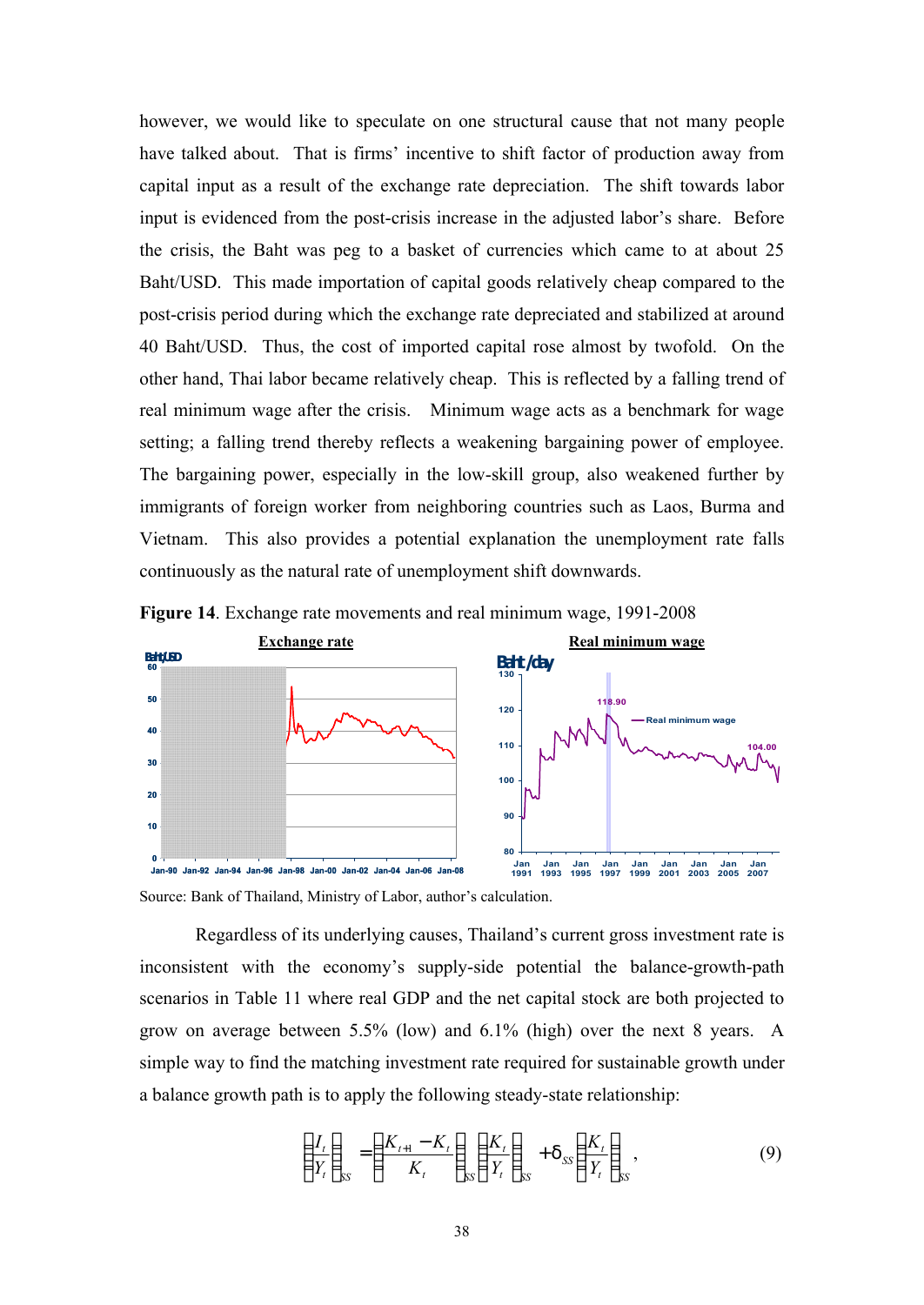where *SS* denotes steady-state values, *I* is real gross investment, *Y* is real output, *K* is the real net capital stock, and *d* is the capital depreciation rate. Using 2.6 as the steady-state capital-to-output ratio and the present-day-period average annual depreciation rate of 5.3%, the gross investment rate for 5.5% potential growth is 28.1%. For 6.1% potential growth, the matching investment rate is 29.6%. (Using 2.5 as the steady-state capital-to-output ratio, the corresponding investment rates are 27.5% and 28.5%, respectively). These numbers are clearly below the 1972-1996 average gross investment rate of 31% and the optimal gross investment rate of 31%- 32% for Thailand reported by Mallikamas et al.  $(2003)^{23}$  but are still way above the 22% rate the economy achieved in 2007.

Thus, to increase labor productivity growth to the level consistent with the economy's supply-side potential, the resuscitation of capital accumulation is a must. Despite the sizable gap between the current investment rate and the implied steadystate investment rates, we note that closing the gap by the end of 2015 and hence achieving potential growth under the above balance growth paths is not out of reach. Going from 22% of GDP in 2007 to 28% of GDP in 2015 requires an incremental increase in this ratio of about 0.8% on average over the next eight years. Given Thailand's past growth record, this is certainly achievable. For example, gross investment rate rose from 22% in 1973 to 30% in 1980 and from 28% in 1982 to 34% in 1989 (See also Figure 12). We note that both of these periods were before anyone has heard of the term overinvestment and the first period included also the first oil shock. More recently, in the span of three years between 2002 and 2005, the gross investment rate rose from 20% to 23%, the positive trend that was unfortunately set back by domestic political uncertainty over the last couple years.

Being cautiously optimistic, we warn what will happen if Thailand fails to increase its investment rate. Most likely, the assumption of sustained high TFP growth of 2.0% will not hold. While more investment may not lead to higher TFP, sub-optimal level of capital stock relative to the aggregate economy is inconsistent with a sustained high level of TFP growth. Intuitively, failure to add new investment to keep up with an expanding economy will leave us with old and outdated machineries and equipments which will eventually slow down the rate of

 $\ddot{}$ 

<sup>&</sup>lt;sup>23</sup> Mallikamas et al. (2003) only report the optimal private investment rate of 25-26%. We add on top of that the average public investment rate of 6%.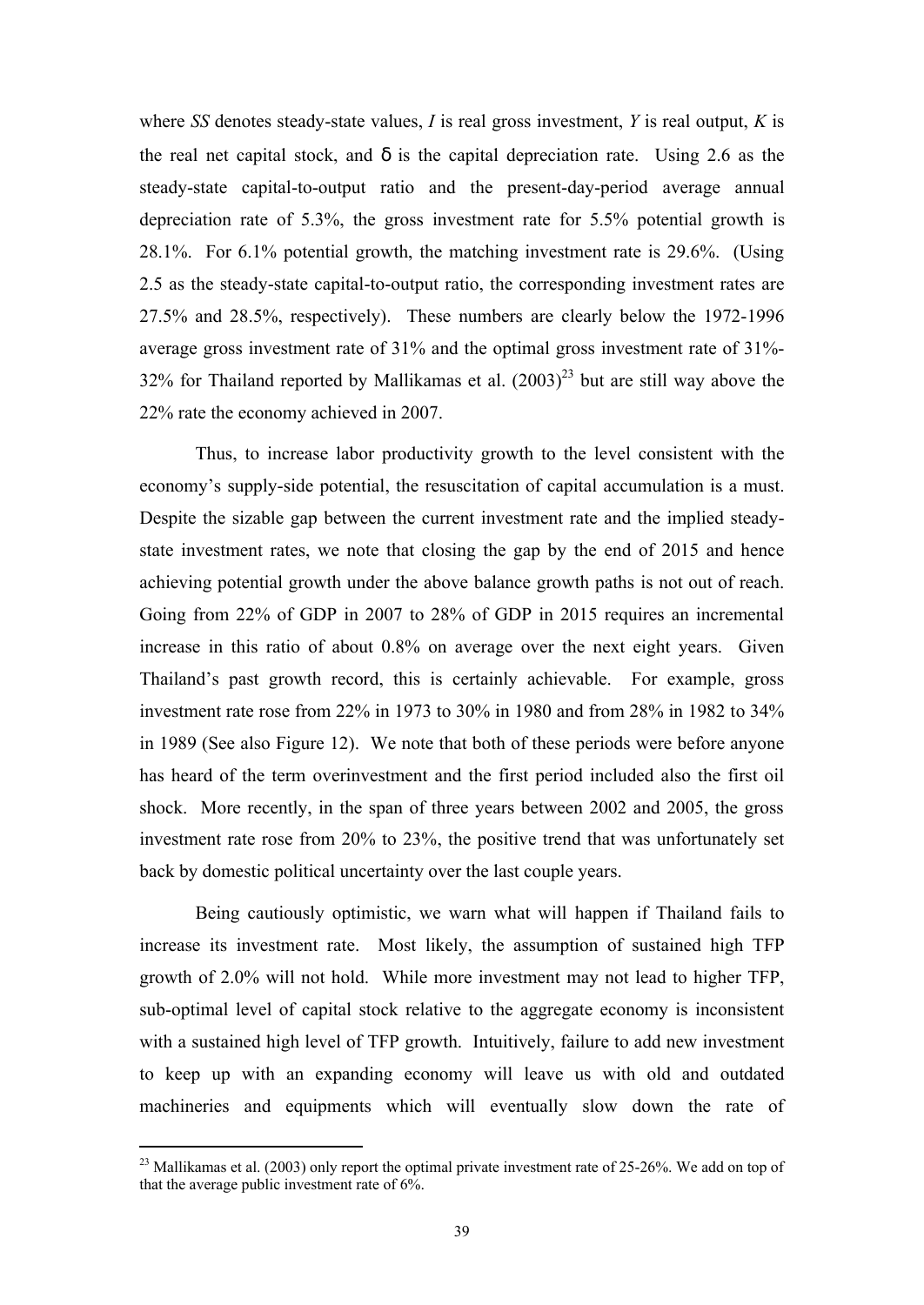technological progress. In that case, Thailand could still be able to grow sustainably (i.e., consistent with a balanced growth path). But the balanced growth path under reduced TFP growth will be a different one from the 5.5%-6.1% path reported in Table 11.

For concreteness, let trend TFP growth slow to 1.4% (average TFP growth for the U.S, private business for 2000-2007; BLS, 2008), and the constant labor's share be 0.6, then the economy's potential growth under this new balance-growth-path will be  $1.4/0.6 + 1.9 + 0.5\% = 4.7\%$ . A lower trend TFP growth would imply an even lower long-term potential growth. For example, the 4.0% growth in scenario one and the 4.5% growth in scenario two are consistent with constant trend TFP growth of 1.0% and 1.2%, respectively. This is clearly undesirable if Thailand wants to move to the status of an upper middle income country.

One way to counteract the force of structural change that favors labor over capital is to strengthening the bargaining power of employee to make labor more expensive relative to capital. This however would come at a cost of a higher natural rate of unemployment (lower employment rate) which conflicts our objective of raising potential GDP growth. The Thai government must therefore instead implement other incentive measures such as relaxing import tax on capital goods to promote importation of capital. Meanwhile, the apparent trend of weakening dollar since 2006 is a good opportunities for Thai firms to upgrade their machineries and equipment through imports. Finally, given the current unfavorable external environment, the government will have to take lead in resuscitating gross investment both directly and by stimulating the private sector to do so.

Aside from resuscitating capital accumulation, measures to sustain high TFP and labor quality growth are also essential. Possible measures include, for example, measures which remove infrastructure bottlenecks, deepen financial market, improve educational system, create tax incentive to induce people to attain higher education, increase institutional quality along with creating a more competitive environment, all of which would help promote healthy labor productivity.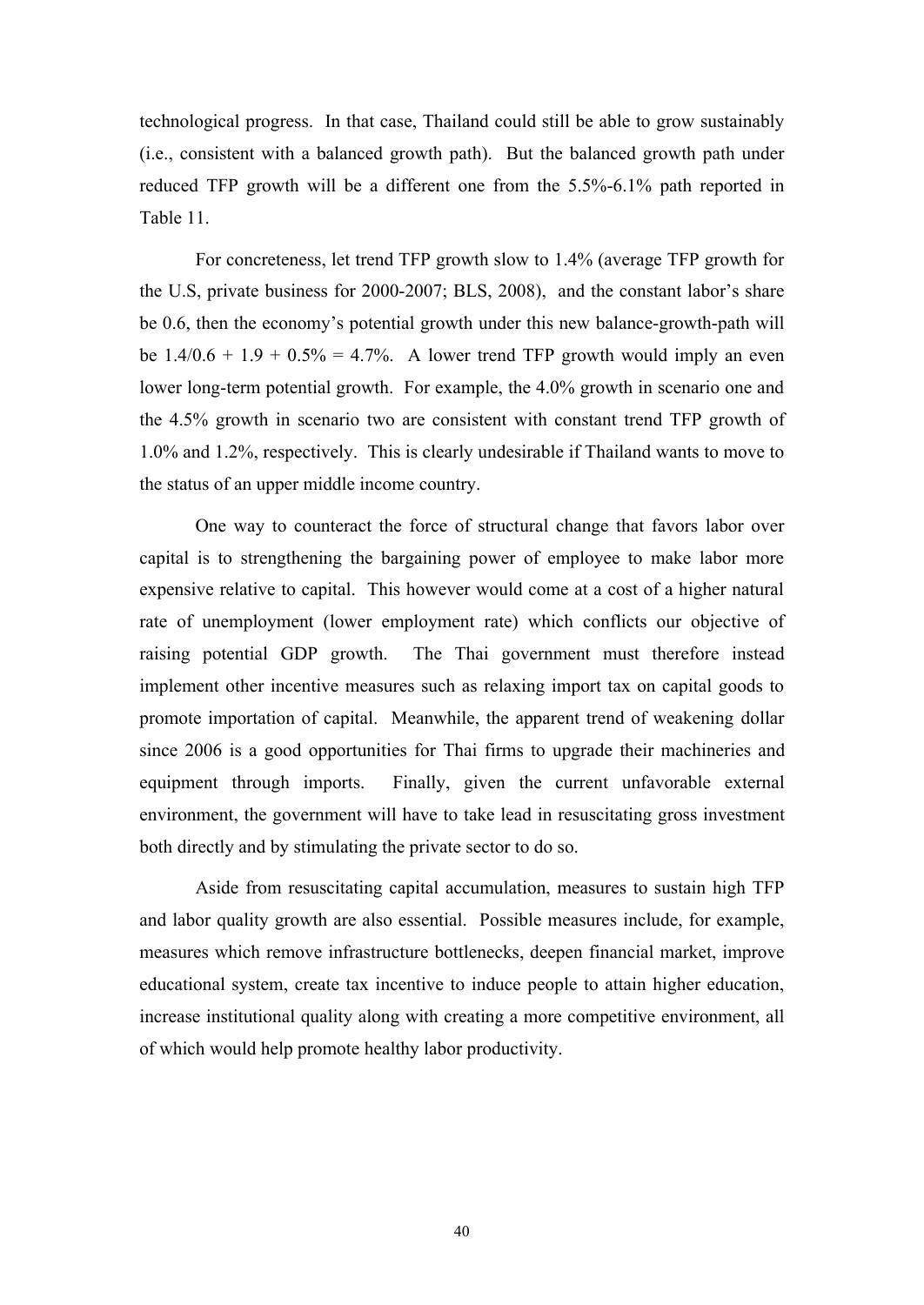## **6. Concluding remarks**

Since the beginning of the boom period in 1987, a major driver of the Thai economy has been labor productivity growth, both in positive and negative ways. This stands in contrast with the earlier period where GDP growth was driven mainly by employment growth. With the ageing population, the role of labor productivity growth will be increasingly more important going forward. We point out that enhancement in productivity growth is the key to maintain Thailand's high growth rate and much more favorable than trying to squeeze out more hours from the aging population.

Our analysis of the immediate determinants of labor productivity growth reveals the hefty role of capital deepening in Thailand's productivity surge during the boom period (1987-1996). However, we also find a sizable contribution from TFP growth whether we use growth accounting or econometric estimation methodologies.

Our forward-looking analysis reveals Thailand's sustainable growth rates in the range of 5.5%-6.1% for the 2008-2015 period. These growth rates require however a matching gross investment rate of 28%-30% of GDP. Although the required investment is substantially below the 2007 level of 22%, closing this gap is achievable given Thailand's past investment records. Yet the failure to do so will likely put the economy's potential growth on a permanently lower path.

## **Appendix A. Data and estimation labor quality**

#### GDP and capital input data

GDP and capital stock data are taken from the national account which is provided by the National Economic and Social Development Board (NESDB). For capital input, we follow Bosworth (2005) who argues that the use of the composite index seems most appropriate for Thailand. This composite index gives 75% and 25% weights to gross capital stock and net capital stock, respectively. While capital stock data is only available on an annual basis, quarterly data of capital input are constructed linearly for econometric analysis.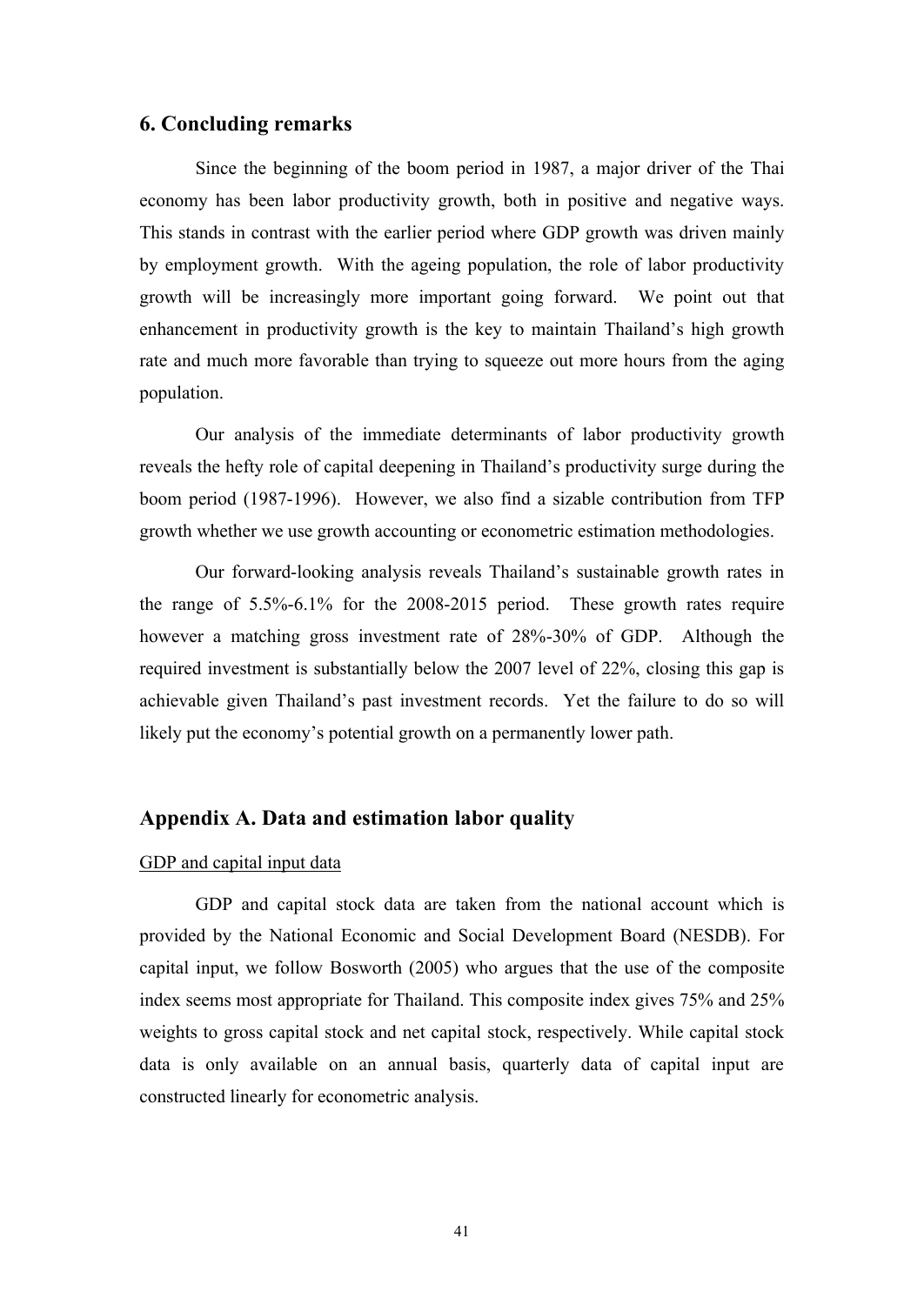#### Total hours worked and employment data

Data on employment and hours worked are taken from the Labor Force Survey (LFS) which is provided by the National Statistical Office (NSO). Most of the LFS were carried out only in the first and third quarter of the year. A complete four-round survey providing four quarterly data a year did not start until 1998. Moreover, the survey underwent a major revision in 2001. While we did our best to ensure maximum quality of the data, it is important to take note of the following:

- 1. Labor force population increases from 11+ to 13+ and 15+ in 1995 and 2001, respectively.
- 2. Employment data starts from 1971 but it seemed that the definition of seasonal unemployment, out of labor force and labor force wasn't consistent until 1983.
- 3. Reliable data on hours worked starts from 1985. However, since the major revision in 2001, total hours worked structurally shifted downward. The series did not reconcile even when we trace back the total hours with a new labor force population. Nevertheless, employment data didn't appear to be affected, we therefore use elasticity relationship of employment and hours to obtain a pointed estimate in the first quarter of 2001. From this new pointed estimate, which is now higher than the actual data, we preserve its quarter-on-quarter growth characteristic and construct a new series. All analysis with hours worked are base on this constructed series.
- 4. For annual analysis, we use the average of the first and third quarter through all periods for consistency.
- 5. For quarterly analysis, we use LFS data between 1993 and 2007. As a complete set of four quarters survey only available since 1998, we estimated 8 missing data (1993Q2, 1993Q4, 1994Q4, 1995Q2, 1995Q4, 1996Q4, 1997Q2 and 1997Q4). For data with a clear seasonal pattern, we simply averaged the percentage difference among quarters within the same year of other surrounding periods to obtain a rough estimate of seasonal percentage differences. For data with unclear pattern, we assume it to be the same as last quarter.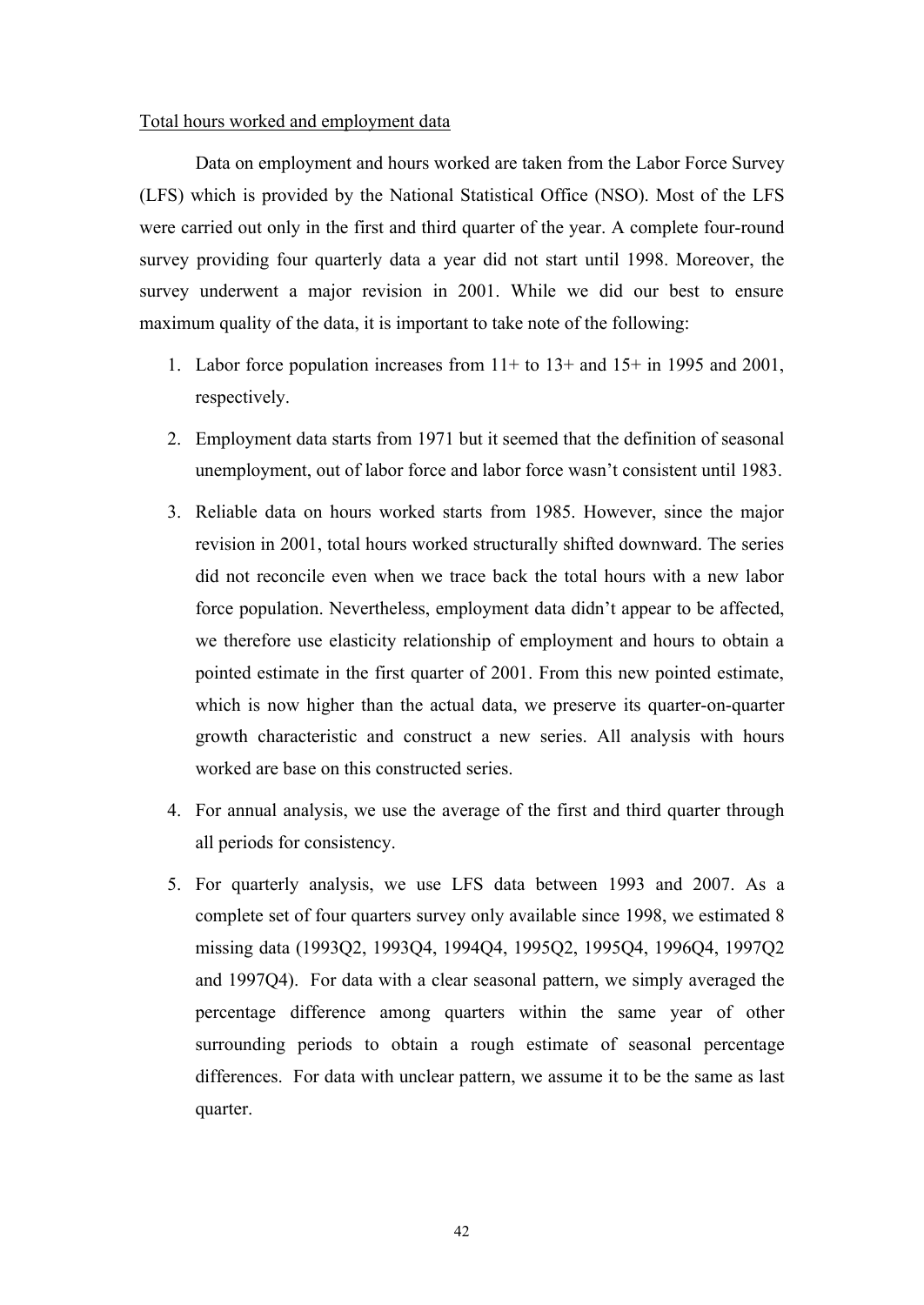### Growth rate of labor quality and labor input

 Our construction of Thailand's aggregate labor quality index follows Jorgenson et al. (1987). This is one of the two major approaches to estimate labor quality in the literature. The other is the BLS (1997) econometric estimation approach. The two approaches are conceptually similar. We choose the Jorgenson method simply because of data constraint. Specifically, we categorized labor into fifteen groups consisting of five age groups (below 20, 20-29, 30-39, 40-49 and above 50 age groups) and three educational levels (primary, secondary and post secondary). Post secondary level includes vocational college, teacher-training and university level. The growth rate of labor input is calculated using the formula:

$$
\Delta \ln L_t = \sum_{j} \overline{v}_{j,t} \Delta \ln H_{j,t}
$$

where the weights are value share of labor income:

$$
\overline{v}_{j,t} = \frac{1}{2} \left[ \frac{w_{j,t} H_{j,t}}{\sum_j w_{j,t} H_{j,t}} + \frac{w_{j,t-1} H_{j,t-1}}{\sum_j w_{j,t-1} H_{j,t-1}} \right]
$$

for each *j* group and *t* period where,  $L =$  quality-adjusted labor input,  $H =$  total hours worked, and  $W$  = wage rate (wage plus over-time per hour)

Data on wages is also taken from the LFS. Since labor input is the multiplication of total hours worked and labor quality, the growth rate of labor quality approximately equals the difference between the growth rates of labor input and total hours worked.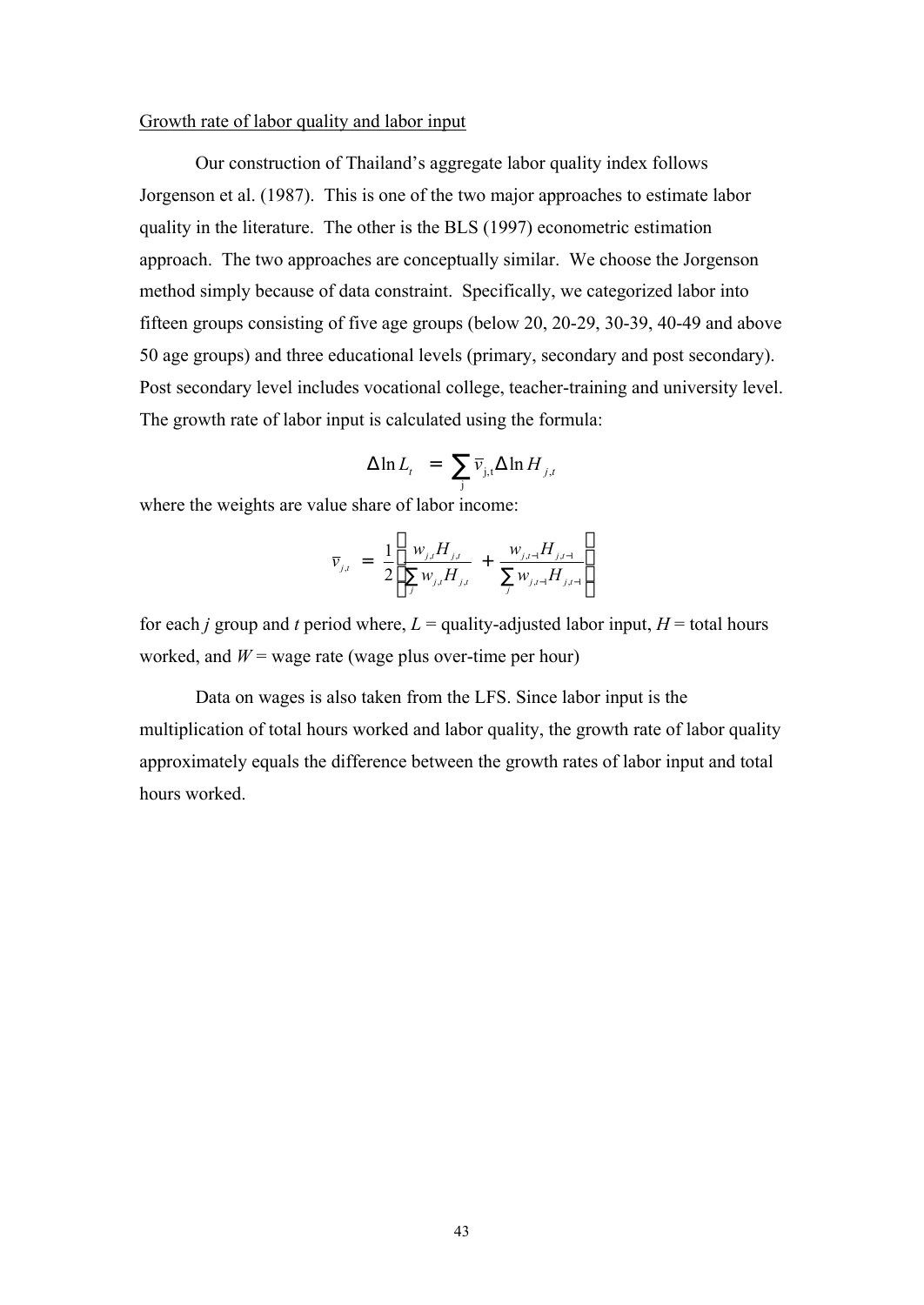# **References**

Achara, Chandrachai, Tubtimtong Bangorn, and Kamjara Chockpisansin. 2004. "Thailand," in *Total Factor Productivity Growth: Survey Report*. Asian Productivity Organization (Tokyo), pp. 297-321.

Bank of Thailand (1992). *Fifty years of the Bank of Thailand, 1942-1992*, Bangkok: Amarin Printing Group.

Blunch, Niels-Hugo (2004). "Returns to Education in Thailand: 1994-20002," Background Paper for the 2004 Thailand Social Monitor, East Asia and Pacific PREM Sector Department, World Bank.

Bosworth, Barry (2005). "Economic Growth in Thailand: The Macroeconomic Context," paper prepared for a World Bank project on the investment climate, firm competitiveness, and growth in Thailand, August.

Bureau of Labor Statistics (1997). *BLS Handbook of Methods*. Washington, DC: Government Printing Office.

Bureau of Labor Statistics (2008). *Preliminary Multifactor Productivity Trends, 2007*, http://www.bls.gov/mfp/home.htm.

Congressional Budget Office (2008). *The Budget and Economic Outlook: Fiscal Years 2008 to 2018*, January.

Cooley, Thomas, and Edward C. Prescott (1995). "Economic Growth and Business Cycles." In Thomas Cooley, editor, *Frontiers of Business Cycle Research*, Princeton, N.J.: Princeton University Press, pp. 1–38.

Golin, Douglas (2002). "Getting Income Shares Right," Journal of Political Economy, vol. 110 (2), pp. 458-474.

Gomez-Salvador, Ramon, Alberto Musso, Marc Stocker, and Jarkko Turunen (2006). "Labour Productivity Developments in the Euro Area," ECB Occasional Paper Series No. 53, October.

Gomme, Paul and Peter Rupert (2004). "Measuring Labor's Share of Income," Federal Reserve Bank of Cleveland Policy Discussion Paper, November.

Gordon, Robert J. (2000). "Does the 'New Economy' Measure Up to the Great Inventions of the Past," Journal of Economic Perspectives, 14(4), pp. 49-74.

Herman, Shelby W. (2001). "Fixed Assets and Consumer Durables for 1925–2000." Survey of Current Business, September, 81(8), pp. 27-38.

Hulten, Charles R. (2001). "Total Factor Productivity: A Short Biography." in Charles Hulten, Edward R. Dean, and Michael Harper (editors) New Developments in Productivity Analysis, Studies in Income and Wealth Vol. 63, Chicago: University of Chicago Press: 1-54.

Jorgenson, Dale W. (1990). "Productivity and Economic Growth," in Ernst R. Berndt and Jack E. Triplett, ed., Fifty Years of Economic Measurement: The Jubilee of the Conference on Research in Income and Wealth, Chicago: University of Chicago Press.

Jorgenson, Dale W., Frank Gallop, and Barbara Fraumeni (1987). Productivity and U.S. Economic Growth, Cambridge: Harvard University Press.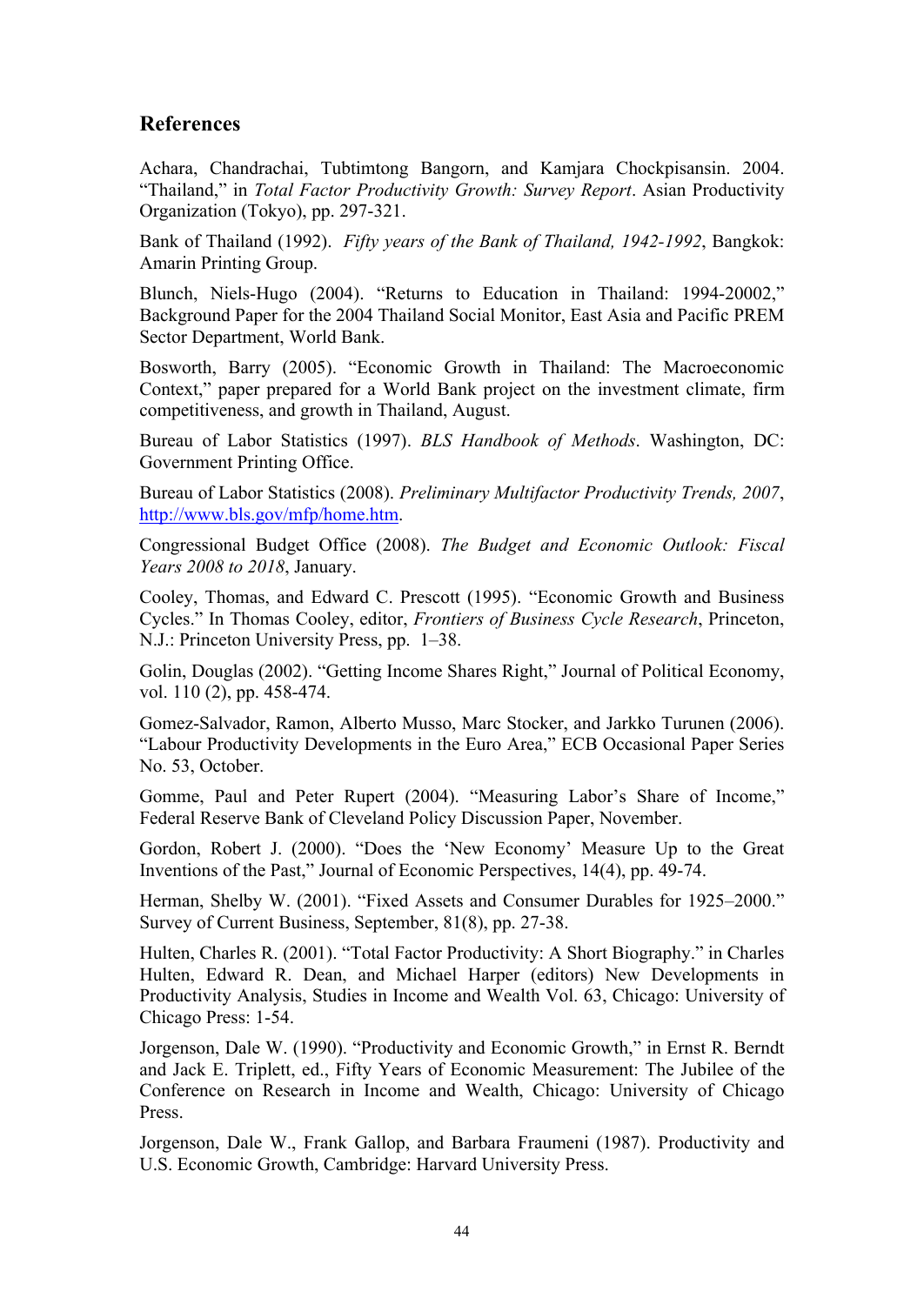Jorgenson, Dale W., and Zvi Griliches (1996). "The Explanation of Productivity Change." in Dale Jorgenson ed., *Postwar U.S. Economic Growth*, Cambridge: MIT Press.

Jorgenson, Dale W., Mun Ho, and Kevin J. Stiroh (2002). "Projecting Productivity Growth: Lessons from the U.S. Growth Resurgence," Economic Review, Federal Reserve Bank of Atlanta, 87(3), Quarter Three, pp. 1-13.

Jorgenson, Dale W., Mun Ho, and Kevin J. Stiroh (2007). "A Retrospective Look at the U.S. Productivity Growth Resurgence," Federal Reserve Bank of New York Staff Report no. 277, February.

Kaldor, Nicholas (1963). "Capital Accumulation and Economic Growth," in Friedrich A. Lutz and Douglas C. Hague, eds., *Proceedings of a Conference Held by International Economic Association*, London: Macmillan.

Katharit, Sitthikul (2001). "Thailand's Total Factor Productivity," Working paper 02/2001, Bank of Thailand, Monetary Policy Group (in Thai).

Islam, Nazrul (1995). "Growth Empirics: A panel Data Approach," Quarterly Journal of Economics, 110(4), pp. 1127-1170, November.

Mallikamas, Roong Poshyananda, Yunyong Thaicharoen, and Daungporn Rodpengsangkaha (2003). "Investment Cycles, Economic Recovery and Monetary Policy," Bank of Thailand Discussions Paper no. 7/2003, November.

Mankiw, N. Gregory, David Romer, and David Weil (1992). "A Contribution to the Empirics of Economic Growth," Quarterly Journal of Economics, 107(2), pp. 407- 437, May.

Musso, Alberto and Thomas Westermann (2005). "Assessing Potential Output Growth in the Euro Area," ECB Occasional Paper Series No. 22, January.

National Social and Economic Development Board (2007). *Capital Stock of Thailand 2006 Edition*.

OECD (2007). *OECD Employment Outlook 2007*.

Oulton, Nicholas and Sylaja Srinivasan (2005). "Productivity growth in UK industries, 1970-2000: structural change and the role of ICT ," Bank of England Working Paper, no. 259.

Sarel, Michael (1997). "Growth and Productivity in ASEAN Countries," IMF Working Papers 97/97.

Social Security Administration (2008). *The 2008 Annual Report of the Board of Trustees of the Federal Old-Age and Survivors Insurance and Disability Insurance Trust Funds*, May.

Solow, Robert (1950). "Technical Change and the Aggregate Production Function," Review of Economics and Statistics, 39 (3): 312-20.

Tinakorn, Pranee and Chalongphop Sussangkarn (1996). *Productivity Growth in Thailand*, Thailand Development Research Institute Research Monograph No. 5, Bangkok: TDRI.

Tinakorn, Pranee and Chalongphop Sussangkarn (1998). "Total Factor Productivity Growth in Thailand: 1980-95," research report submitted to the National Economic and Social Development Board.